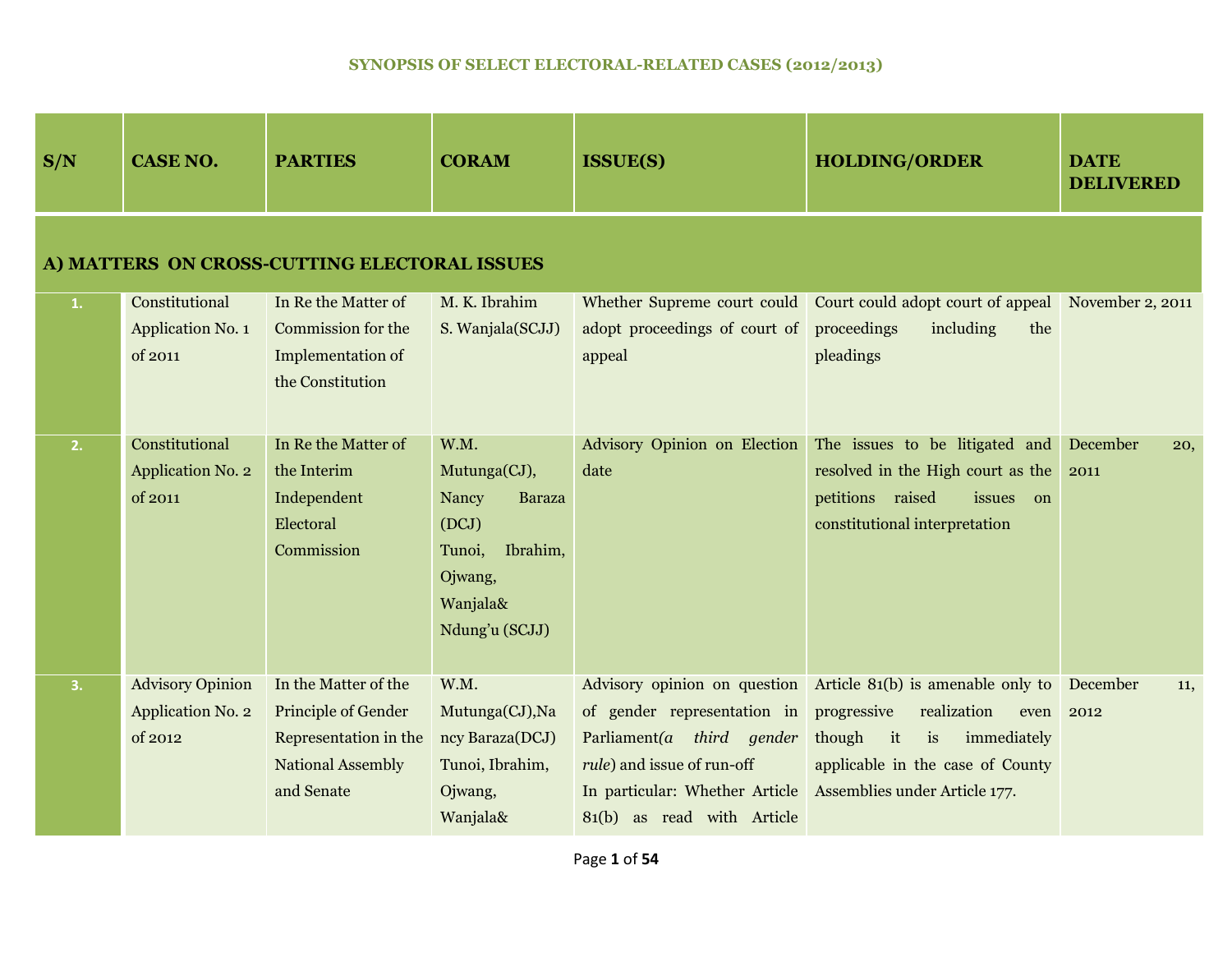| S/N | <b>CASE NO.</b> | <b>PARTIES</b> | <b>CORAM</b>  | <b>ISSUE(S)</b>                                                                                                                                                                                                                                                                                                                                             | <b>HOLDING/ORDER</b>                                                                                                                                                                                                                                                                                                                                                                                                                                                                                                                                                                                                                                                                                                                                                                                                                                                              | <b>DATE</b><br><b>DELIVERED</b> |
|-----|-----------------|----------------|---------------|-------------------------------------------------------------------------------------------------------------------------------------------------------------------------------------------------------------------------------------------------------------------------------------------------------------------------------------------------------------|-----------------------------------------------------------------------------------------------------------------------------------------------------------------------------------------------------------------------------------------------------------------------------------------------------------------------------------------------------------------------------------------------------------------------------------------------------------------------------------------------------------------------------------------------------------------------------------------------------------------------------------------------------------------------------------------------------------------------------------------------------------------------------------------------------------------------------------------------------------------------------------|---------------------------------|
|     |                 |                | Ndung'u(SCJJ) | under the Constitution.<br>Whether<br>unsuccessful<br>an<br>the outcome of the first round steps of the electoral process<br>of the said election under<br>Article 140 or any other<br>constitutional<br>provision.<br>Whether the second round of<br>Presidential elections must be<br>held within 30 days regardless<br>of whether there is a justiciable | $27(4)$ , $27(6)$ , $27(8)$ , Article 96, Unanimously, the Supreme Court<br>97, 98, 177(1)(b), 116 and 125 opined that in the event of a<br>of the Constitution requires second round of election, the<br>progressive realization of the words "within thirty days after the<br>one third gender rule or if it is previous election" should be read<br>required to be implemented in to mean thirty days from the date<br>the first general elections on which disputes in respect of<br>the first round will have been<br>resolved.<br>candidate in the first round of The validity of the Presidential<br>presidential election under election is not for determination<br>Article 136 or any other person only <i>after</i> the administrative<br>is entitled to petition the pronouncement of the final result<br>Supreme Court to challenge but at any stage in the critical |                                 |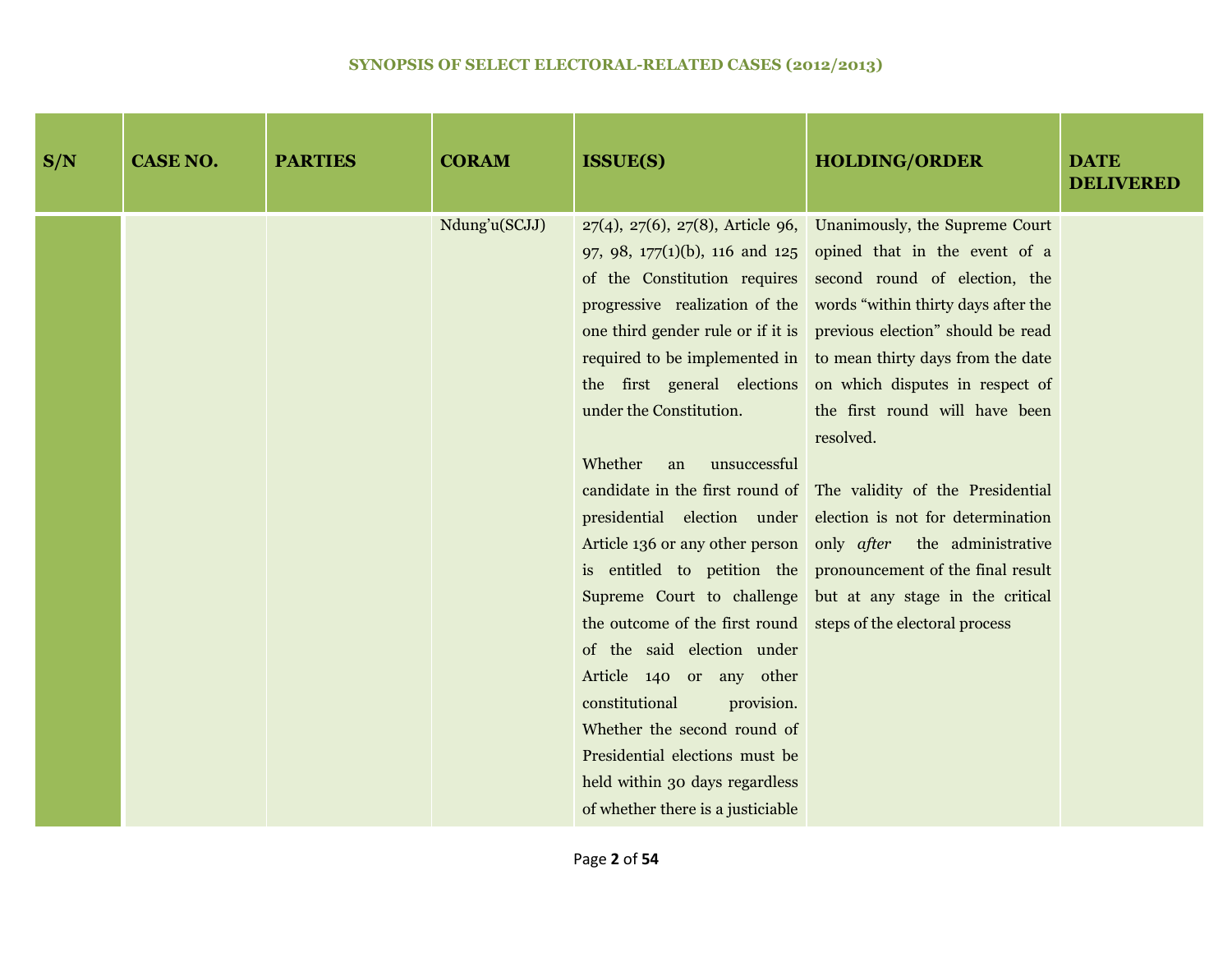| S/N | <b>CASE NO.</b>                 | <b>PARTIES</b>                                                                                             | <b>CORAM</b>                                                            | <b>ISSUE(S)</b>                                                                                                                                                      | <b>HOLDING/ORDER</b>                                                                                                                                                                                                                                                       | <b>DATE</b><br><b>DELIVERED</b> |
|-----|---------------------------------|------------------------------------------------------------------------------------------------------------|-------------------------------------------------------------------------|----------------------------------------------------------------------------------------------------------------------------------------------------------------------|----------------------------------------------------------------------------------------------------------------------------------------------------------------------------------------------------------------------------------------------------------------------------|---------------------------------|
|     |                                 |                                                                                                            |                                                                         | dispute as to the conduct of the<br>first round.                                                                                                                     |                                                                                                                                                                                                                                                                            |                                 |
| 4.  | <b>PETITION</b><br>65/2011      | John Harun Mwau &<br>3 others v Attorney<br>General $& 5$ others                                           | I. Lenaola,<br>M. Ngugi &<br>D.S. Majanja(JJ)                           | Date of the First Elections<br>under the New Constitution                                                                                                            | Elections could only be held<br>within $sixty(60)$ days from the<br>date of dissolution of the National<br>Coalition or within sixty(60) days<br>from the expiry of the term of the<br>National Assembly in January 15,<br>2013                                            | <b>January 13, 2012</b>         |
| 5.  | Civil Appeal 74 &<br>82 of 2012 | <b>Centre for Rights</b><br><b>Education</b> and<br>Awareness & another<br>v John Harun Mwau<br>& 6 others | D.K. Maraga J.                                                          | Date of first election under the<br>Constitution.                                                                                                                    | The only body left to fix the date<br>for the first general election under<br>the current constitution is the<br>IEBC and the date of 4 <sup>th</sup> March<br>2013 that it has fixed being within<br>sixty days of 14th January 2013 is<br>lawful and cannot be faulted." | July 31, 2012                   |
| 6.  | Misc. Appl. 94 of<br>2012       | Republic v IEBC &<br>another ex parte<br>Eliot Lidubwi Kihusa<br>$& 5$ others                              | M. Warsame, RN<br>Sitati, HA<br>Omondi, P<br>Nyamweya, D<br>Majanja(JJ) | Whether<br>court<br>exercising<br>jurisdiction under Article 89 as<br>read with section 36 of the<br>IEBC Act and regulation 5 of<br>Fifth<br>Schedule<br>the<br>had | There is no jurisdiction under the<br>provisions of Article 89(11) or<br>259(9) of the Constitution to<br>extend time limited for filing an<br>application for review.                                                                                                     | May 30, 2012                    |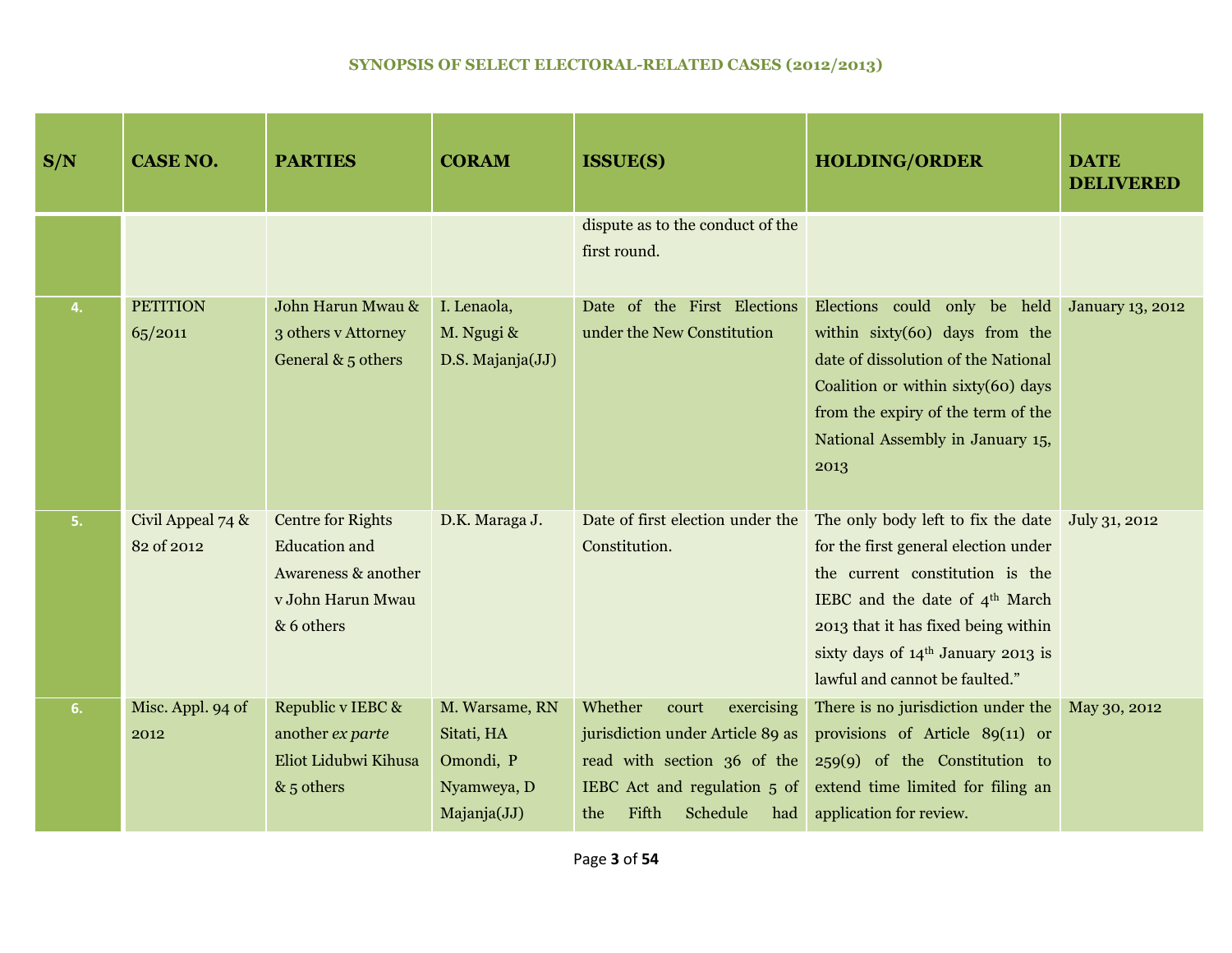| S/N | <b>CASE NO.</b>                                       | <b>PARTIES</b>                                                                                                | <b>CORAM</b>                                       | <b>ISSUE(S)</b>                                                                                                    | <b>HOLDING/ORDER</b>                                                                                                                                                                                                                                                                                                                                                                                                                                | <b>DATE</b><br><b>DELIVERED</b> |
|-----|-------------------------------------------------------|---------------------------------------------------------------------------------------------------------------|----------------------------------------------------|--------------------------------------------------------------------------------------------------------------------|-----------------------------------------------------------------------------------------------------------------------------------------------------------------------------------------------------------------------------------------------------------------------------------------------------------------------------------------------------------------------------------------------------------------------------------------------------|---------------------------------|
|     |                                                       |                                                                                                               |                                                    | filing.                                                                                                            | jurisdiction to extend time of The last effective date of filing the<br>application for review was<br>therefore 10thApril 2012. All<br>applications and Petitions filed<br>after 10th April 2012 were filed out<br>of time                                                                                                                                                                                                                          |                                 |
| 7.  | <b>PETITION</b><br>82/2011                            | Mohamed Abdille &<br>16 Others V Attorney<br>General & Another<br>(Consolidated)                              | Lenaola, Mumbi,<br>Githua JJ                       | Question<br>to<br>the<br><b>as</b><br>constitutionality<br>and<br>Wajir<br>East<br>constituencies in Wajir County. | Delimitation<br>of wards<br>of constituencies in Wajir County<br>delimitation of wards and was subject of the court's<br>constituencies by the IEBC consideration in JR 94 of 2012 in<br>across the country. Challenge which court gave specific orders<br>as to the delimitation of Wajir concerning delimitation of both<br>South Wajir West and Wajir South<br>constituencies. The orders have<br>not been overturned by an<br>appellate process | and January 30, 2013            |
| 8.  | Constitutional<br><b>Application No. 6</b><br>of 2012 | Randu Nzai Ruwa &<br>2 Others V The<br>Secretary,<br>Independent<br><b>Electoral And</b><br><b>Boundaries</b> | Mwera, Muriithi,<br>Nzioka, Tuiyott,<br>Mwongo JJ) | Application on behalf of<br>("MRC")<br>seeking<br>court's<br>determination that the rights                         | Neither<br>the Applicants<br>as<br>Mombasa Republican Council individuals acting on behalf of<br>MRC, nor the MRC as an<br>unregistered, amorphous body<br>of the people in the " <b>Coast</b> espousing an unconstitutional<br><b>Region"</b> , to determine their agenda, has neither the locus                                                                                                                                                   | December 20,<br>2012            |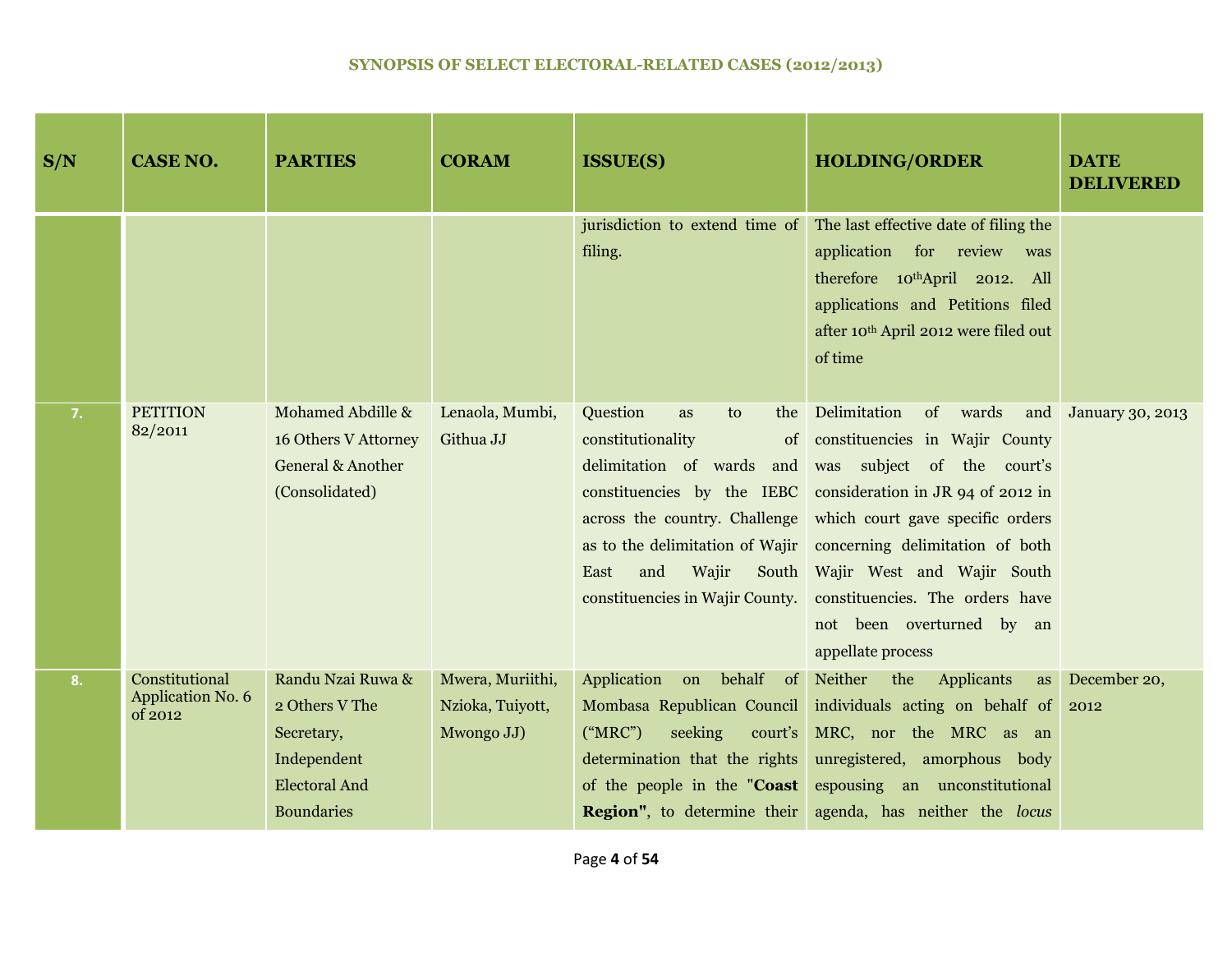| S/N | <b>CASE NO.</b>             | <b>PARTIES</b>                                                                                                                            | <b>CORAM</b>                                                                | <b>ISSUE(S)</b>                                                                                                                                                                                                                                                                                                                                                                                                                                                         | <b>HOLDING/ORDER</b>                                                                                                                                                                                                                                                                                                                                                  | <b>DATE</b><br><b>DELIVERED</b> |
|-----|-----------------------------|-------------------------------------------------------------------------------------------------------------------------------------------|-----------------------------------------------------------------------------|-------------------------------------------------------------------------------------------------------------------------------------------------------------------------------------------------------------------------------------------------------------------------------------------------------------------------------------------------------------------------------------------------------------------------------------------------------------------------|-----------------------------------------------------------------------------------------------------------------------------------------------------------------------------------------------------------------------------------------------------------------------------------------------------------------------------------------------------------------------|---------------------------------|
|     |                             | Commission & 9<br>Others                                                                                                                  |                                                                             | political and socio-economic<br>destinies, have been infringed<br>upon in various ways by the<br>Respondents.<br>Challenge on the standing of<br>IEBC as successor of IIBRC.<br>Question as to whether the<br>Applicants, or the MRC<br>entitled<br>constitutional<br>$\overline{\mathbf{t}}$<br>protections<br>under<br>the<br>Constitution 2010 when such<br>body or person is neither a<br>legal entity or registered or<br>recognised under any law of<br>the land. | standi nor the legal competency to<br>bring the Originating Motion or<br>the Interlocutory Motion, or to be<br>entitled to pursue the reliefs<br>sought.<br>Application struck out, each Party<br>to bear its own costs.                                                                                                                                              |                                 |
| 9.  | <b>PETITION</b><br>552/2012 | <b>International Centre</b><br>for Policy and<br>Conflict & $5$ others v<br>The Hon. Attorney<br>General & 4 others<br>("Integrity Case") | M. Mbogholi,<br>L. Kimaru,<br>H.A. Omondi,<br>P. Nyamweya<br>GK Kimondo(JJ) | mechanisms.<br>High Court's jurisdiction in                                                                                                                                                                                                                                                                                                                                                                                                                             | Exercise of High Court's Any question relating to the February 15, 2013<br>jurisdiction under Article 165 qualification or otherwise of a<br>where there are alternative person who has been duly<br>nominated to contest the post of<br>president can only be determined<br>by the Supreme Court.<br>adjudicating matters relating The High court lacks jurisdiction |                                 |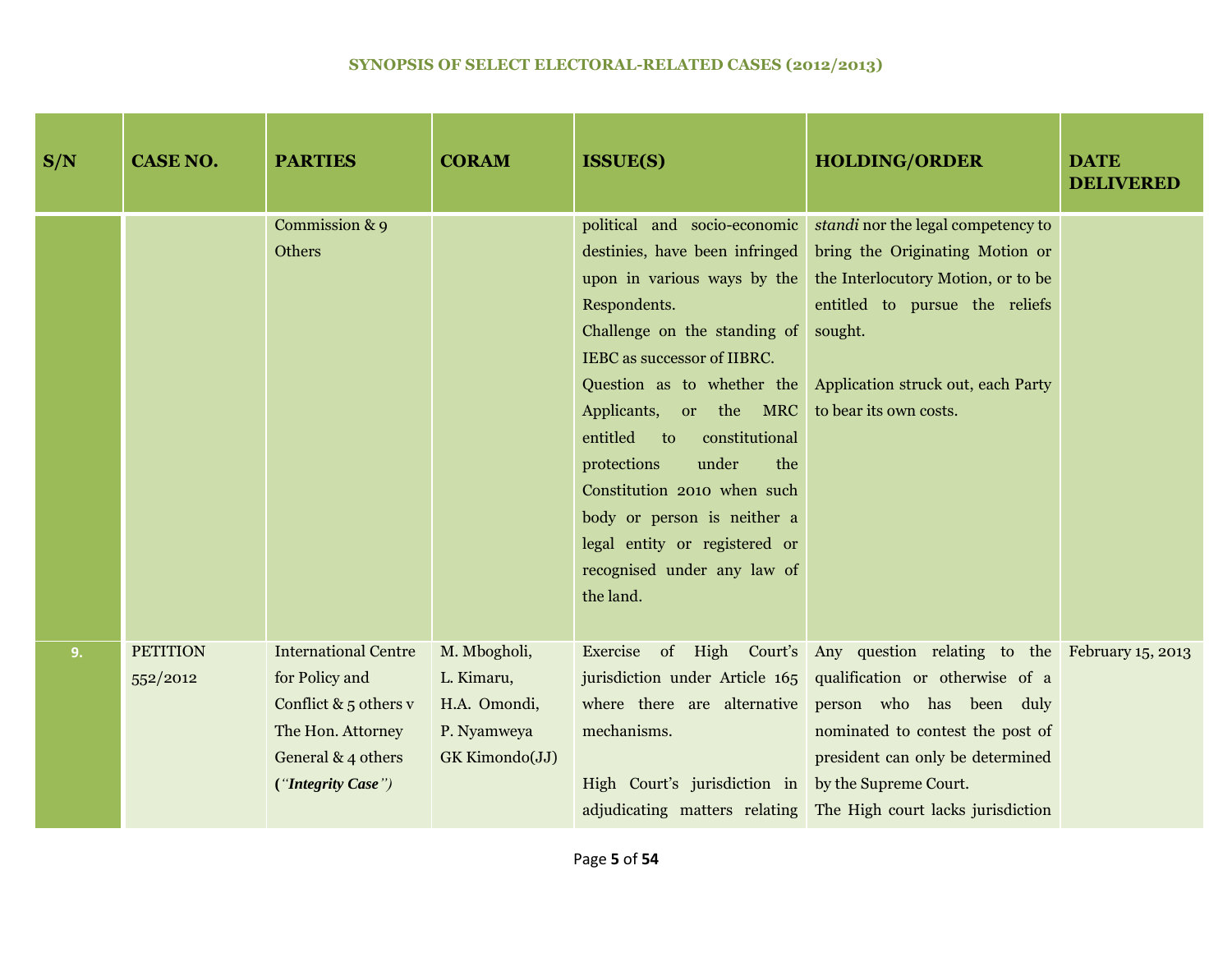| S/N | <b>CASE NO.</b>           | <b>PARTIES</b>                                  | <b>CORAM</b>   | <b>ISSUE(S)</b>                                                                                                                                                                                                           | <b>HOLDING/ORDER</b>                                                                                                                                                                                                                                                                                                                                                                                                                                                                                                                    | <b>DATE</b><br><b>DELIVERED</b> |
|-----|---------------------------|-------------------------------------------------|----------------|---------------------------------------------------------------------------------------------------------------------------------------------------------------------------------------------------------------------------|-----------------------------------------------------------------------------------------------------------------------------------------------------------------------------------------------------------------------------------------------------------------------------------------------------------------------------------------------------------------------------------------------------------------------------------------------------------------------------------------------------------------------------------------|---------------------------------|
|     |                           |                                                 |                | to qualification of candidates<br>running for presidential posts.                                                                                                                                                         | to entertain questions relating to<br>election of the President.<br>Where there are alternative forms<br>of redress to deal with a specific<br>issue, the jurisdiction of the High<br>Court should not be invoked<br>unless such mechanisms have<br>been exhausted.<br>Petition dismissed.                                                                                                                                                                                                                                              |                                 |
| 10. | <b>PETITION</b><br>2/2012 | Charles Omanga &<br>another v IEBC &<br>another | I. Lenaola, J. | requiring the<br>Act,<br>2011<br>resignation of State officers<br>seven $(7)$ months prior to the<br>elections while at the same<br>time excluding other categories<br>of State of public officers was<br>discriminatory. | Whether the provisions of Public officers who may wish to<br>Section $43(5)$ of the Election run for elective positions cannot<br>have one leg in public service and<br>another at their elective area. The<br>Law was designed to aid them<br>make up their minds on where<br>they want to maximize their<br>energies.<br>Seven months before the election<br>date was sufficient time for public<br>officers to prepare themselves to<br>meet their fate at the election box.<br>Petition dismissed. Each party to<br>bear own costs. | <b>August 2, 2012</b>           |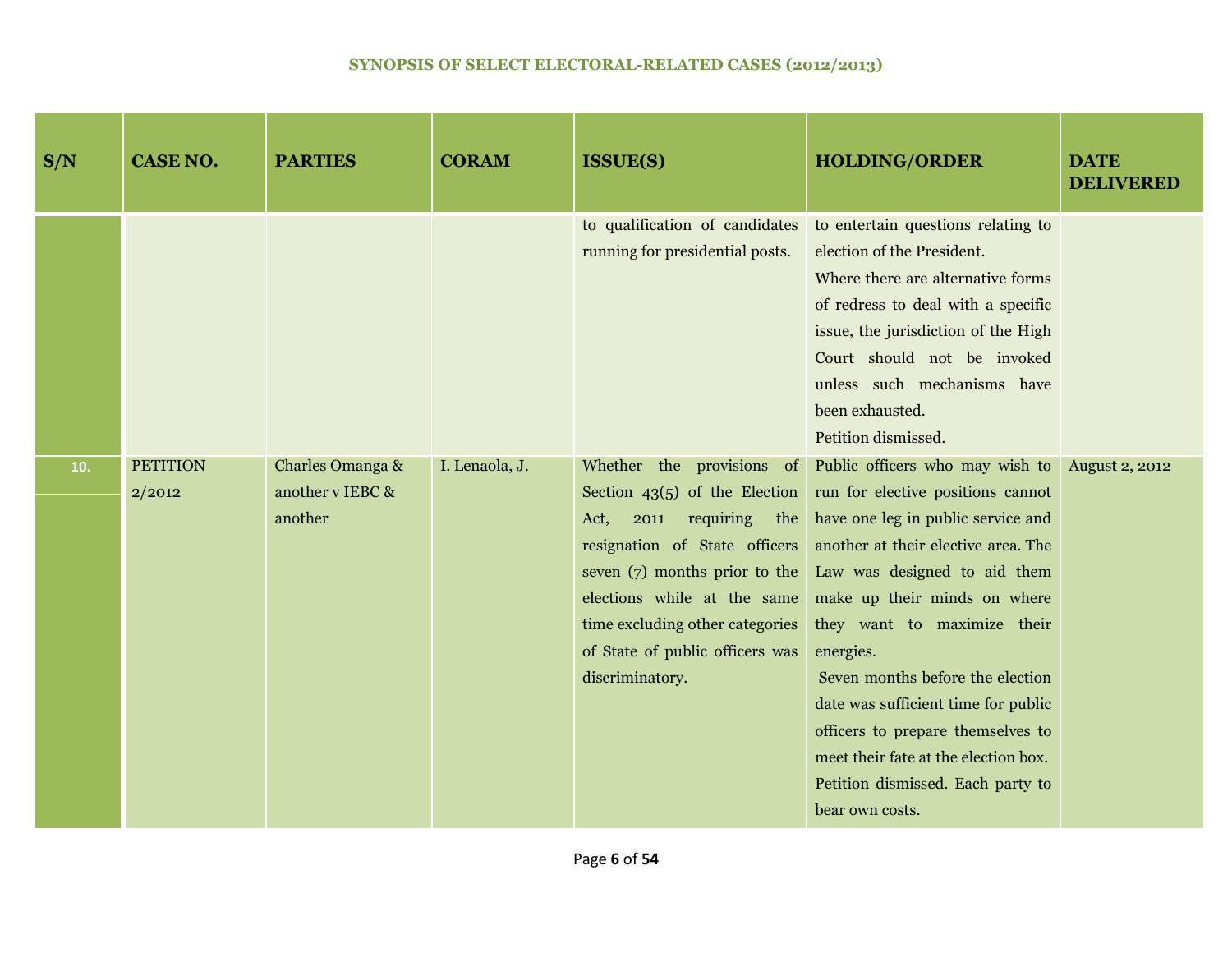| S/N | <b>CASE NO.</b>             | <b>PARTIES</b>                                                                              | <b>CORAM</b>   | <b>ISSUE(S)</b>                                                                                                                                                                                                                                                                                                                                                                  | <b>HOLDING/ORDER</b>                                                                                                                                                                                                                                                                                                                                                                                                                                                                                                     | <b>DATE</b><br><b>DELIVERED</b> |
|-----|-----------------------------|---------------------------------------------------------------------------------------------|----------------|----------------------------------------------------------------------------------------------------------------------------------------------------------------------------------------------------------------------------------------------------------------------------------------------------------------------------------------------------------------------------------|--------------------------------------------------------------------------------------------------------------------------------------------------------------------------------------------------------------------------------------------------------------------------------------------------------------------------------------------------------------------------------------------------------------------------------------------------------------------------------------------------------------------------|---------------------------------|
| 11. | <b>PETITION</b><br>198/2011 | Johnson Muthama v<br><b>Minister for Justice</b><br>and Constitutional<br>Affairs & another | N. Mumbi J.    | <b>Elections Act</b><br>unconstitutional in as far as<br>they tend to limit by requiring<br>post-secondary qualifications<br>for prospective candidates.                                                                                                                                                                                                                         | Whether certain sections of Sections $22(1)(b)$ and section June 29, 2012<br>$24(1)(b)$ of the Elections Act 2011<br>which bar persons not holding a<br>post-secondary<br>school<br>qualification<br>from<br>being<br>nominated as candidates for<br>elective office are unconstitutional<br>and in violation of petitioners'<br>rights                                                                                                                                                                                  |                                 |
| 12. | <b>PETITION</b><br>78/2012  | <b>Esposito Franco v</b><br><b>IEBC</b> & another                                           | I. Lenaola, J. | Whether <b>Article 99(2)(c)</b> of<br>Constitution<br>the<br>has<br>prospective effect and applies<br>only Kenyans who become<br>citizens of Kenya after the<br>effective date.<br>Whether <b>Article <math>99(2)(c)</math></b> of<br>the<br>Constitution<br>discriminatory in nature by<br>classifying<br>citizens<br>into<br>categories of sets who are first<br>among equals. | <b>Article</b><br>99(2)(c)<br>of<br>the<br>Constitution<br>disqualifies<br>any<br>person who has not been a<br>Kenyan citizen for a period of at<br>least "ten (10) years immediately<br>preceding the date of election."<br>The Submissions by the Petitioner<br>that Article $99(2)(c)$<br>has<br>prospective effect and only affects<br>persons who become citizens of<br>Kenya after the effective date of<br>the Constitution cannot be true.<br>Petition lacks merit. Petitioner<br>ordered to pay costs as he had | <b>January 11, 2013</b>         |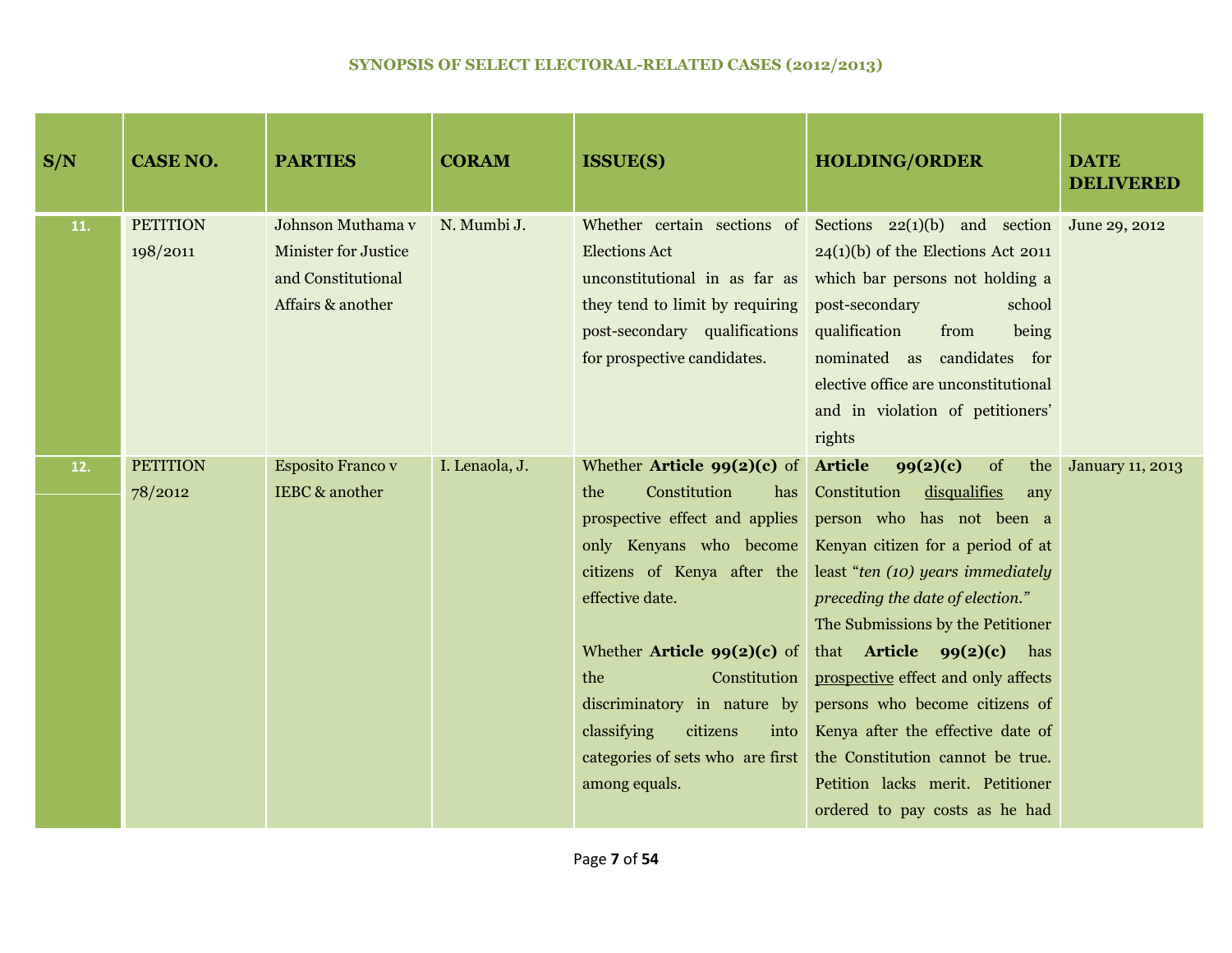| S/N | <b>CASE NO.</b>                         | <b>PARTIES</b>                           | <b>CORAM</b> | <b>ISSUE(S)</b>                                                                                                                                                                                                                                       | <b>HOLDING/ORDER</b>                                                                                                                                                                                                                                                                                                                                                                                               | <b>DATE</b><br><b>DELIVERED</b> |
|-----|-----------------------------------------|------------------------------------------|--------------|-------------------------------------------------------------------------------------------------------------------------------------------------------------------------------------------------------------------------------------------------------|--------------------------------------------------------------------------------------------------------------------------------------------------------------------------------------------------------------------------------------------------------------------------------------------------------------------------------------------------------------------------------------------------------------------|---------------------------------|
|     |                                         |                                          |              |                                                                                                                                                                                                                                                       | sought interpretation of<br>the<br>Article for his own benefit.                                                                                                                                                                                                                                                                                                                                                    |                                 |
| 13. | PETITION 288 of Stephen Asura &<br>2011 | Others v. ODM &<br>Others                | N. Mumbi, J. | The petitioners sought<br>elections<br>grassroot<br>Constituency<br>for<br>being<br>unconstitutional.<br>They sought to have the matter<br>referred to arbitration.                                                                                   | did<br>to The<br>court<br>not<br>restrain the confirmation of jurisdiction over the matter in 2011.<br>of light of the nature of the dispute<br>Makadara Constituency held at and the parties involved. It<br>the City Hall in Starehe ordered the 1st Respondent to put<br>in place mechanisms for resolving<br>the petitioners' grievances, failing<br>which the petitioners would have<br>recourse to the PPDT. | have December<br>14,            |
| 14. | PETITION 220 of<br>2011                 | <b>Engineer Ephraim</b><br>Maina v. IEBC | N. Mumbi, J. | Petitioner<br>challenged<br>the<br>constitutionality<br>of<br>the<br>decision by the Safina Party to<br>expel him from the party as it<br>was likely to lead to the loss of<br>his seat as Member of<br>Parliament<br>for<br>Mathira<br>constituency. | The petitioner was under an January 21, 2013.<br>obligation to exhaust the internal<br>party<br>dispute<br>resolution<br>mechanism. If aggrieved at the<br>party level or if the party refused<br>to activate the party mechanism,<br>the petitioner would<br>have<br>recourse to the PPDT.<br>Preliminary objection upheld and<br>petition dismissed.                                                             |                                 |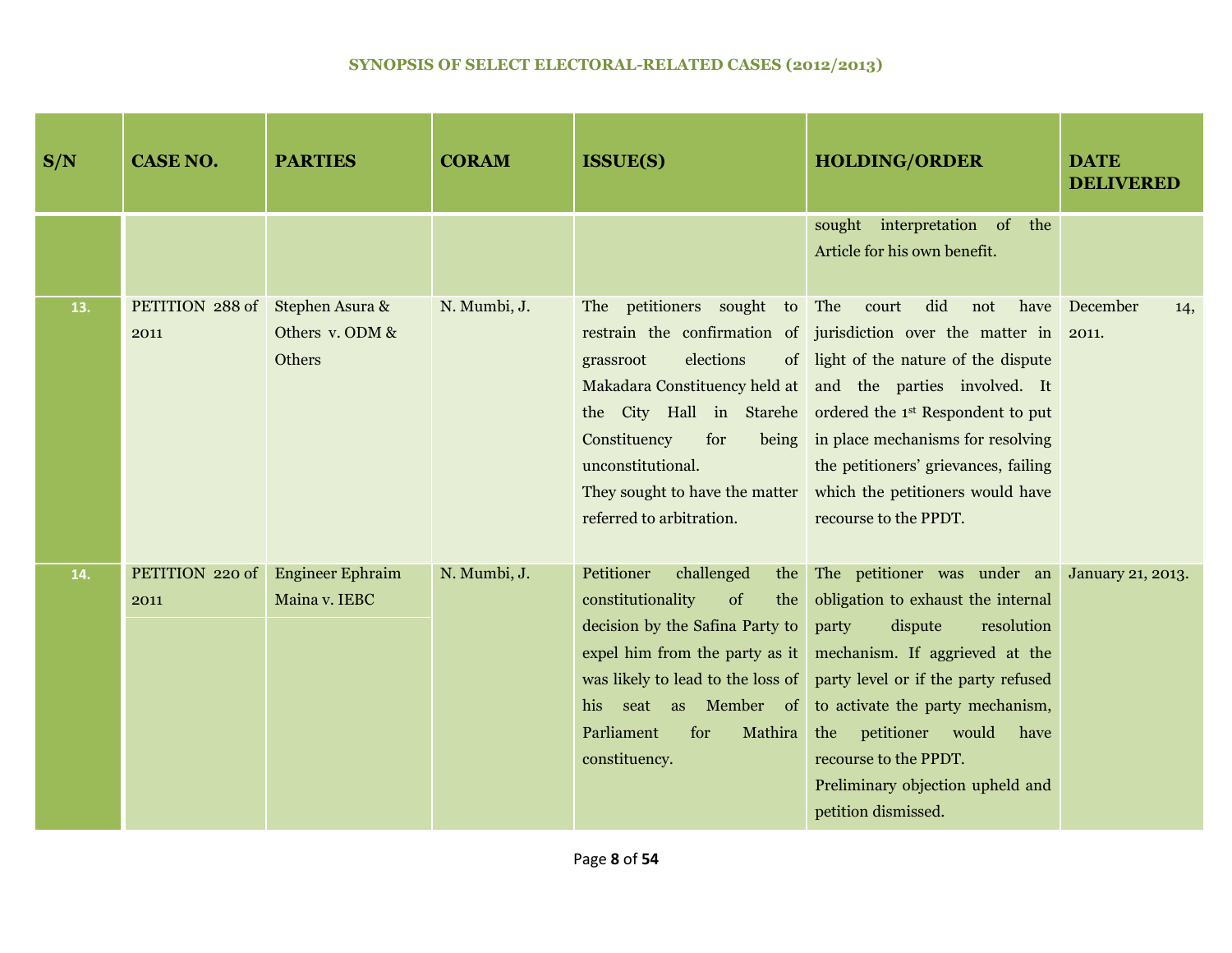| S/N | <b>CASE NO.</b>             | <b>PARTIES</b>                                                                                   | <b>CORAM</b>     | <b>ISSUE(S)</b>                                                                                                                                                                                                                                                                                                                                                                    | <b>HOLDING/ORDER</b>                                                                                                                                                                                                                                                                                                                                                                                                                                                                                                                                                                                         | <b>DATE</b><br><b>DELIVERED</b> |
|-----|-----------------------------|--------------------------------------------------------------------------------------------------|------------------|------------------------------------------------------------------------------------------------------------------------------------------------------------------------------------------------------------------------------------------------------------------------------------------------------------------------------------------------------------------------------------|--------------------------------------------------------------------------------------------------------------------------------------------------------------------------------------------------------------------------------------------------------------------------------------------------------------------------------------------------------------------------------------------------------------------------------------------------------------------------------------------------------------------------------------------------------------------------------------------------------------|---------------------------------|
|     |                             |                                                                                                  |                  |                                                                                                                                                                                                                                                                                                                                                                                    |                                                                                                                                                                                                                                                                                                                                                                                                                                                                                                                                                                                                              |                                 |
| 15. | <b>PETITION</b><br>398/2012 | <b>International Centre</b><br>for Policy and<br><b>Conflict v Attorney</b><br>General & another | D.S. Majanja, J. | develop compulsory rules and<br>regulations<br>requiring<br>candidates to produce their<br>oath to afford citizens a chance<br>genuinely<br>scrutinize<br>to<br>candidates that may be elected<br>to public offices.<br>IEBC accused of failing to threatened<br>candidates<br>for<br>elections<br>contrary to the national values<br>and Kenya's<br>international<br>obligations. | IEBC accused of failing to The questions raised by parties October 26, 2012<br>raise important and fundamental<br>issues about our electoral process<br>but the court cannot act in the<br>background information on absence of a real dispute between<br>petitioner<br>the<br>and<br>the<br>respondents.<br>The petition is premature<br>There is no violation<br><sub>or</sub><br>violation<br>of<br>facilitate honest and public fundamental rights and under the<br>disclosure and scrutiny of bill of rights under Article 22 or<br>threat or contravention of the<br>Constitution under Article 258(1) |                                 |
| 16. | <b>PETITION</b>             | <b>Francis Gitau</b>                                                                             | D.S. Majanja, J. | Jurisdiction of High Court in                                                                                                                                                                                                                                                                                                                                                      | Article $88(4)$ and section 74(1) of                                                                                                                                                                                                                                                                                                                                                                                                                                                                                                                                                                         | <b>August 22, 2012</b>          |
|     | 356/2012(Consoli            | Parsimei v National                                                                              |                  | challenging nomination for                                                                                                                                                                                                                                                                                                                                                         | the Elections Act, 2011 provide for                                                                                                                                                                                                                                                                                                                                                                                                                                                                                                                                                                          |                                 |
|     | dated with                  | Party Alliance and                                                                               |                  | election to parliament                                                                                                                                                                                                                                                                                                                                                             | alternative modes of dispute                                                                                                                                                                                                                                                                                                                                                                                                                                                                                                                                                                                 |                                 |
|     | Petition                    | others                                                                                           |                  |                                                                                                                                                                                                                                                                                                                                                                                    | resolution specific to nomination                                                                                                                                                                                                                                                                                                                                                                                                                                                                                                                                                                            |                                 |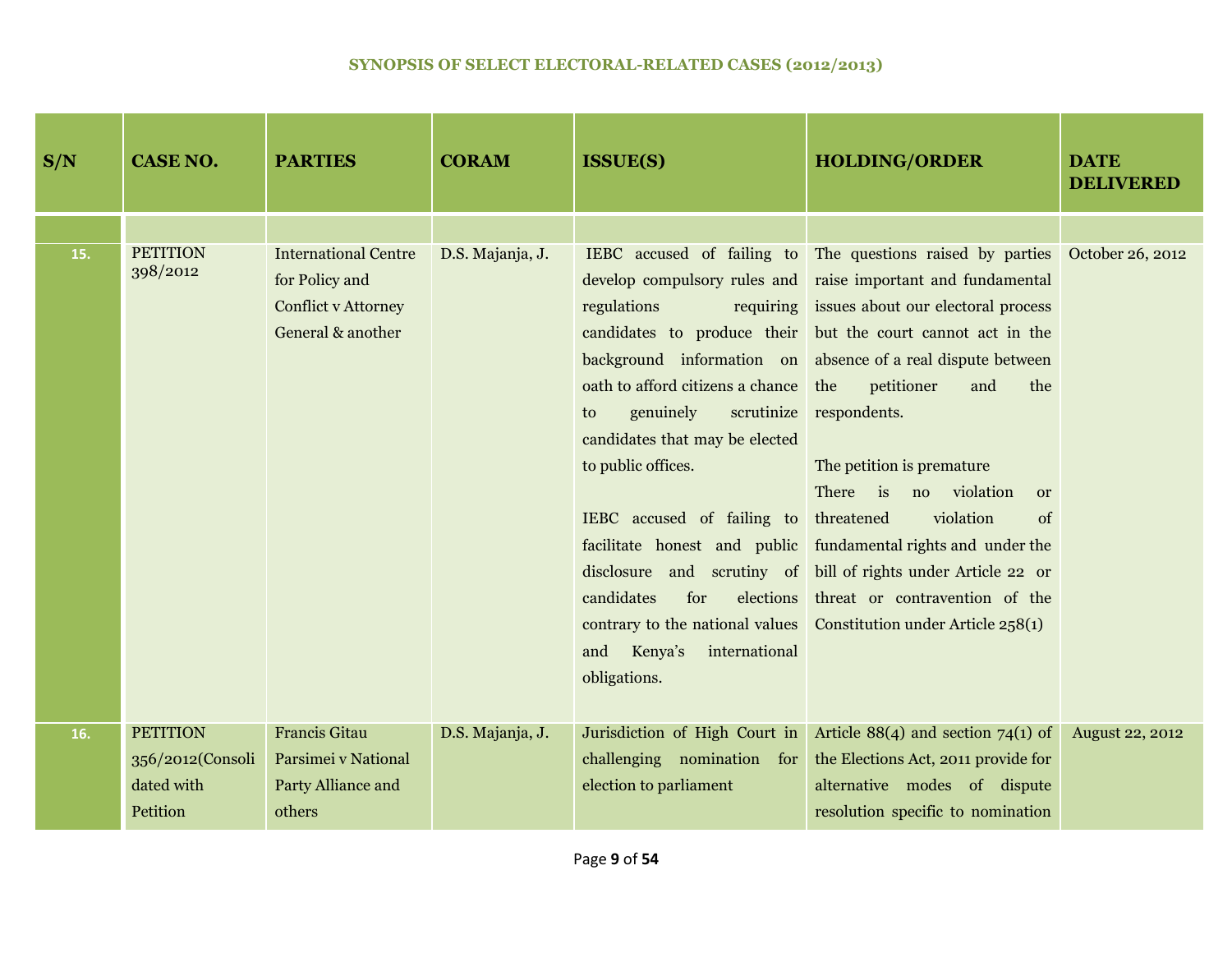| S/N | <b>CASE NO.</b>             | <b>PARTIES</b>                                                                                                                                         | <b>CORAM</b>    | <b>ISSUE(S)</b>                                                                                                                                                                                                                                                                                                                           | <b>HOLDING/ORDER</b>                                                                                                                                                                                                                       | <b>DATE</b><br><b>DELIVERED</b> |
|-----|-----------------------------|--------------------------------------------------------------------------------------------------------------------------------------------------------|-----------------|-------------------------------------------------------------------------------------------------------------------------------------------------------------------------------------------------------------------------------------------------------------------------------------------------------------------------------------------|--------------------------------------------------------------------------------------------------------------------------------------------------------------------------------------------------------------------------------------------|---------------------------------|
|     | 359/2012                    |                                                                                                                                                        |                 |                                                                                                                                                                                                                                                                                                                                           | process.<br><b>The</b><br>court<br>entertain<br>cannot<br>nomination disputes where such a<br>process has not been invoked or<br>where it has been demonstrated<br>that the process has failed.                                            |                                 |
| 17. | <b>PETITION</b><br>327/2012 | Evans Misati James v<br>IEBC & another<br>(Consolidated with<br>Petition no. 328 of<br>2012-Hon John<br>Harun Mwau & 7<br>Others v IEBC & 2<br>others) | D.S Majanja, J. | Interpretation<br>and<br>constitutionality of section 26<br>of the Elections Act, 2011 and 44 of the Constitution.<br>which provides that a person<br>harambee<br>fundraising<br><sub>or</sub><br>within eight months preceding<br>a general election or during an<br>election period is disqualified<br>from contesting in the election. | Section 26 of the <i>Elections Act</i> November 5, 2012<br>does not violate Articles 27, 43<br>who directly or indirectly The two Petitions namely Petition<br>participates in any manner in Nos. 327 of 2012 and 328 of 2012<br>dismissed |                                 |
| 18. | <b>PETITION</b><br>574/2012 | Kituo Cha Sheria v<br>IEBC & another                                                                                                                   | D.S. Majanja J  | Right of prisoners to register as<br>voters and participate in voting<br>in General elections                                                                                                                                                                                                                                             | IEBC directed to put in place<br>measures to ensure that prisoners<br>who are registered to vote are able<br>to vote in first General Election.                                                                                            | <b>January 21, 2013</b>         |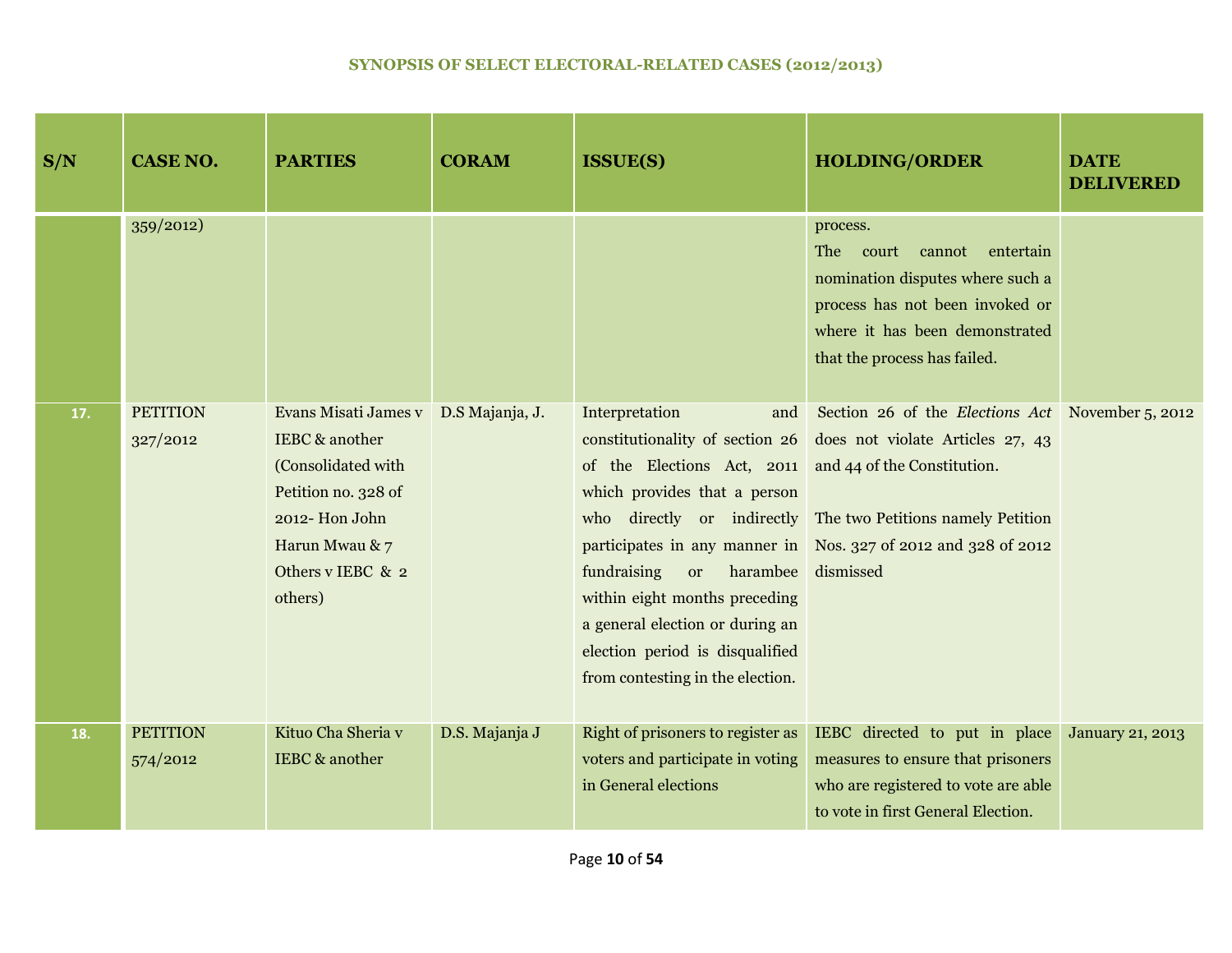| S/N | <b>CASE NO.</b> | <b>PARTIES</b>                                                             | <b>CORAM</b>    | <b>ISSUE(S)</b>                                                                                                                              | <b>HOLDING/ORDER</b>                                                                                                                                                                                                                                                                                                                                                                                                                                                                                                                                                                                                                                                                                                                              | <b>DATE</b><br><b>DELIVERED</b> |
|-----|-----------------|----------------------------------------------------------------------------|-----------------|----------------------------------------------------------------------------------------------------------------------------------------------|---------------------------------------------------------------------------------------------------------------------------------------------------------------------------------------------------------------------------------------------------------------------------------------------------------------------------------------------------------------------------------------------------------------------------------------------------------------------------------------------------------------------------------------------------------------------------------------------------------------------------------------------------------------------------------------------------------------------------------------------------|---------------------------------|
|     |                 |                                                                            |                 |                                                                                                                                              | Further, that the electoral body<br>puts in place and implements<br>measures to ensure realization of<br>the right of prisoners to register to<br>vote and vote in future elections<br>and referenda.                                                                                                                                                                                                                                                                                                                                                                                                                                                                                                                                             |                                 |
| 19. | PT 12/2013      | <b>Bishop Donald</b><br>Kisaka Mwawasi v<br>Attorney General & 2<br>others | D.S. Majanja J. | contest elective office.<br>interpretation<br>under Article 260.<br>Whether the definition of State<br>260 violates<br>Article<br>10 and 38. | Whether a person who holds By virtue of <b>Article 78(2)</b> , a January 28, 2013<br>dual citizenship is qualified person who holds dual citizenship<br>under the Constitution to cannot run for elective office as a<br>Member of Parliament.<br>Whether there is conflict The notice issued by IEBC, in so<br>between <b>Article</b> 99 and far as it relates to qualification of<br>provisions dual citizens not being able to<br>stand for elections is not ultra<br>vires or illegal.<br>officer or State office under The provision of one part of the<br>the Constitution<br>violate<br>cannot<br>petitioner's right under Article another. Article 2(3) clearly<br>stipulates that the validity or<br>legality of the Constitution is not |                                 |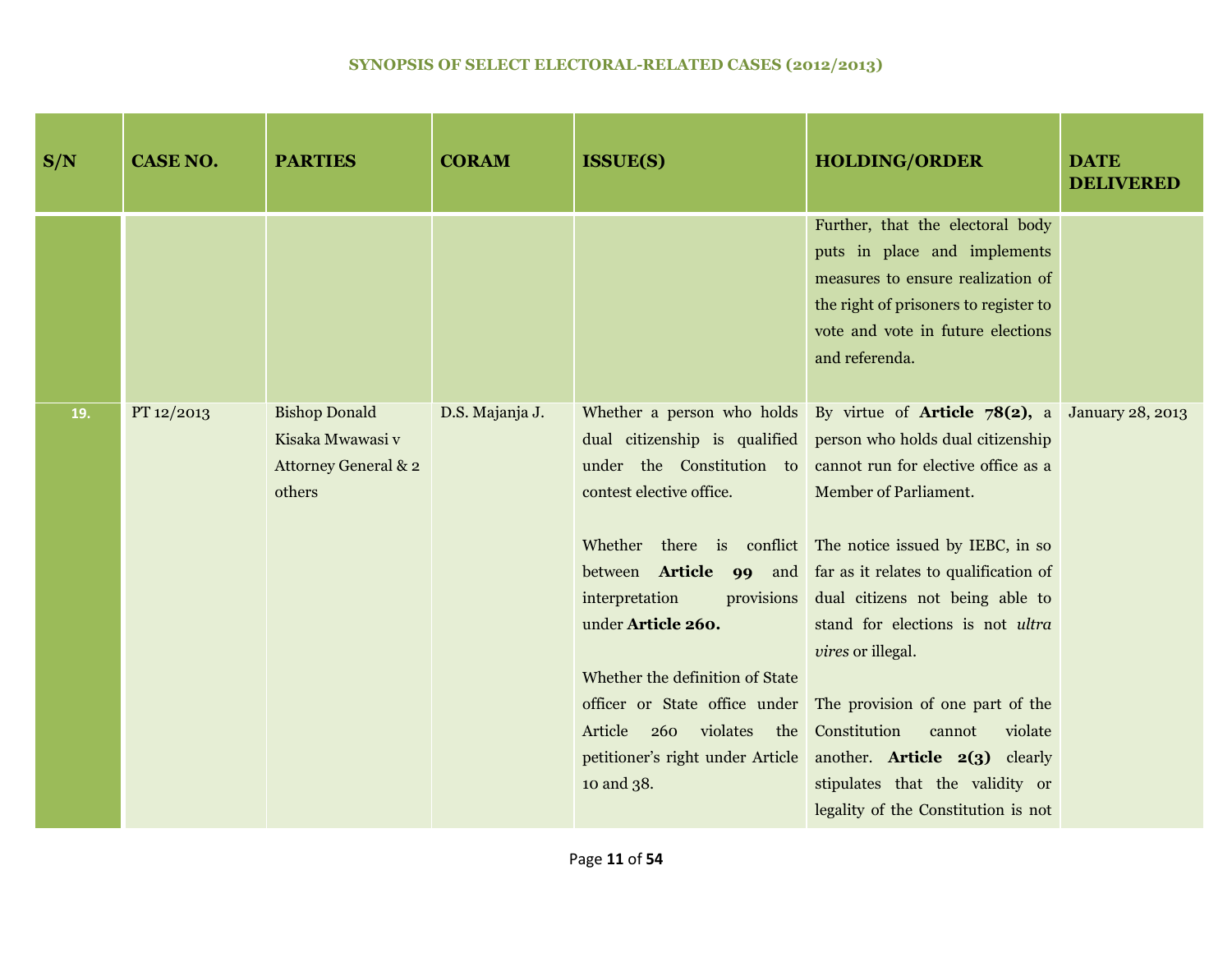| S/N | <b>CASE NO.</b>             | <b>PARTIES</b>                                                                                    | <b>CORAM</b>   | <b>ISSUE(S)</b>                                                                                                                                                                                                                  | <b>HOLDING/ORDER</b>                                                                                                                                                                                                                                                                                                                                | <b>DATE</b><br><b>DELIVERED</b> |
|-----|-----------------------------|---------------------------------------------------------------------------------------------------|----------------|----------------------------------------------------------------------------------------------------------------------------------------------------------------------------------------------------------------------------------|-----------------------------------------------------------------------------------------------------------------------------------------------------------------------------------------------------------------------------------------------------------------------------------------------------------------------------------------------------|---------------------------------|
|     |                             |                                                                                                   |                |                                                                                                                                                                                                                                  | subject to challenge by or before<br>any court.                                                                                                                                                                                                                                                                                                     |                                 |
| 20. | <b>PETITION</b><br>331/2012 | <b>New Vision</b><br>Kenya(NVK<br>Mageuzi) & others v<br><b>Attorney General &amp;</b><br>another | D.S Majanja J. | <b>Right of Kenyans living outside</b><br>Kenya to vote                                                                                                                                                                          | The right of citizens to vote<br>guaranteed under Article 38(3) is<br>not absolute and may be subject<br>to reasonable restrictions. Such<br>restrictions for citizens residing<br>outside Kenya are that that right<br>is progressively realized.                                                                                                  | November<br>15,<br>2012         |
| 21. | PETITION 268 &<br>398/2012. | Micah Kigen & 2<br>others v Attorney<br>General $& 2$ others                                      | D.S Majanja J. | under Article $97(1)$<br>Whether section $39(4)$ of the meaning to cover<br>Elections<br>Act<br>is<br>candidates for the position of Constitution.'<br>President<br>and<br>deputy-<br>President<br>in<br>the<br>nomination list. | Meaning of 'special interests'   'special interests including' must   November<br>have a broad and expanded 2012<br>interests<br>identified by political parties and<br>unconstitutional for permitting not restricted to the categories of<br>political parties to include interest groups identified by the<br>part Section not unconstitutional. | 15,                             |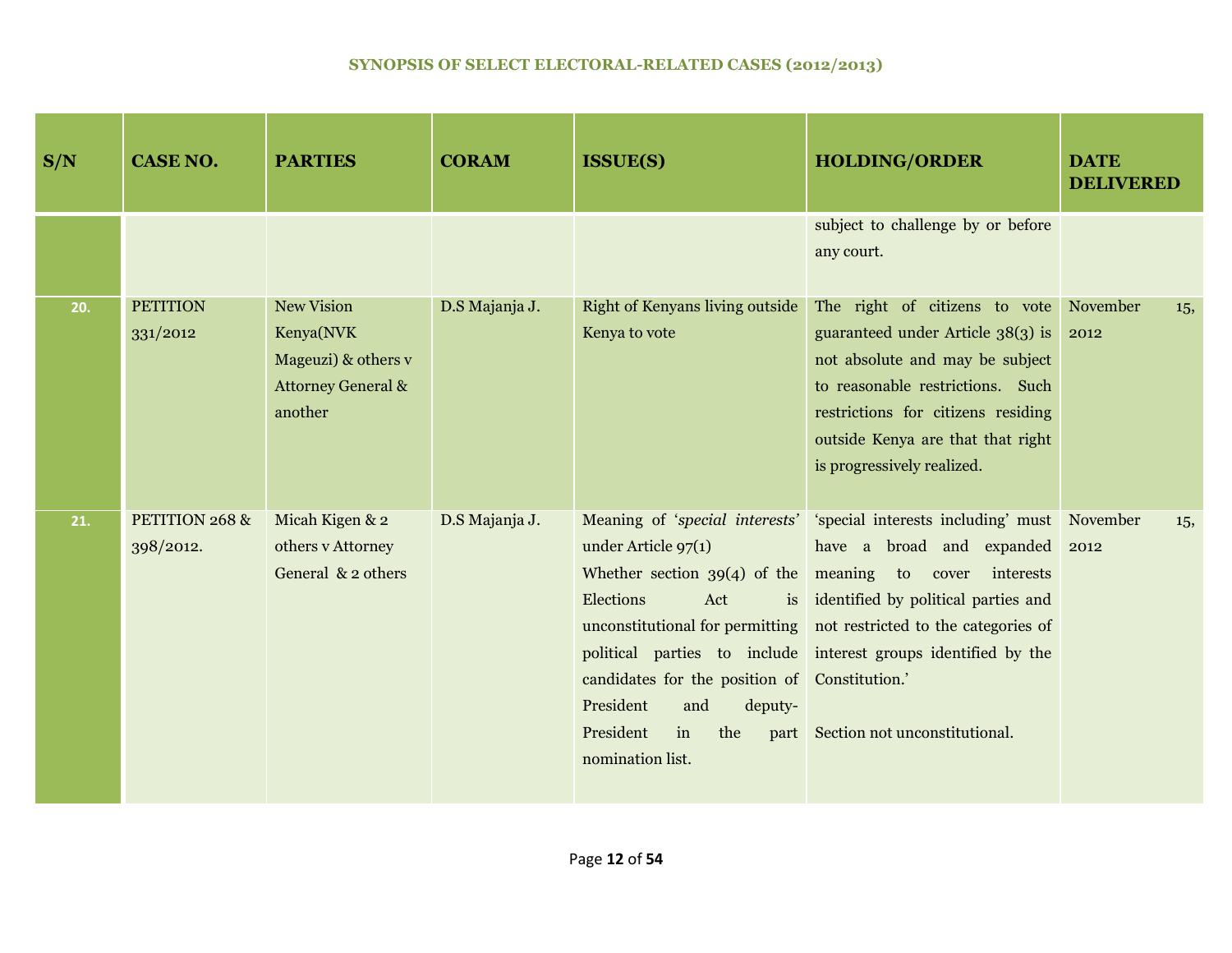| S/N | <b>CASE NO.</b>             | <b>PARTIES</b>                                                                                                        | <b>CORAM</b>   | <b>ISSUE(S)</b>                                                                                                                                                                                                                                            | <b>HOLDING/ORDER</b>                                                                                                                                                                                                                                                                                                                                                                                                          | <b>DATE</b><br><b>DELIVERED</b> |
|-----|-----------------------------|-----------------------------------------------------------------------------------------------------------------------|----------------|------------------------------------------------------------------------------------------------------------------------------------------------------------------------------------------------------------------------------------------------------------|-------------------------------------------------------------------------------------------------------------------------------------------------------------------------------------------------------------------------------------------------------------------------------------------------------------------------------------------------------------------------------------------------------------------------------|---------------------------------|
| 22. | <b>PETITION</b><br>549/2012 | Michael Wachira<br>Nderitu & 3 others v<br>Mary Wambui<br>Munene & 2 others                                           | D.S Majanja J. | Whether court should grant<br>orders<br>conservatory<br>restraining IEBC and TNA<br>nominating<br>from<br><sub>or</sub><br>registering the 1 <sup>st</sup> Respondent<br>as candidate for the office of<br>Member of parliament for<br>Othaya constituency | Grant of conservatory orders<br>rejected<br>Court observed that nomination<br>yet to take place and when it does<br>and it infringes<br>on the<br>Constitution, the court can set it<br>aside without difficulty as the<br>matter is really a party matter.                                                                                                                                                                   | December 5, 2012                |
| 23. | <b>PETITION</b><br>556/2012 | Jeffer Issak Kaur v<br>Ministry of Justice,<br><b>National Cohesion</b><br>and Constitutional<br>Affairs and 3 Others | I. Lenaola, J. | Whether Kenyans living in the<br>diaspora can exercise their<br>right to vote in the elections<br>slated for March, 2013.                                                                                                                                  | Right to vote to be progressively January 11, 2013<br>achieved.<br>In the circumstances, this is not<br>the situation in which the Court<br>can intervene by way of the orders<br>sought. The law provides for the<br>enactment of law to provide for<br>the 'progressive realization' of the<br>rights if the Kenyans living in the<br>diaspora to vote.<br>Court orders must be issued in a<br>that would sustain<br>manner |                                 |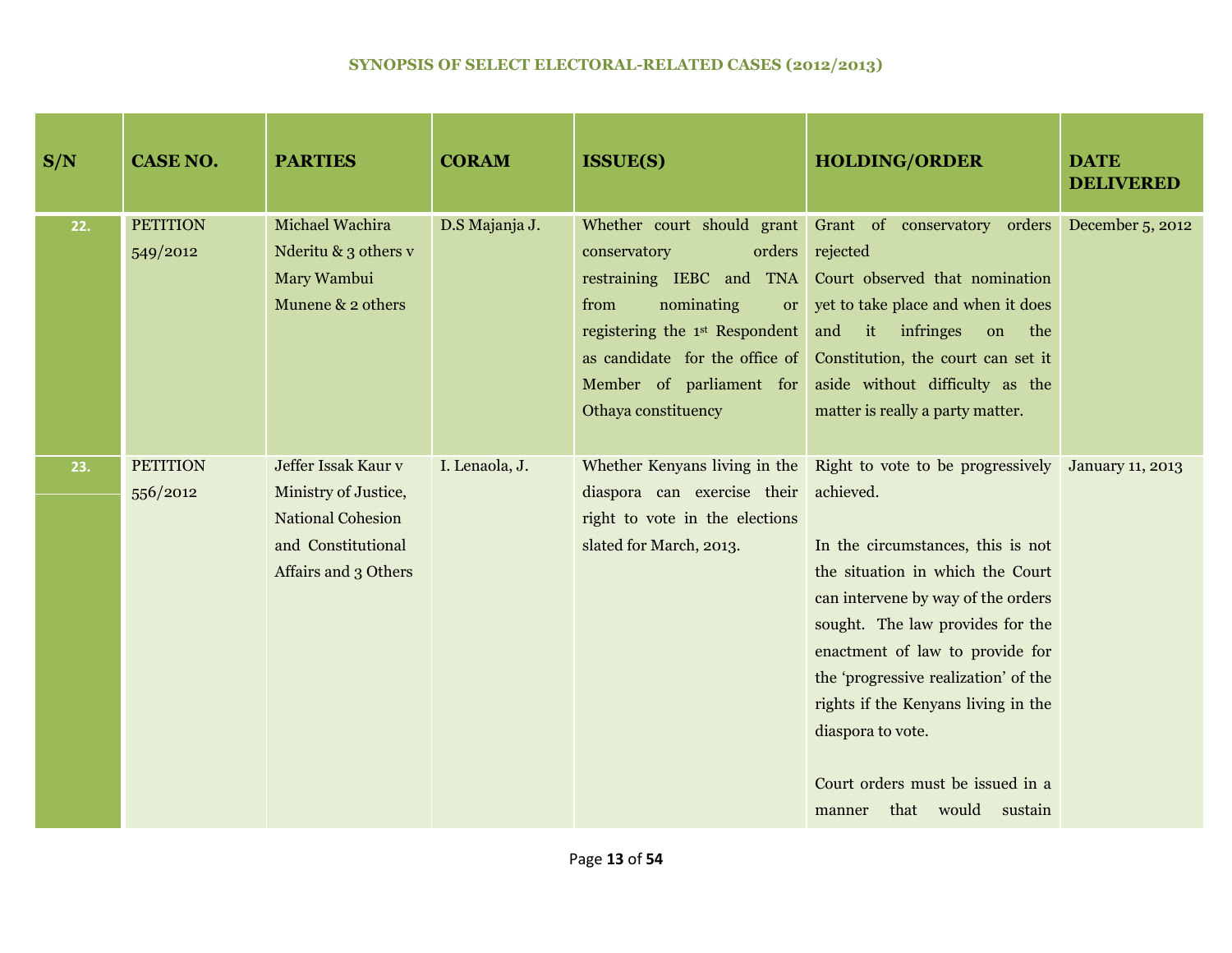| S/N | <b>CASE NO.</b>         | <b>PARTIES</b>                               | <b>CORAM</b>    | <b>ISSUE(S)</b>                                                                                                              | <b>HOLDING/ORDER</b>                                                                                                                                                                                                                                                                                                                                                                                                                                                                                                                                                                     | <b>DATE</b><br><b>DELIVERED</b> |
|-----|-------------------------|----------------------------------------------|-----------------|------------------------------------------------------------------------------------------------------------------------------|------------------------------------------------------------------------------------------------------------------------------------------------------------------------------------------------------------------------------------------------------------------------------------------------------------------------------------------------------------------------------------------------------------------------------------------------------------------------------------------------------------------------------------------------------------------------------------------|---------------------------------|
|     |                         |                                              |                 |                                                                                                                              | democracy rather than stifle it or<br>impede the realization of its gains.<br>It is less than 60 days to the next<br>election and any further delay in<br>the preparation thereof would<br>only lead to a frustration that may<br>implode the Nation. The IEBC<br>needs time to set the stage for a<br>credible election and any set-<br>backs will not assist it in that<br>regard<br>The government and IEBC to put<br>in place concrete, efficient<br>mechanisms to ensure all citizens<br>living abroad take part in the<br>General Elections following the<br>March 2013 elections. |                                 |
| 24. | PETITION 446 of<br>2012 | <b>Isaac Aluoch Polo</b><br>Aluochier v. A-G | D.S. Majanja J. | The culpability of state officers<br>for<br>contravening<br>Constitution, and particularly<br>Article $77(2)$ which provides | Article $77(2)$ cannot be read in <b>PETITION</b> 446 of<br>the isolation but must be read<br>together with Chapter Six of the<br>Parliament has<br>Constitution.<br>that 'any appointed state enacted the Ethics and Anti-                                                                                                                                                                                                                                                                                                                                                              | 2012                            |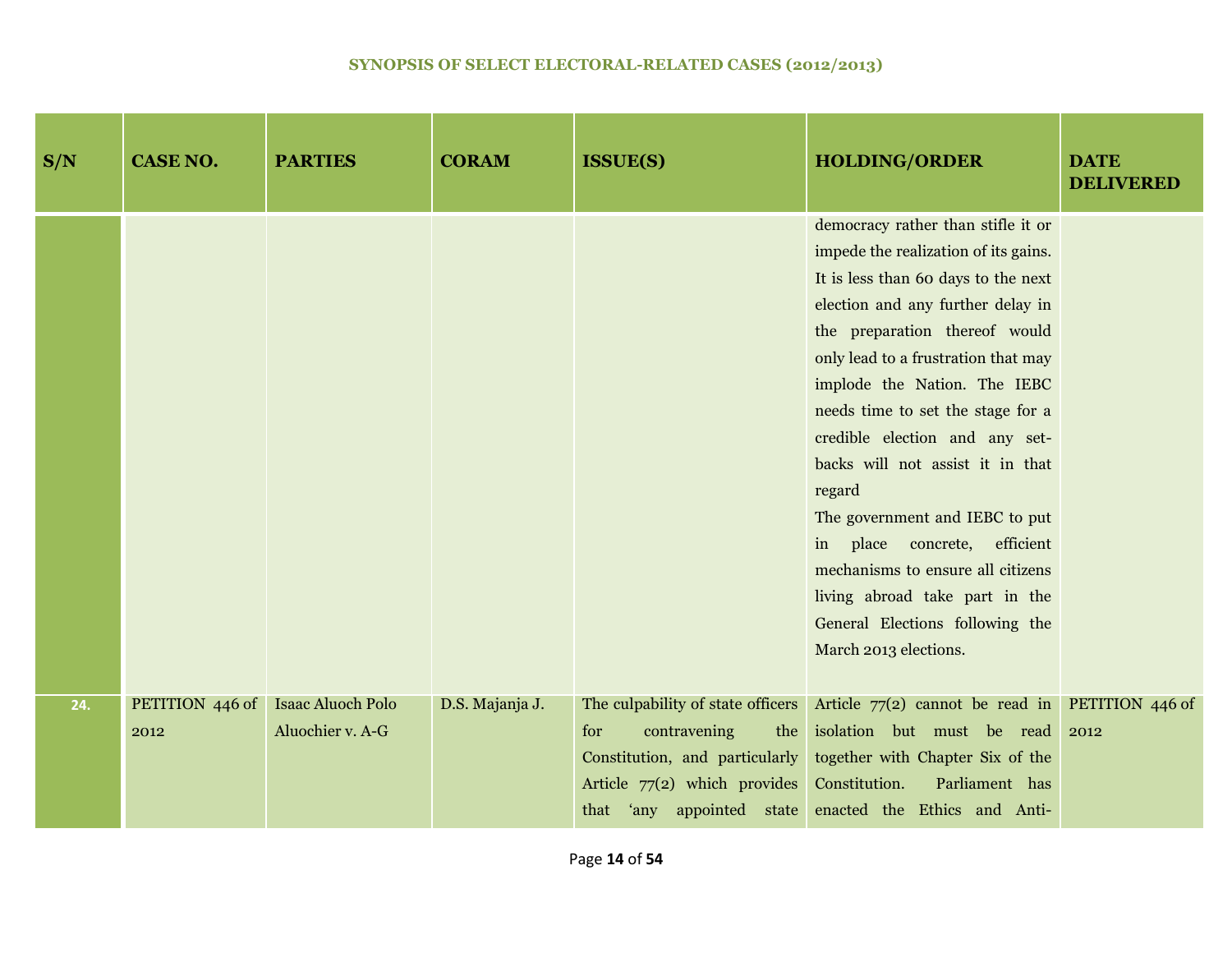| S/N | <b>CASE NO.</b> | <b>PARTIES</b> | <b>CORAM</b> | <b>ISSUE(S)</b>                    | <b>HOLDING/ORDER</b>               | <b>DATE</b><br><b>DELIVERED</b> |
|-----|-----------------|----------------|--------------|------------------------------------|------------------------------------|---------------------------------|
|     |                 |                |              | officer shall not hold office in a | corruption Act and the Leadership  |                                 |
|     |                 |                |              | political party'.                  | and Integrity Act to provide a     |                                 |
|     |                 |                |              |                                    | framework for enforcing Chapter    |                                 |
|     |                 |                |              |                                    | Six. It was neither shown that any |                                 |
|     |                 |                |              |                                    | body charged with enforcing the    |                                 |
|     |                 |                |              |                                    | chapter had failed, neglected or   |                                 |
|     |                 |                |              |                                    | refused to act nor that any of the |                                 |
|     |                 |                |              |                                    | petitioner's fundamental rights    |                                 |
|     |                 |                |              |                                    | had been breached. The petition    |                                 |
|     |                 |                |              |                                    | was dismissed.                     |                                 |
|     |                 |                |              |                                    |                                    |                                 |
|     |                 |                |              |                                    |                                    |                                 |

# **B) MATTERS ARISING FROM POLITICAL PARTIES NOMINATIONS**

#### **HIGH COURT AT NAIROBI**

| 25. | JR 452/2012 | R v The Commission o G.V. Odunga | Application to stop the IEBC                          | At the time these proceedings January 28, 2013 |  |
|-----|-------------|----------------------------------|-------------------------------------------------------|------------------------------------------------|--|
|     |             | <b>Administrative Justice</b>    | acting<br>from<br>on                                  | there is no<br>were instituted                 |  |
|     |             | <i>Exparte</i> John Ndirang      | recommendation of the 1 <sup>st</sup> 1 <sup>st</sup> | evidence that the 2 <sup>nd</sup> respondent   |  |
|     |             | Kariuki                          | that<br>the<br>Respondent                             | had commenced the process of                   |  |
|     |             |                                  | applicant be disqualified                             | determining the eligibility of the             |  |
|     |             |                                  | from running for an elective                          | applicant to hold public office and            |  |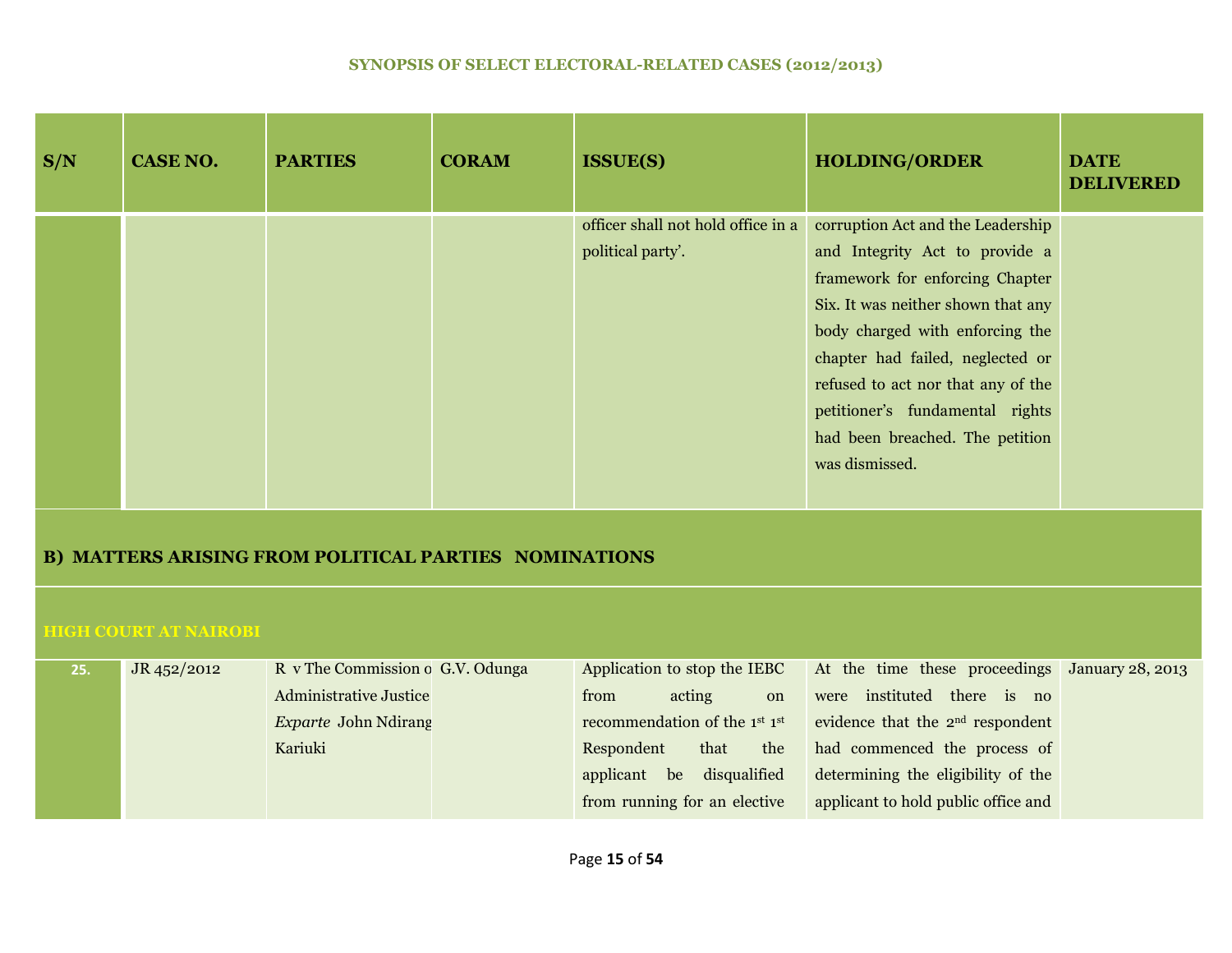| S/N | <b>CASE NO.</b>            | <b>PARTIES</b>                                                         | <b>CORAM</b>                               | <b>ISSUE(S)</b>                                                                                                                                                                          | <b>HOLDING/ORDER</b>                                                                                                                                                                                                                                                                                                                                                          | <b>DATE</b><br><b>DELIVERED</b> |
|-----|----------------------------|------------------------------------------------------------------------|--------------------------------------------|------------------------------------------------------------------------------------------------------------------------------------------------------------------------------------------|-------------------------------------------------------------------------------------------------------------------------------------------------------------------------------------------------------------------------------------------------------------------------------------------------------------------------------------------------------------------------------|---------------------------------|
|     |                            |                                                                        |                                            | public office.                                                                                                                                                                           | that there was imminent danger<br>that the <i>ex</i> parte applicant was<br>denied<br>be<br>the<br>going<br>to<br>opportunity of being heard before<br>a determination was made. Courts<br>do not issue orders at large in<br>judicial review applications.<br>Notice of Motion dated 28th<br>December 2012 which I hereby<br>dismiss<br>with<br>costs to the<br>respondents. |                                 |
| 26. | <b>PETITION</b><br>43/2013 | <b>Augustine Ogaye</b><br>Adhola v Hon<br>Nicholas Gumbo & 2<br>Others | Majanja, Korir,<br>Ogola and<br>Odunga(JJ) | Party nominations for Rarieda<br><b>Constituency Parliamentary</b><br>seat for the Orange Democratic<br><b>Movement Party allegations of</b><br>irregularities in nomination<br>exercise | The dispute herein was a dispute<br>between members of a political<br>party and the party which ought<br>to have been dealt with in another<br>before invoking the<br>forum<br>jurisdiction of the Court. Petition<br>dismissed with no order as to<br>costs                                                                                                                  | February 5,2013                 |
| 27. | <b>PETITION</b><br>32/2013 | <b>Nicodemus Ochieng</b><br>v Independent                              | Majanja, Korir<br>and Odunga(JJ)           | ODM nomination contest for<br>the Makongeni Ward County                                                                                                                                  | Petition allowed.<br>IEBC/NDRC/36/2013<br>be<br>set                                                                                                                                                                                                                                                                                                                           | Decision of February 5, 2013    |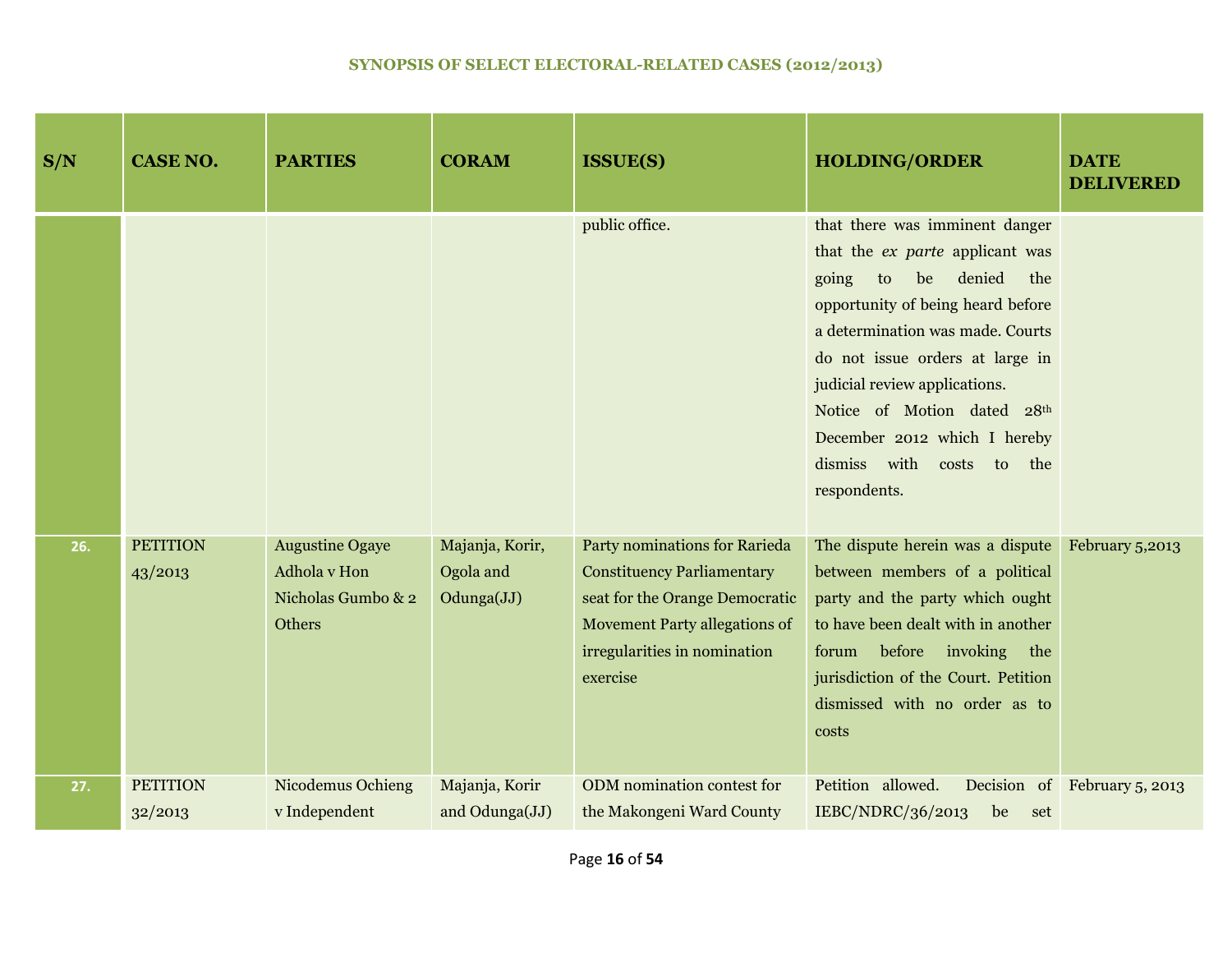| S/N | <b>CASE NO.</b>            | <b>PARTIES</b>                                                                                               | <b>CORAM</b>                     | <b>ISSUE(S)</b>                                                                                                                                        | <b>HOLDING/ORDER</b>                                                                                                                                                                                                                                                                                                | <b>DATE</b><br><b>DELIVERED</b> |
|-----|----------------------------|--------------------------------------------------------------------------------------------------------------|----------------------------------|--------------------------------------------------------------------------------------------------------------------------------------------------------|---------------------------------------------------------------------------------------------------------------------------------------------------------------------------------------------------------------------------------------------------------------------------------------------------------------------|---------------------------------|
|     |                            | SElectoral and<br><b>Boundaries</b><br>Commission                                                            |                                  | <b>Assembly Representative</b><br>Petitioner raised the issue that<br>he was not properly served                                                       | IEBC directed to rehear<br>aside.<br>matter. No order as to costs.                                                                                                                                                                                                                                                  |                                 |
| 28. | <b>PETITION</b><br>40/2013 | Erick Okongo<br>Mogeni v<br>Independent<br>Electoral and<br><b>Boundaries</b><br>Commission & 2<br>Others    | Majanja, Korir<br>and Odunga(JJ) | ODM senatorial race for<br>Nyamira county.                                                                                                             | Petition allowed to the extent that<br>decision<br>made<br>$\Omega$<br>IEBC/NDRC/205/2013 be and is<br>hereby set aside. The complaint<br>to be heard afresh by IEBC by a<br>excluding<br>panel<br>Ms<br><b>Betty</b><br>Nyabuto.                                                                                   | February 5,2013                 |
| 29. | <b>PETITION</b><br>44/2013 | <b>Nassir Mohamed</b><br>Dolal v Independent<br>Electoral and<br><b>Boundaries</b><br>Commission &<br>Others | Majanja, Korir<br>and Odunga(JJ) | National Assembly seat for<br>Garissa Township<br>Constituency by the Orange<br><b>Democratic Movement</b><br>Question of Citizenship of<br>Petitioner | Petition allowed and the decision February 5,2013<br>of IEBC dated 28th January 2013<br>in IEBC/NDRC/41/2013 be and is<br>hereby set aside. The petitioner<br>shall be at liberty to present<br>nomination<br>the<br>papers<br>to<br>officer.<br>respective<br>returning<br>There shall be no order as to<br>costs. |                                 |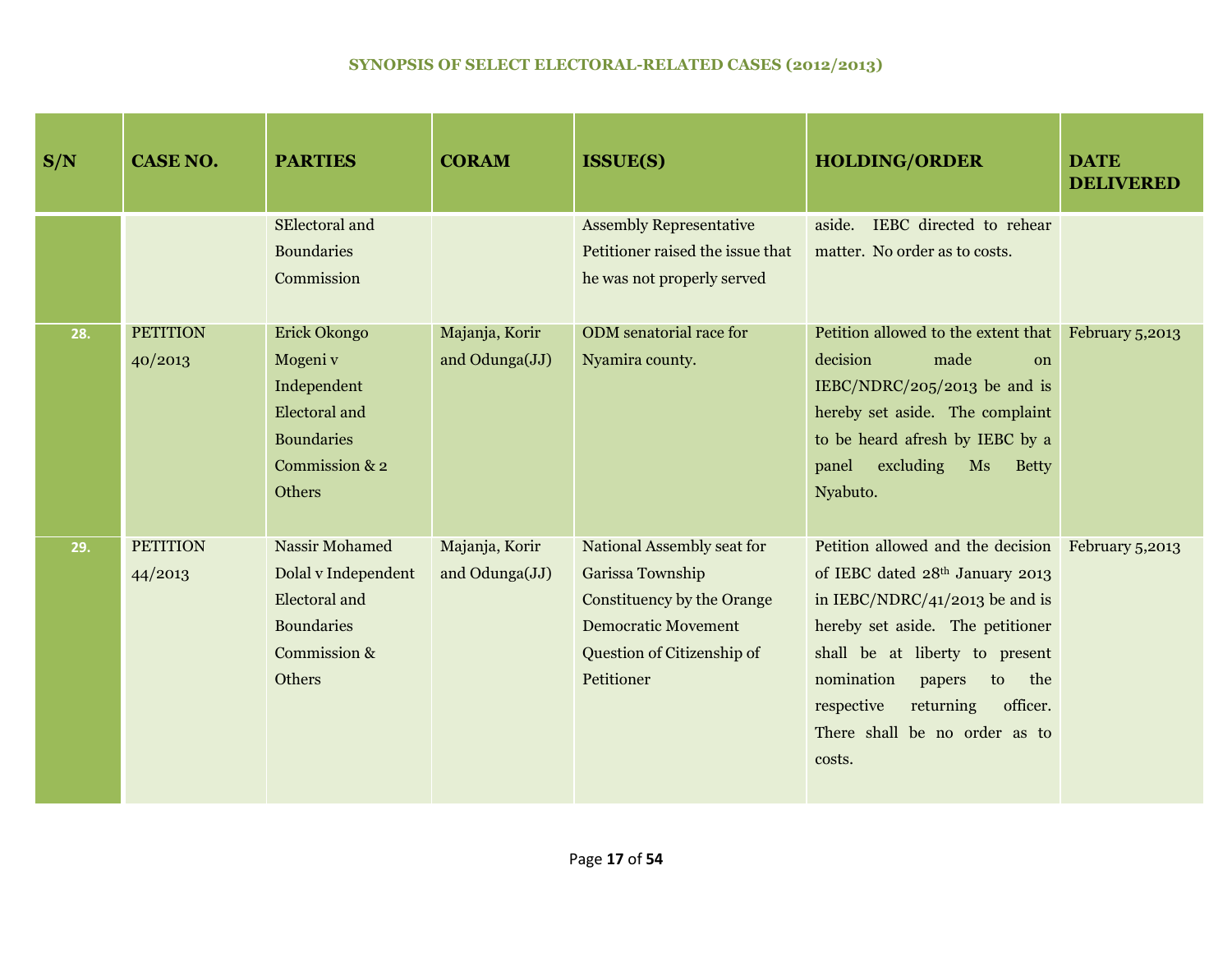| S/N | <b>CASE NO.</b>              | <b>PARTIES</b>                                                                                              | <b>CORAM</b>                               | <b>ISSUE(S)</b>                                                                                                                                                                      | <b>HOLDING/ORDER</b>                                                                                                                                                                                                                                                                                                                                                                                              | <b>DATE</b><br><b>DELIVERED</b> |
|-----|------------------------------|-------------------------------------------------------------------------------------------------------------|--------------------------------------------|--------------------------------------------------------------------------------------------------------------------------------------------------------------------------------------|-------------------------------------------------------------------------------------------------------------------------------------------------------------------------------------------------------------------------------------------------------------------------------------------------------------------------------------------------------------------------------------------------------------------|---------------------------------|
| 30. | Misc. Civil Appl.<br>41/2013 | Julius Chacha<br>Mabanga v.<br>Independent<br>Electoral and<br><b>Boundaries</b><br>Commission &<br>Another | Majanja, Korir,<br>Ogola and<br>Odunga(JJ) | candidacy for Member of<br><b>Parliament for Kuria East</b><br><b>Constituency on Orange</b><br><b>Democratic Movement Party</b>                                                     | The petition is allowed. The order<br>of IEBC in IEBC/NDRC/01/2013<br>of $28th$ January 2013 be and is<br>hereby set aside. IEBC is directed<br>to hear the matter in accordance<br>with law.                                                                                                                                                                                                                     | February 5,2013                 |
| 31. | <b>PETITION</b><br>39/2013   | <b>Janet Ndago</b><br>Ekumbo Mbete v The<br>Hon Attorney<br>General                                         | Majanja, Korir<br>and Odunga(JJ)           | Deputy Governor respectively<br>Mombasa<br>County on<br>for<br>ground<br>of<br>educational<br>qualifications                                                                         | Challenge of nomination of As parties are required by law to February 5,2013<br>Hon Hassan Ali Joho and/or qualify for consideration to be<br>Hazel Katana to vie for the nominated, the returning officer<br>positions of Governor and receiving the papers will be<br>required to address himself or<br>herself on the issues raised by the<br>petitioners.<br>Petition dismissed with no order<br>as to costs. |                                 |
| 32. | <b>PETITION</b><br>24/2013   | Daniel Taleng'o<br>Kiptunen v The<br><b>Attorney General</b>                                                | D.S. Majanja, W.<br>Korir, G.V.<br>Odunga  | Whether<br>Commission<br>for<br>Education<br>Higher<br>(CHE)<br>mandated<br>to<br>carry<br>out<br>accreditation<br>of<br>degree<br>qualifications.<br>Petitioner<br>prospective<br>a | The relevant institution charged<br>with recognising degrees is the<br>CHE which conducts this exercise<br>by referent to accreditation. It<br>follows therefore, the decision by<br>the CHE to recognise the degree                                                                                                                                                                                              | February 5,2013                 |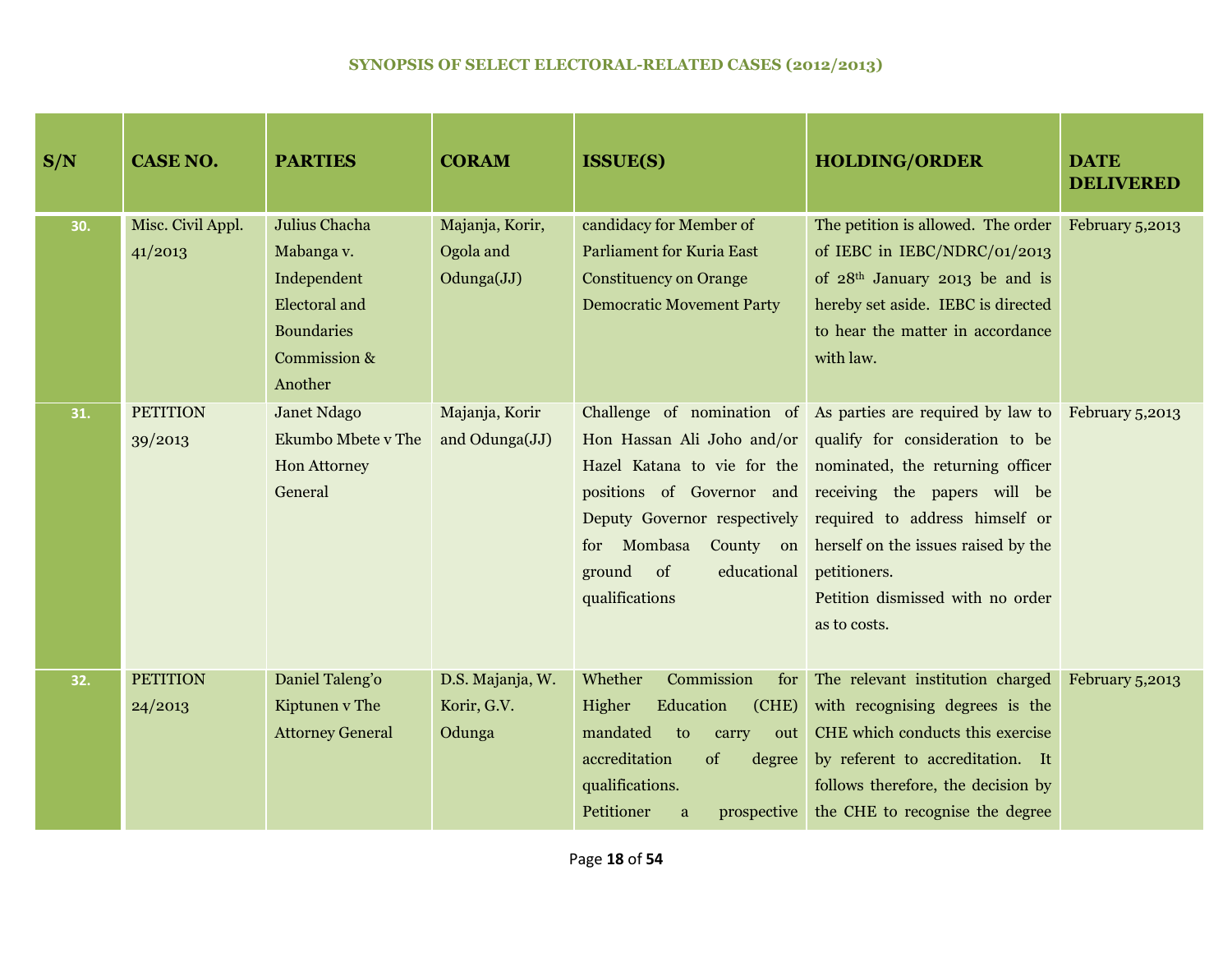| S/N | <b>CASE NO.</b> | <b>PARTIES</b>                                                                                                           | <b>CORAM</b>                                  | <b>ISSUE(S)</b>                                                                                                                                          | <b>HOLDING/ORDER</b>                                                                                                                                                                                                                                                              | <b>DATE</b><br><b>DELIVERED</b> |
|-----|-----------------|--------------------------------------------------------------------------------------------------------------------------|-----------------------------------------------|----------------------------------------------------------------------------------------------------------------------------------------------------------|-----------------------------------------------------------------------------------------------------------------------------------------------------------------------------------------------------------------------------------------------------------------------------------|---------------------------------|
|     |                 |                                                                                                                          |                                               | candidate<br>for<br>the<br>Narok<br>County Governor's seat.                                                                                              | issued to the petitioner was within<br>its statutory authority.<br>Petition dismissed with no order<br>as to costs.                                                                                                                                                               |                                 |
| 33. | JR 25/2013      | Michael Wachira<br>Nderitu v The<br>Independent<br><b>Electoral</b> and<br><b>Boundaries</b><br>Commission & 2<br>Others | D.S. Majanja,<br>W. Korir,<br>G.V. Odunga(JJ) | <b>Othaya Parliamentary Seat</b><br>contest                                                                                                              | The dispute herein was a dispute<br>between one political party and<br>another which ought to have been<br>dealt with in another forum<br>before invoking the jurisdiction of<br>the Court.<br>Chamber Summons dated 29th<br>January 2013 dismissed with no<br>order as to costs. | February 5,2013                 |
| 34. | JR 27/2013      | <b>Maurice M Lishenga</b><br>v Independent<br>Electoral and<br><b>Boundaries</b><br>Commission & 3<br>Others             | D.S. Majanja,<br>W. Korir,<br>G.V. Odunga(JJ) | Nominee for the Lurambi<br>Constituency MP post under<br>the New Ford Kenya political<br>party. Challenge against<br>Manyala Keya as party's<br>nominee. | Applicant did not file a complaint<br>before the Tribunal and the last<br>the record<br>matter<br>on<br>- of<br>proceeding was No. 206. The<br>affidavit of the complainant<br>purportedly filed sworn on 27th                                                                    | February 5,2013                 |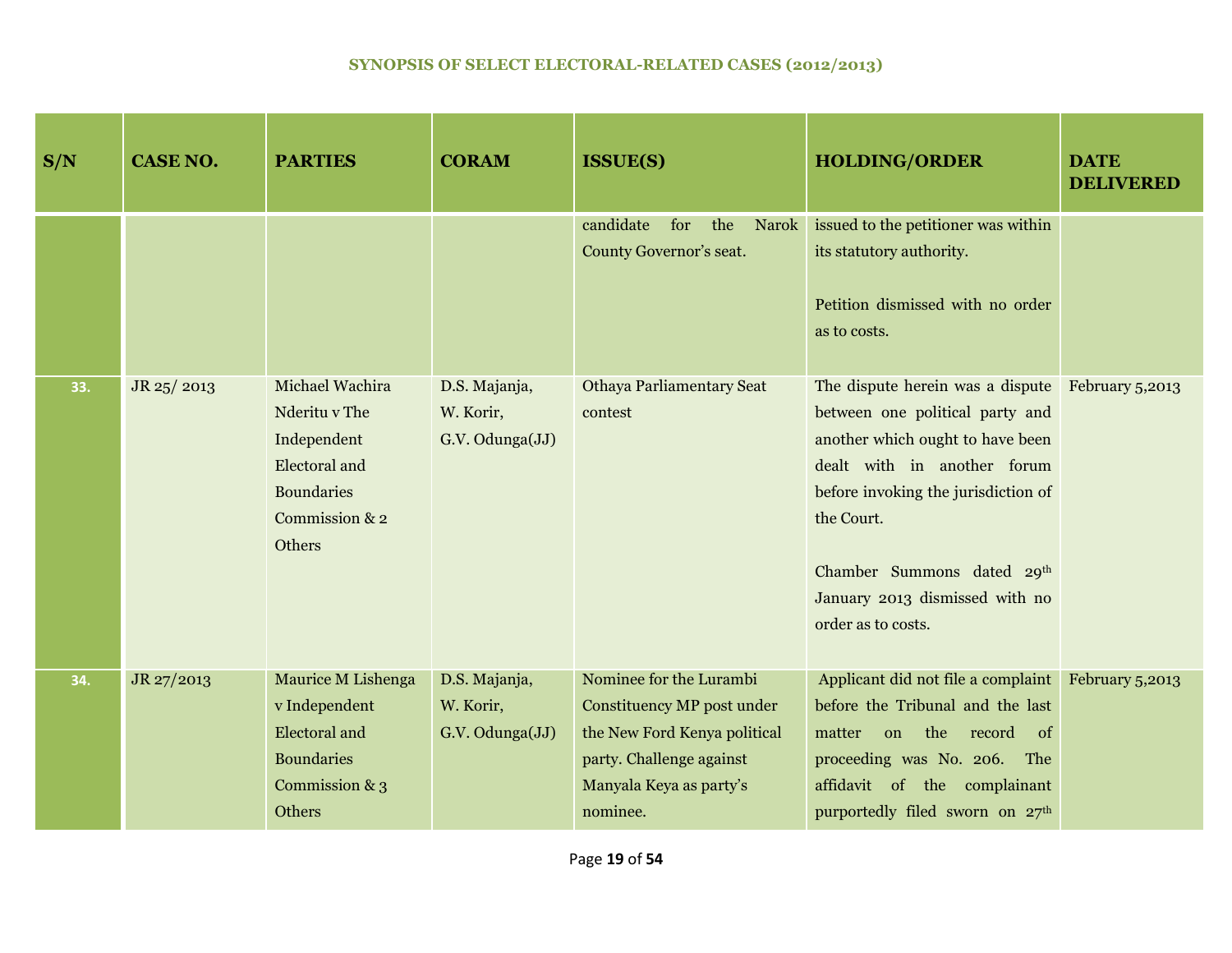| S/N | <b>CASE NO.</b>            | <b>PARTIES</b>                                                                         | <b>CORAM</b>                                  | <b>ISSUE(S)</b>                                                                                                                                                                                                                           | <b>HOLDING/ORDER</b>                                                                                                                                                                                                                                                                                   | <b>DATE</b><br><b>DELIVERED</b> |
|-----|----------------------------|----------------------------------------------------------------------------------------|-----------------------------------------------|-------------------------------------------------------------------------------------------------------------------------------------------------------------------------------------------------------------------------------------------|--------------------------------------------------------------------------------------------------------------------------------------------------------------------------------------------------------------------------------------------------------------------------------------------------------|---------------------------------|
|     |                            |                                                                                        |                                               | Application for leave to file<br>judicial review application                                                                                                                                                                              | January 2013 which was after the<br>Tribunal<br>had completed its<br>hearings.<br>Notice of Motion dated 29th<br>January 2013 be and is hereby<br>dismissed with no order as to<br>costs.                                                                                                              |                                 |
| 35. | <b>PETITION</b><br>46/2013 | <b>Stanley Kihiko</b><br>Mutungu v The<br><b>National Alliance</b><br>Party & 2 Others | D.S. Majanja,<br>W. Korir,<br>G.V. Odunga(JJ) | Nominations for Kipipiri<br>Constituency<br>for<br>The<br>National Alliance (TNA)<br>parliamentary<br>party<br>allegations of<br>candidate,<br>election<br>irregularities,<br>challenge<br>against<br>nomination<br>of<br>Amos<br>Kimunya | With respect to commission of February 5,2013<br>offences, the same ought to be<br>dealt by the criminal court<br>Further, there was no allegation<br>of procedural improprieties on<br>the part of the Commission which<br>dealt with the matter.<br>Petition dismissed with no order<br>as to costs. |                                 |
| 36. | JR MISC.<br>28/2013        | Gideon Kaumbuthu<br>Meenye v<br>Independent<br><b>Electoral</b> and                    | D.S. Majanja,<br>W. Korir,<br>G.V. Odunga(JJ) | <b>National Alliance Party.</b>                                                                                                                                                                                                           | Application relating to Sen It is only errors of procedure that<br>candidate for Meru County f are capable of constituting<br>infringement<br>the<br>rights<br>to<br>protection<br>and<br>no<br>mere                                                                                                   | February 5,2013                 |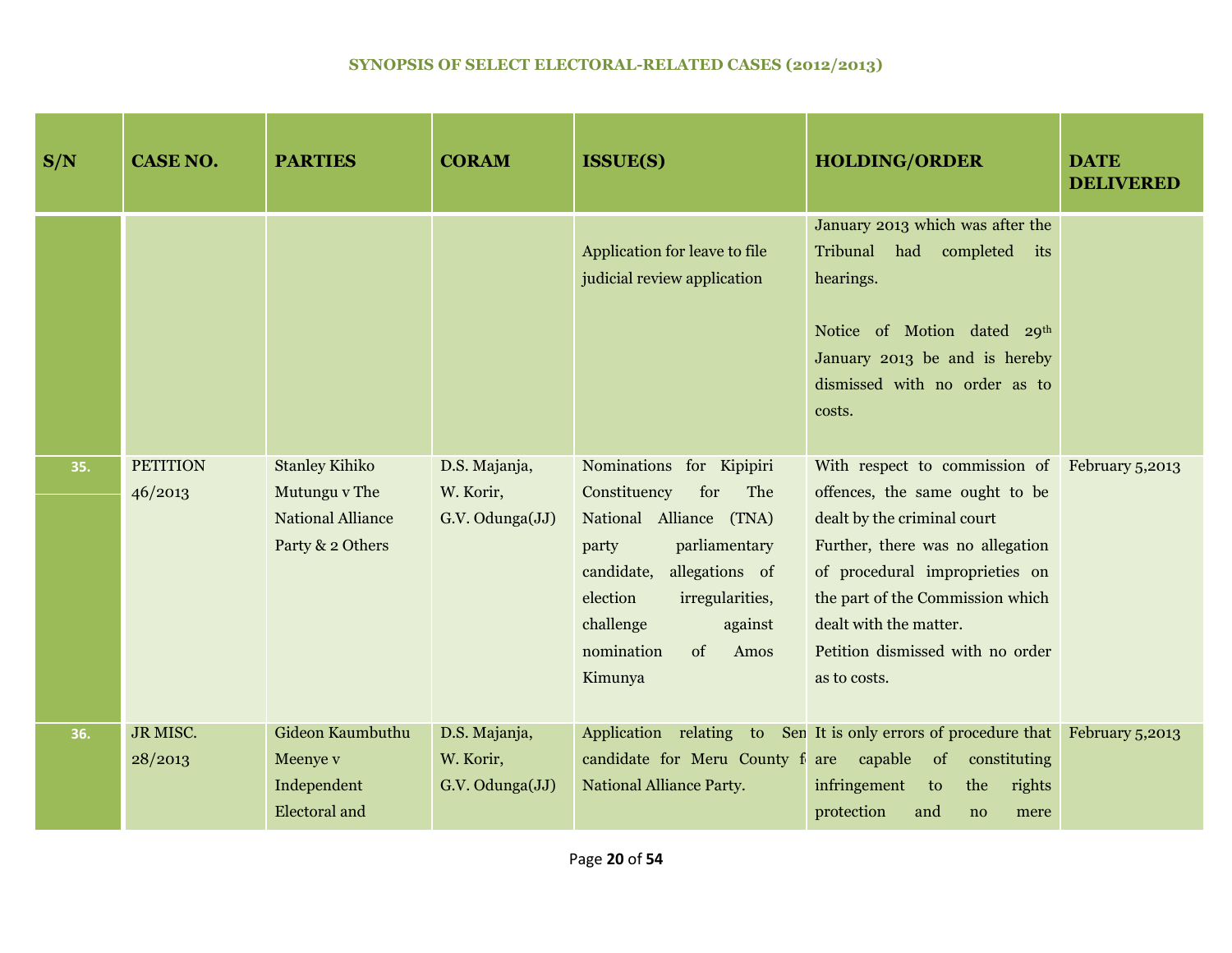| S/N | <b>CASE NO.</b> | <b>PARTIES</b>                                          | <b>CORAM</b>                                  | <b>ISSUE(S)</b>                                                                                                                                                                                                                                | <b>HOLDING/ORDER</b>                                                                                                                                                                                                                                                                                                                                                                                                                                                                                                 | <b>DATE</b><br><b>DELIVERED</b> |
|-----|-----------------|---------------------------------------------------------|-----------------------------------------------|------------------------------------------------------------------------------------------------------------------------------------------------------------------------------------------------------------------------------------------------|----------------------------------------------------------------------------------------------------------------------------------------------------------------------------------------------------------------------------------------------------------------------------------------------------------------------------------------------------------------------------------------------------------------------------------------------------------------------------------------------------------------------|---------------------------------|
|     |                 | <b>Boundaries</b><br>Commission & 2<br>Others           |                                               | party were flouted.                                                                                                                                                                                                                            | Complaint that Committee's deirregularity in procedure is<br>based on the erroneous view the enough, even though it goes to<br>applicant had been a member jurisdiction; the error must<br>party for less than one month amount to failure to observe one<br>Applicant complains was not g of the fundamental rules of<br>proper hearing and the rules natural justice. The concept of fair<br>trial is not an abstraction; it is<br>contextual.<br>Notice of Motion dated 31st<br>January 2013 is dismissed with no |                                 |
| 37. | JR 35/2013      | Kelvin Lunani Kwena<br>v Suleiman Shabhal<br>& 3 Others | D.S. Majanja,<br>W. Korir,<br>G.V. Odunga(JJ) | Allegation<br>of<br>the<br>dual<br>allegedly<br>secured<br>nomination<br>tickets<br>Governorship of Mombasa at 2.30 pm<br>County candidate allegedly<br>seeking to contest on Wiper<br>Democratic Movement Party.<br>Allegation that Committee | order as to costs.<br>Chamber summons dated 30 <sup>th</sup> February 5,2013<br>nomination, 1 <sup>st</sup> Respondent January 2013 is dismissed with no<br>two order as to costs. Leave to<br>from institute judicial proceedings is<br>United Democratic Forum rejected. Reasons for the decision<br>Party nomination for the to be given on $5th$ February 2013                                                                                                                                                   |                                 |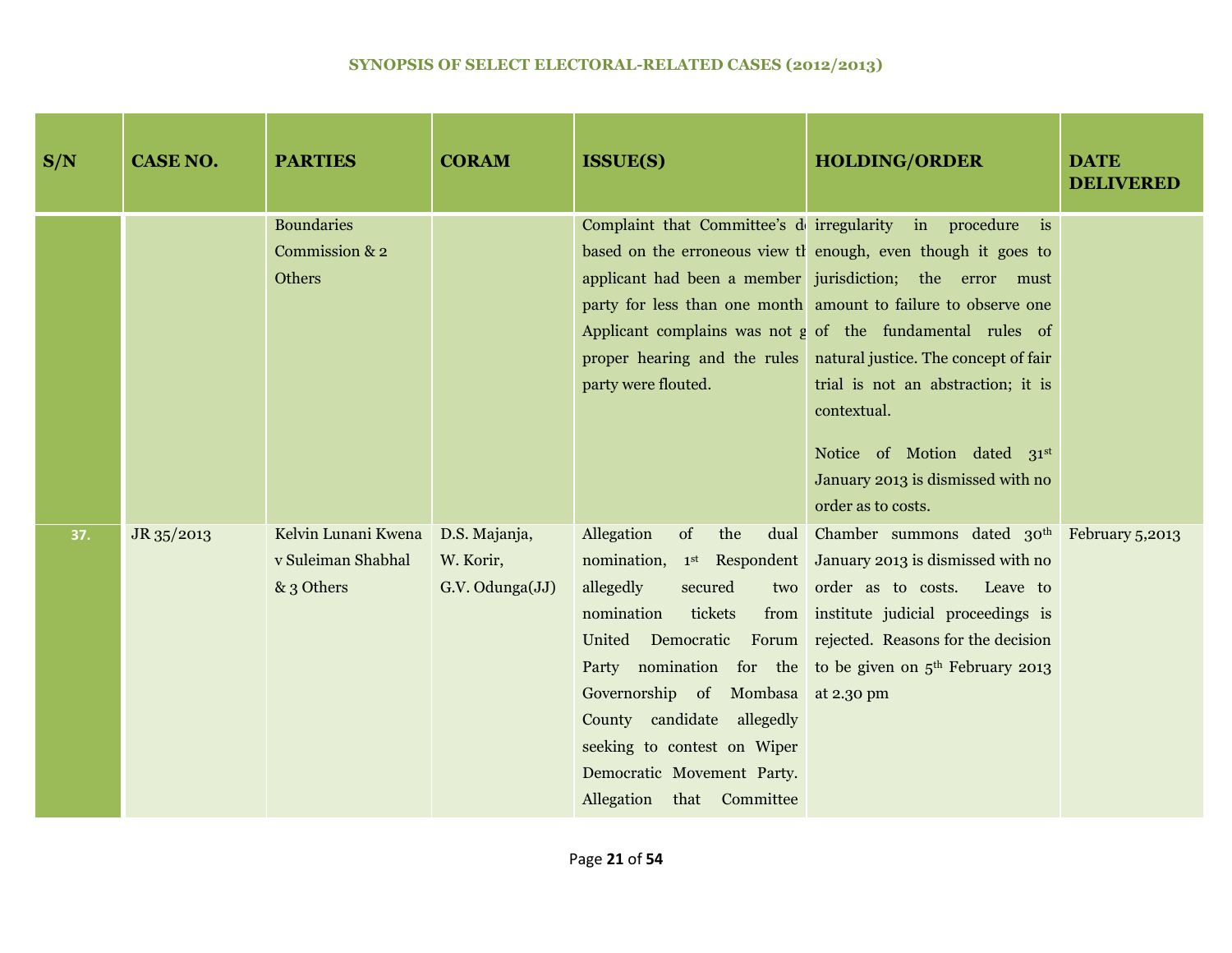| S/N | <b>CASE NO.</b>            | <b>PARTIES</b>                                                                                                          | <b>CORAM</b>                                  | <b>ISSUE(S)</b>                                                                                                                                             | <b>HOLDING/ORDER</b>                                                                                                                                                                                                                                                                                            | <b>DATE</b><br><b>DELIVERED</b> |
|-----|----------------------------|-------------------------------------------------------------------------------------------------------------------------|-----------------------------------------------|-------------------------------------------------------------------------------------------------------------------------------------------------------------|-----------------------------------------------------------------------------------------------------------------------------------------------------------------------------------------------------------------------------------------------------------------------------------------------------------------|---------------------------------|
|     |                            |                                                                                                                         |                                               | failed to consider evidence.                                                                                                                                |                                                                                                                                                                                                                                                                                                                 |                                 |
| 38. | <b>PETITION</b><br>45/2013 | Peter Edick Omondi<br>Anyango v<br>Independent<br><b>Electoral</b> and<br><b>Boundaries</b><br>Commission & 2<br>Others | D.S. Majanja,<br>W. Korir,<br>G.V. Odunga(JJ) | <b>Party nomination for Orange</b><br><b>Democratic Movement (ODM)</b><br>for Nyatike Constituency in<br>Migori County.                                     | Petition dismissed on the basis<br>that Mr Tom Mboya Ndege, the<br>party alleged to be on the list was<br>not joined to the proceedings nor<br>served with court process. He had<br>acquired a right and as, his right<br>could not taken away arbitrarily,<br>Petition dismissed with no order<br>as to costs. | February 5,2013                 |
| 39. | <b>PETITION</b><br>47/2013 | Hon Edwin O Yinda<br>v Independent<br>Electoral and<br><b>Boundaries</b><br>Commission                                  | D.S. Majanja, W.<br>Korir, G.V.<br>Odunga(JJ) | Nomination froeru<br>m the<br>United Democratic<br>Forum (UDF) to contest the<br>Usonga Constituency<br>Alego<br>seat                                       | Petition dismissed with no orders February 5,2013<br>as to costs                                                                                                                                                                                                                                                |                                 |
| 40. | Misc. 55/2013              | Jackson Kyalo Itule v<br>Wilson Mutunga<br><b>Wambua &amp; Others</b>                                                   | D.S. Majanja,<br>W. Korir,<br>G.V. Odunga(JJ) | Applicant's complaint is that<br>he was denied the right to<br>contest the Ndithini/Mananja<br>Ward in Masinga Constituency<br>on a Kenya National Congress | That the applicant was given a fair<br>hearing at the Tribunal and that<br>the IEBC came to the conclusion it<br>was entitled to.                                                                                                                                                                               | February 5,2013                 |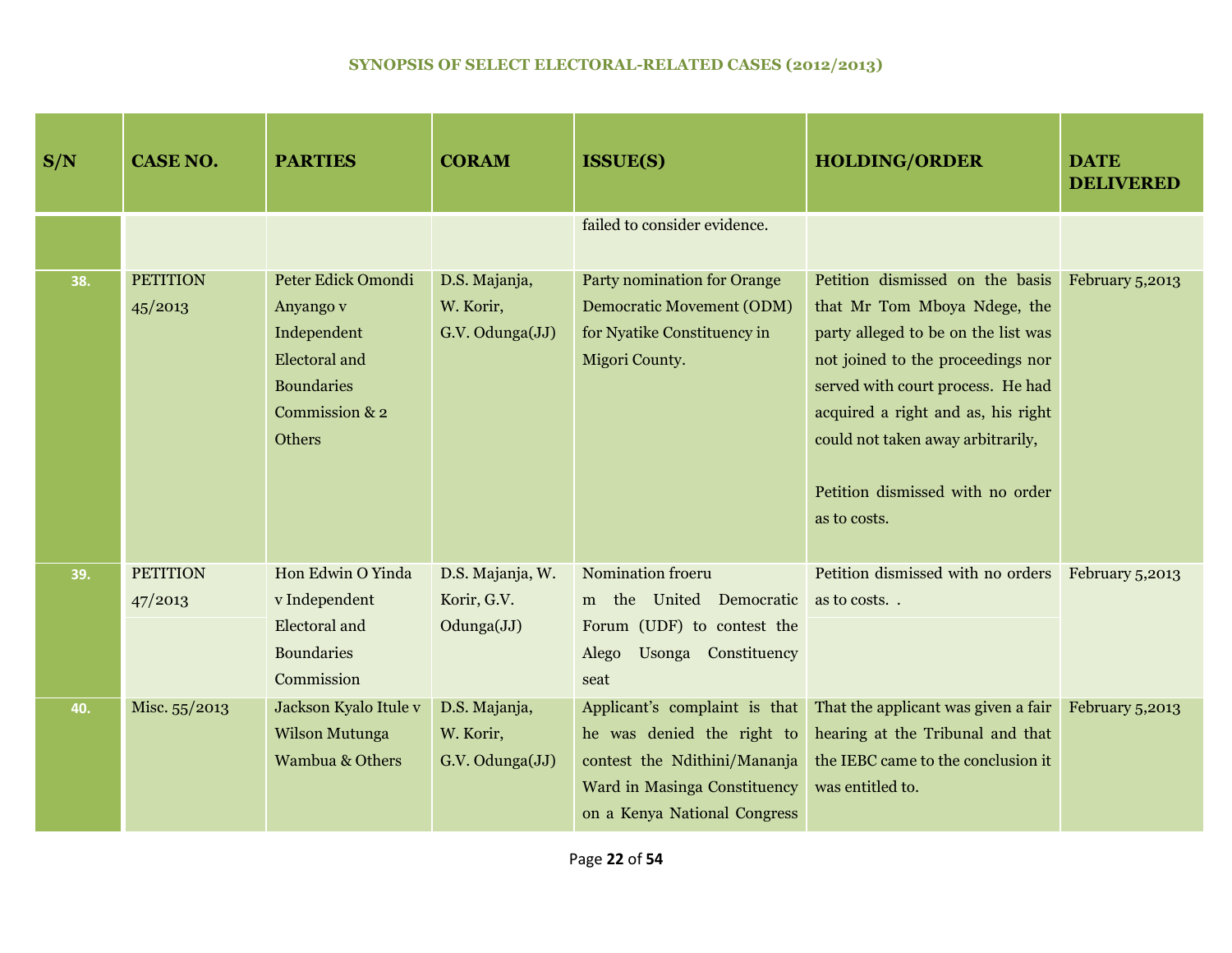| S/N | <b>CASE NO.</b>            | <b>PARTIES</b>                                                                                                                    | <b>CORAM</b>                              | <b>ISSUE(S)</b>                                                                                                                                                                                                       | <b>HOLDING/ORDER</b>                                                                                                                                                                                                                                                                                               | <b>DATE</b><br><b>DELIVERED</b> |
|-----|----------------------------|-----------------------------------------------------------------------------------------------------------------------------------|-------------------------------------------|-----------------------------------------------------------------------------------------------------------------------------------------------------------------------------------------------------------------------|--------------------------------------------------------------------------------------------------------------------------------------------------------------------------------------------------------------------------------------------------------------------------------------------------------------------|---------------------------------|
|     |                            |                                                                                                                                   |                                           | respondent being given a direct<br>ticket.                                                                                                                                                                            | Party on account of the 1st Notice of Motion dated 30th<br>is<br>dismissed.<br>January<br>2013<br>Reasons to be given on 5 <sup>th</sup><br>February 2013. There shall be no<br>order as to costs.                                                                                                                 |                                 |
| 41. | <b>PETITION</b><br>48/2013 | <b>Orange Democratic</b><br><b>Movement Party v</b><br>The Independent<br><b>Electoral</b> and<br><b>Boundaries</b><br>Commission | D.S. Majanja, W.<br>Korir, G.V.<br>Odunga | Correction<br>of<br>and<br>errors<br>omissions<br>lists<br>party<br>on<br>submitted to Electoral body in<br>view of section 13 of Elections<br>Act                                                                    | Petition is dismissed with no February 5,2013<br>order as to costs save that IEBC is<br>directed to correct spelling<br>mistakes or minor errors in<br>respect of the names present in<br>the list by the petitioner. For<br>avoidance, there should be no<br>replacement or addition of names<br>to be submitted. |                                 |
| 42. | <b>PETITION</b><br>49/2013 | <b>Philemon Donny</b><br>Opar v Orange<br>Democratic<br>Movement Party & 2<br>Others                                              | Majanja, Korir<br>and Odunga(JJ)          | Applicant seeking court order<br>to restrain the IEBC from<br>receiving any purported<br>nomination papers relating to<br>the Office of member of<br>Parliament, Karachuonyo<br>Constituency from the 2 <sup>nd</sup> | There was an alternative mode of<br>redress available on discovery of<br>new evidence. The issues of the<br>commission of election offences<br>ought to be dealt by the criminal<br>court since in these proceedings                                                                                               | February 5,2013                 |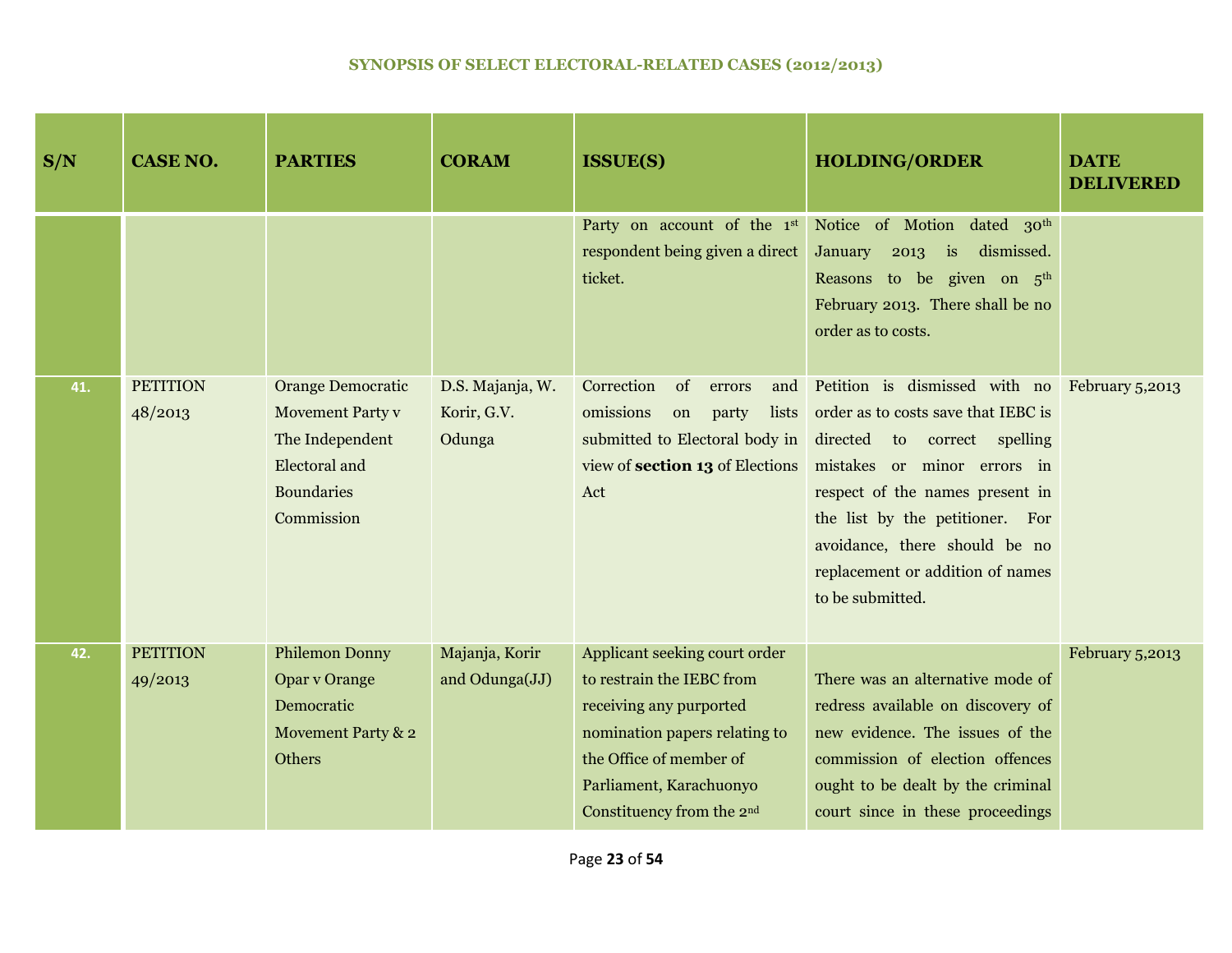| S/N | <b>CASE NO.</b>            | <b>PARTIES</b>                                                                                              | <b>CORAM</b>                  | <b>ISSUE(S)</b>                                                                                                                                                                                                         | <b>HOLDING/ORDER</b>                                                                          | <b>DATE</b><br><b>DELIVERED</b> |
|-----|----------------------------|-------------------------------------------------------------------------------------------------------------|-------------------------------|-------------------------------------------------------------------------------------------------------------------------------------------------------------------------------------------------------------------------|-----------------------------------------------------------------------------------------------|---------------------------------|
|     |                            |                                                                                                             |                               | Respondent, one Hon. James<br>Rege<br>Allegation that party had<br>refused to issue Applicant with<br>nomination certificate instead<br>issuing the 2 <sup>nd</sup> Respondent<br>who was a member of another<br>Party. | we are not sitting as a criminal<br>court<br>Petition dismissed with no order<br>as to costs. |                                 |
| 43. | <b>PETITION</b><br>55/2013 | Kajiado County<br>Council v<br>Independent<br>Electoral and<br><b>Boundaries</b><br>Commission &<br>Another | Majanja, Korir,<br>Odunga(JJ) | $\blacksquare$                                                                                                                                                                                                          | Petition marked as withdrawn February 5,2013<br>with no order as to costs.                    |                                 |
| 44. | <b>PETITION</b><br>53/2013 | Moses Kauni Masaki<br>v IEBC & Another                                                                      |                               |                                                                                                                                                                                                                         | Petition dismissed with no order<br>as to costs.                                              | February 5,2013                 |
| 45. | Misc. 53/2013              | Michael Mungai v<br>Ford Kenya Election<br><b>Nominations Board</b><br>& Others                             |                               |                                                                                                                                                                                                                         | Application dated 20 <sup>th</sup> January<br>2013 is dismissed with no order as<br>to costs. | February 5,2013                 |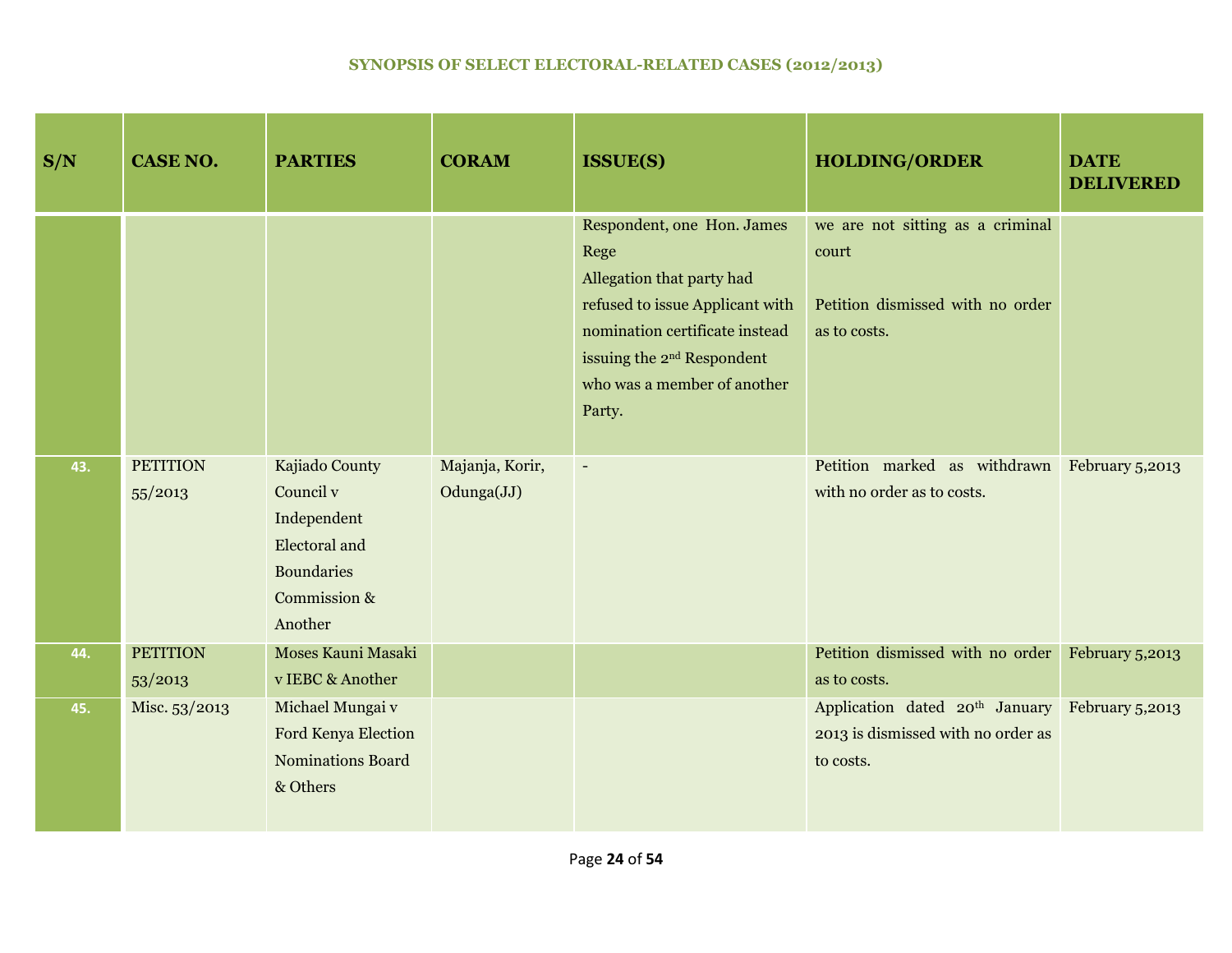| S/N | <b>CASE NO.</b>            | <b>PARTIES</b>                                                                             | <b>CORAM</b>                     | <b>ISSUE(S)</b>                                                                                                                                                                                                                                                                                 | <b>HOLDING/ORDER</b>                                                                                                                                                                                                                                                                                  | <b>DATE</b><br><b>DELIVERED</b> |
|-----|----------------------------|--------------------------------------------------------------------------------------------|----------------------------------|-------------------------------------------------------------------------------------------------------------------------------------------------------------------------------------------------------------------------------------------------------------------------------------------------|-------------------------------------------------------------------------------------------------------------------------------------------------------------------------------------------------------------------------------------------------------------------------------------------------------|---------------------------------|
| 46. | <b>PETITION</b><br>58/2013 | Attas Sheriff Ali v<br><b>IEBC</b> Dispute<br>Resolution<br>Committee & 2<br><b>Others</b> | Majanja,<br>Korir, Odunga(JJ     | Nairobi County within the<br>meaning of Article $180(2)(5)$ of<br>the<br>a voter in Nyamira County is<br>qualified to contest for the post<br>Governor or Deputy<br>$\sigma$<br>Governor of Nairobi County<br>within the meaning of Article<br>180(2) of the Constitution.                      | Question as to the qualification The issue herein was a party issue<br>of Deputy Governor for TNA that ought to have been dealt with<br>at the party level before the<br>court's jurisdiction could be<br>invoked.<br>Whether a person registered as Petition dismissed with no order<br>as to costs. | February 5,2013                 |
| 47. | JR 29/2013                 | Samuel Arama v<br>Independent<br>Electoral and<br><b>Boundaries</b><br>Commission          | Majanja,<br>Korir,<br>Odunga(JJ) | Applicant<br>a<br>candidate for the seat of the<br>National Assembly for Malindi IEBC/NDRC/95/2013<br>Constituency on The National<br><b>Alliance Party.</b><br>Applicant<br>allegedly<br>not<br>afforded an opportunity to be<br>heard before the NDRC arrived<br>at its decision allowing the | prospective IEBC is directed to comply with February 5,2013<br>decision<br>in                                                                                                                                                                                                                         |                                 |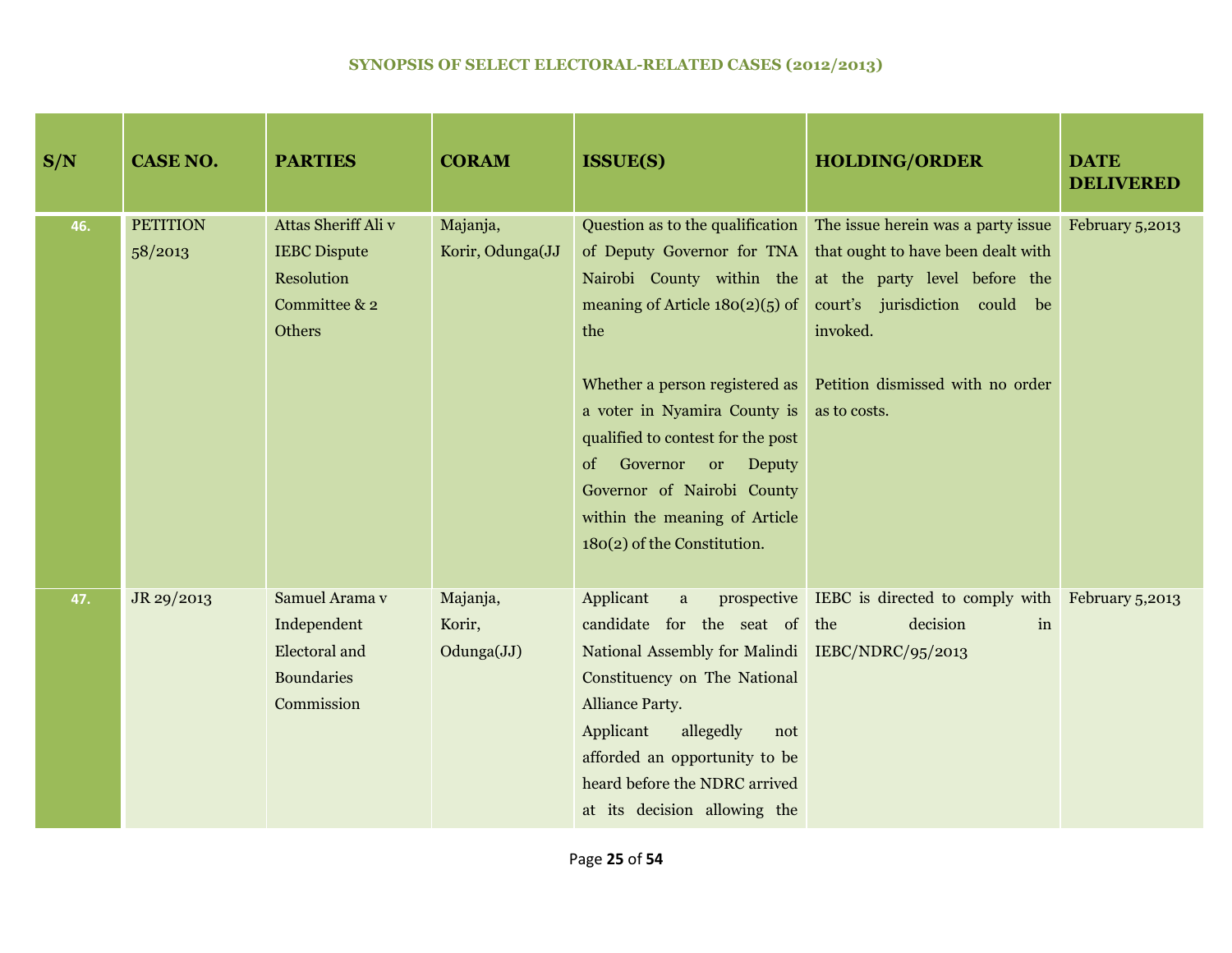| S/N | <b>CASE NO.</b> | <b>PARTIES</b>                                                                       | <b>CORAM</b>                     | <b>ISSUE(S)</b>                                                                                                                                                                                                                                                                                                                                                                                  | <b>HOLDING/ORDER</b>                                                                                                                                                                                                                                                                                                                                                                                                        | <b>DATE</b><br><b>DELIVERED</b> |
|-----|-----------------|--------------------------------------------------------------------------------------|----------------------------------|--------------------------------------------------------------------------------------------------------------------------------------------------------------------------------------------------------------------------------------------------------------------------------------------------------------------------------------------------------------------------------------------------|-----------------------------------------------------------------------------------------------------------------------------------------------------------------------------------------------------------------------------------------------------------------------------------------------------------------------------------------------------------------------------------------------------------------------------|---------------------------------|
|     |                 |                                                                                      |                                  | Interested Party's complaint.                                                                                                                                                                                                                                                                                                                                                                    |                                                                                                                                                                                                                                                                                                                                                                                                                             |                                 |
| 48. | JR 38/2013      | Republic v<br>Independent<br><b>Electoral</b> and<br><b>Boundaries</b><br>Commission | Majanja, Korir<br>and Odunga(JJ) | Application for judicial review<br>application to quash the<br>decision of the Committee<br>issued on dismissing the<br>complaint of the ex parte<br>applicant<br>and<br>effectively<br>confirming the nomination of<br>the 1 <sup>st</sup> interested party to<br>contest for the seat of Member<br>of Parliament of Marakwet<br>East constituency under The<br><b>National Alliance Party.</b> | Chamber Summons dated 31st<br>January 2013 is dismissed and<br>leave to commence judicial review<br>proceedings refused with no order<br>as to costs.                                                                                                                                                                                                                                                                       | February 5,2013                 |
| 49. | JR 39/2012      | <b>Steve Mutuku Mutua</b><br>v James Mutiso<br>Mutua & 2 Others                      | Majanja, Korir<br>and Odunga(JJ) | National Assembly seat for the<br>Yatta Constituency TNA ticket.<br>the 1 <sup>st</sup> respondent by TNA and<br>certificate<br>subsequent                                                                                                                                                                                                                                                       | Dispute over Member of the The Applicant's case was in the February 5,2013<br>nature of an appeal. Court did not<br>detect any error in the Tribunal's<br>proceedings as to entitle it to<br>Application that nomination of interfere. Court satisfied the<br>given<br>Applicant<br>sufficient<br>of opportunity to present his case.<br>nomination issued to the 1 <sup>st</sup> Notice of Motion filed on 1 <sup>st</sup> |                                 |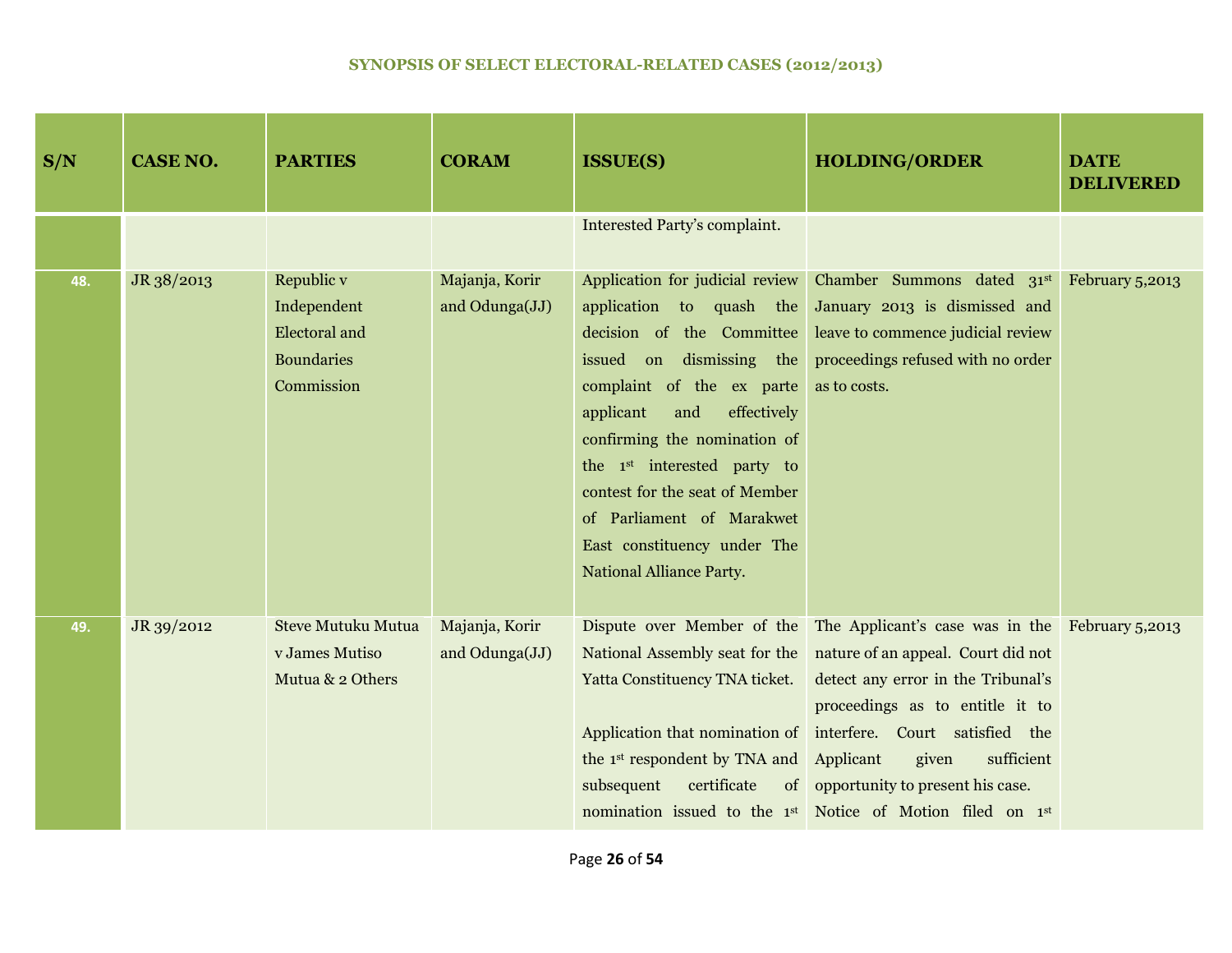| S/N | <b>CASE NO.</b>            | <b>PARTIES</b>                                                                                            | <b>CORAM</b>                               | <b>ISSUE(S)</b>                                                                                                                                                                                                                                                                                                                                                                                       | <b>HOLDING/ORDER</b>                                                                                                                                                                                                                                                                                                                                                                                       | <b>DATE</b><br><b>DELIVERED</b> |
|-----|----------------------------|-----------------------------------------------------------------------------------------------------------|--------------------------------------------|-------------------------------------------------------------------------------------------------------------------------------------------------------------------------------------------------------------------------------------------------------------------------------------------------------------------------------------------------------------------------------------------------------|------------------------------------------------------------------------------------------------------------------------------------------------------------------------------------------------------------------------------------------------------------------------------------------------------------------------------------------------------------------------------------------------------------|---------------------------------|
|     |                            |                                                                                                           |                                            | respondent be cancelled and be<br>issued to the complainant.                                                                                                                                                                                                                                                                                                                                          | February 2013 is dismissed with<br>no order as to costs.                                                                                                                                                                                                                                                                                                                                                   |                                 |
| 50. | JR 40/2013                 | James Odhiambo<br><b>Oyolo v National</b><br><b>Disputes Resolution</b><br>Committee & 2<br><b>Others</b> | Majanja, Korir<br>and Odunga(JJ)           | Dispute over nomination to the<br>seat of County Assembly<br>representative for Railway<br>Ward in Kisumu Central and<br>Kisumu County on the Orange<br><b>Democratic Movement Party.</b><br>Applicant's claim that he won<br>nominations and was<br>the<br>declared the winner thereof.<br>However, the name that was<br>forwarded to the 1st respondent<br>that<br>of one Isaiah<br>was<br>Onyango. | A fair trial in the Constitutional February 5,2013<br>context does not refer to the<br>merits or <i>bona fides</i> of the process<br>case but deals with trial process;<br>the decision making process<br>sometimes referred to as "due<br>process".<br>Chamber summons dated 30th<br>January 2013 dismissed. Leave to<br>judicial<br>review<br>commence<br>proceedings rejected. No order as<br>to costs. |                                 |
| 51. | <b>PETITION</b><br>57/2013 | John Wanyonyi<br>Wenyaa v Nicholas T<br>T Simuyu & 2 Others                                               | Majanja, Korir<br>and Odunga(JJ)           |                                                                                                                                                                                                                                                                                                                                                                                                       | Petition is marked as withdrawn February 5,2013<br>with no order as to costs.                                                                                                                                                                                                                                                                                                                              |                                 |
| 52. | Misc. 60/2013              | <b>Isaiah Sammy</b><br>Songwa v<br>Independent                                                            | Majanja, Korir,<br>Ogola and<br>Odunga(JJ) |                                                                                                                                                                                                                                                                                                                                                                                                       | Petition withdrawn with no order<br>as to costs.                                                                                                                                                                                                                                                                                                                                                           | February 5,2013                 |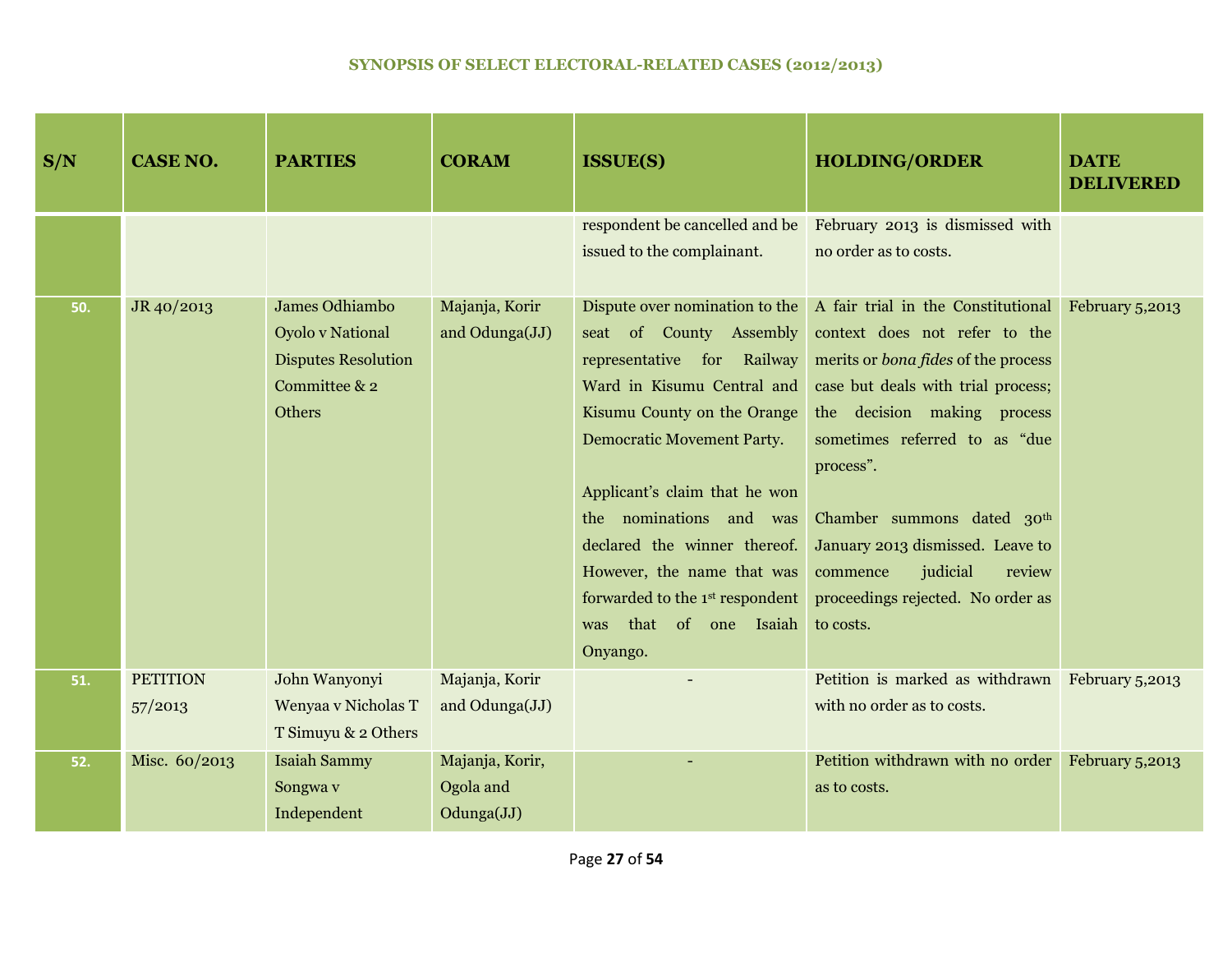| S/N | <b>CASE NO.</b> | <b>PARTIES</b>         | <b>CORAM</b>   | <b>ISSUE(S)</b>                               | <b>HOLDING/ORDER</b>                                                                  | <b>DATE</b><br><b>DELIVERED</b> |
|-----|-----------------|------------------------|----------------|-----------------------------------------------|---------------------------------------------------------------------------------------|---------------------------------|
|     |                 | <b>Electoral and</b>   |                |                                               |                                                                                       |                                 |
|     |                 | <b>Boundaries</b>      |                |                                               |                                                                                       |                                 |
|     |                 | Commission             |                |                                               |                                                                                       |                                 |
| 53. | <b>PETITION</b> | Sikudhani Ajwang       | Majanja, Korir |                                               | Contest for the position of Court satisfied that under <b>Article</b> February 5,2013 |                                 |
|     | 58/2013         | Rumanywa v Pius        | and Odunga(JJ) |                                               | County Representative for $88(4)(e)$ , the petitioner had an                          |                                 |
|     |                 | Owino Otieno & 2       |                | Sarang'ombe Ward, Kibra opportunity to appeal | the                                                                                   |                                 |
|     |                 | Others                 |                | Constituency, Nairobi County.                 | returning officer's decision.                                                         |                                 |
|     |                 |                        |                | Complaint<br>$\mathbf{b}$                     | petitioner Petition dismissed with no order                                           |                                 |
|     |                 |                        |                | against move to issue an ODM as to costs.     |                                                                                       |                                 |
|     |                 |                        |                | party certificate to the 1st                  |                                                                                       |                                 |
|     |                 |                        |                | respondent.                                   |                                                                                       |                                 |
|     |                 |                        |                |                                               |                                                                                       |                                 |
|     |                 |                        |                | Where the 1 <sup>st</sup> respondent          |                                                                                       |                                 |
|     |                 |                        |                | nomination<br>certificate had                 |                                                                                       |                                 |
|     |                 |                        |                | already been presented and                    |                                                                                       |                                 |
|     |                 |                        |                | accepted by the Returning                     |                                                                                       |                                 |
|     |                 |                        |                | officer.                                      |                                                                                       |                                 |
| 54. | <b>PETITION</b> | Hope Sanguli           | Majanja, Korir | being<br>Petitioner,<br>a<br>Life             | trial<br>That a fair                                                                  | in the February 5,2013          |
|     | 54/2013         | <b>Mwakio v Orange</b> | and Odunga(JJ) | Member of ODM Party she                       | Constitutional context does not                                                       |                                 |
|     |                 | Democratic             |                | participated in the nomination                | refer to the merits or bona fides of                                                  |                                 |
|     |                 | Movement $& 3$         |                | exercise for the party held on                | the process case but deals with                                                       |                                 |
|     |                 | Others                 |                | $17th$ January 2013 for the                   | trial process; the decision making                                                    |                                 |
|     |                 |                        |                | position<br>of<br>Women                       | process sometimes referred to as                                                      |                                 |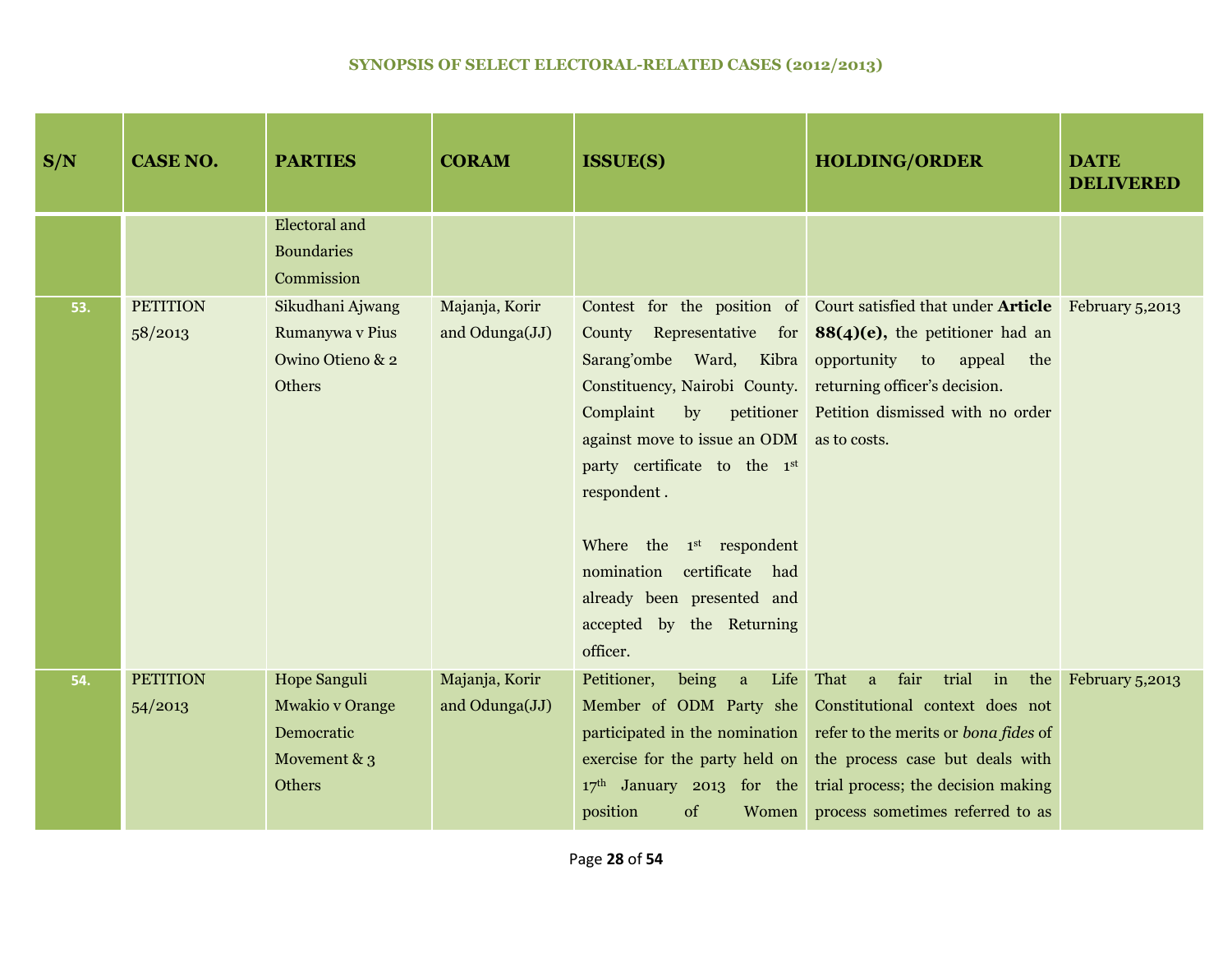| S/N | <b>CASE NO.</b> | <b>PARTIES</b>                                                                  | <b>CORAM</b>                     | <b>ISSUE(S)</b>                                                                                                                                                                                           | <b>HOLDING/ORDER</b>                                                                                                                                                                                                                                                                                                                                                                                                                                                                                                                                                                                                                                                                                           | <b>DATE</b><br><b>DELIVERED</b> |
|-----|-----------------|---------------------------------------------------------------------------------|----------------------------------|-----------------------------------------------------------------------------------------------------------------------------------------------------------------------------------------------------------|----------------------------------------------------------------------------------------------------------------------------------------------------------------------------------------------------------------------------------------------------------------------------------------------------------------------------------------------------------------------------------------------------------------------------------------------------------------------------------------------------------------------------------------------------------------------------------------------------------------------------------------------------------------------------------------------------------------|---------------------------------|
|     |                 |                                                                                 |                                  | Representative<br>for<br>Taita-<br>Taveta County on the said<br>the election in the entire no order as to costs.<br>county was conducted without<br>following the Party Election<br>and Nomination Rules. | "due process".<br>Party ticket. According to her The petition was dismissed with                                                                                                                                                                                                                                                                                                                                                                                                                                                                                                                                                                                                                               |                                 |
| 55. | JR 61/2013      | Robert Akumu<br>Asembo v The<br><b>Political Parties</b><br>Tribunal & 3 Others | Majanja, Korir<br>and Odunga(JJ) | Asembo<br>who<br>Embakasi<br>Constituency, Nairobi County<br>a party to the dispute and was<br>not served with proceedings.                                                                               | Complaint by one Mr Robert The fact that the party which February 1,2013<br>had been represented Applicant was party<br>nominated by the Orange to the case and was heard does<br>Democratic Movement to not diminish Mr. Asembo's right<br>contest the position of member to be heard nor does it entitle<br>of National Assembly for counsel for the party to<br>Central appropriate the right of Mr<br>Asembo to represent himself<br>was. Allegation that he was not The political parties Tribunal shall<br>hear the parties to Dispute No. 5<br>of 2013 de novo in the presence of<br>the applicant, Robert Asembo<br>forthwith.<br>The IEBC shall company with the<br>decision of the Political Parties |                                 |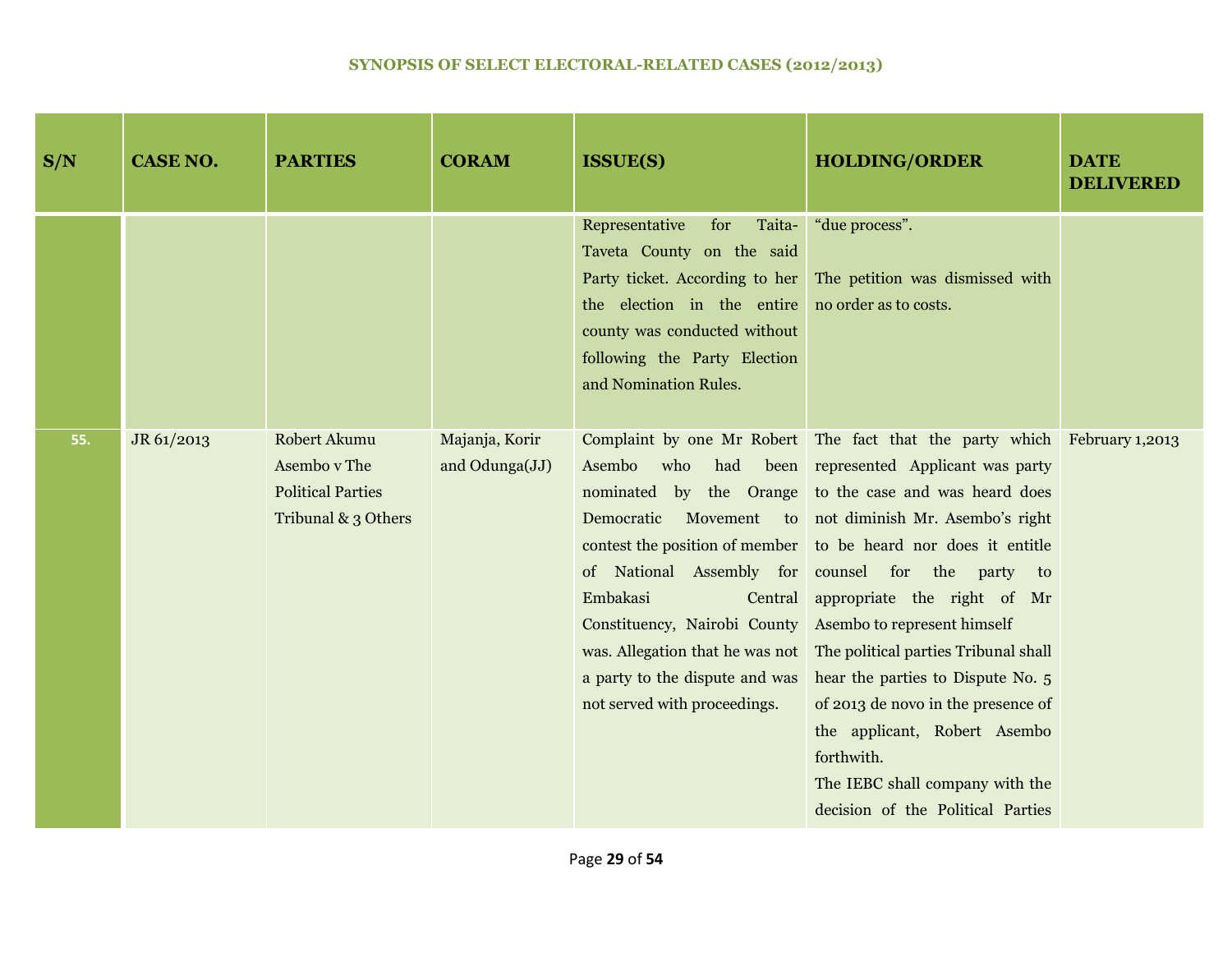| S/N | <b>CASE NO.</b>  | <b>PARTIES</b>                                                                                                             | <b>CORAM</b>                 | <b>ISSUE(S)</b>                                                                                                                                                                                                     | <b>HOLDING/ORDER</b>                                                                                                                                                                                                                                                                                                                                                                                                                       | <b>DATE</b><br><b>DELIVERED</b> |
|-----|------------------|----------------------------------------------------------------------------------------------------------------------------|------------------------------|---------------------------------------------------------------------------------------------------------------------------------------------------------------------------------------------------------------------|--------------------------------------------------------------------------------------------------------------------------------------------------------------------------------------------------------------------------------------------------------------------------------------------------------------------------------------------------------------------------------------------------------------------------------------------|---------------------------------|
|     |                  |                                                                                                                            |                              |                                                                                                                                                                                                                     | Tribunal on the proper nominee<br>of<br>the<br>Orange<br>Democratic<br>Movement.<br>The Political Parties tribunal shall<br>complete its determination by<br>close of business on 4 <sup>th</sup> February<br>2012.<br><b>IEBC/Returning</b><br>officer<br>The<br>entitled to receive the nomination<br>papers for the ODM candidate for<br>Embakasi Central Constituency by<br>the close of business on 5 <sup>th</sup><br>February 2013. |                                 |
| 56. | JR Misc. 41/2013 | <b>Michael Francis</b><br>Chemonges Kitiyo v<br>The Independent<br><b>Electoral</b> and<br><b>Boundaries</b><br>Commission | Majanja, Korir<br>Odunga(JJ) | East Constituency,<br>Migori<br>he won candidacy on an ODM<br>and<br>issued<br>ticket<br>provisional<br>certificate.<br>Allegations Applicant was<br>unaware of the proceedings by<br>the Committee in which it was | Application related to Kuria Where a party has not been afford February 5,2013<br>an opportunity of being heard<br>County. Applicant argued that process cannot be said to have be<br>fair and the High Court<br>with jurisdiction to reverse the decision<br>the Committee since that amounts<br>a defect in the process as opposed<br>the merits.                                                                                        |                                 |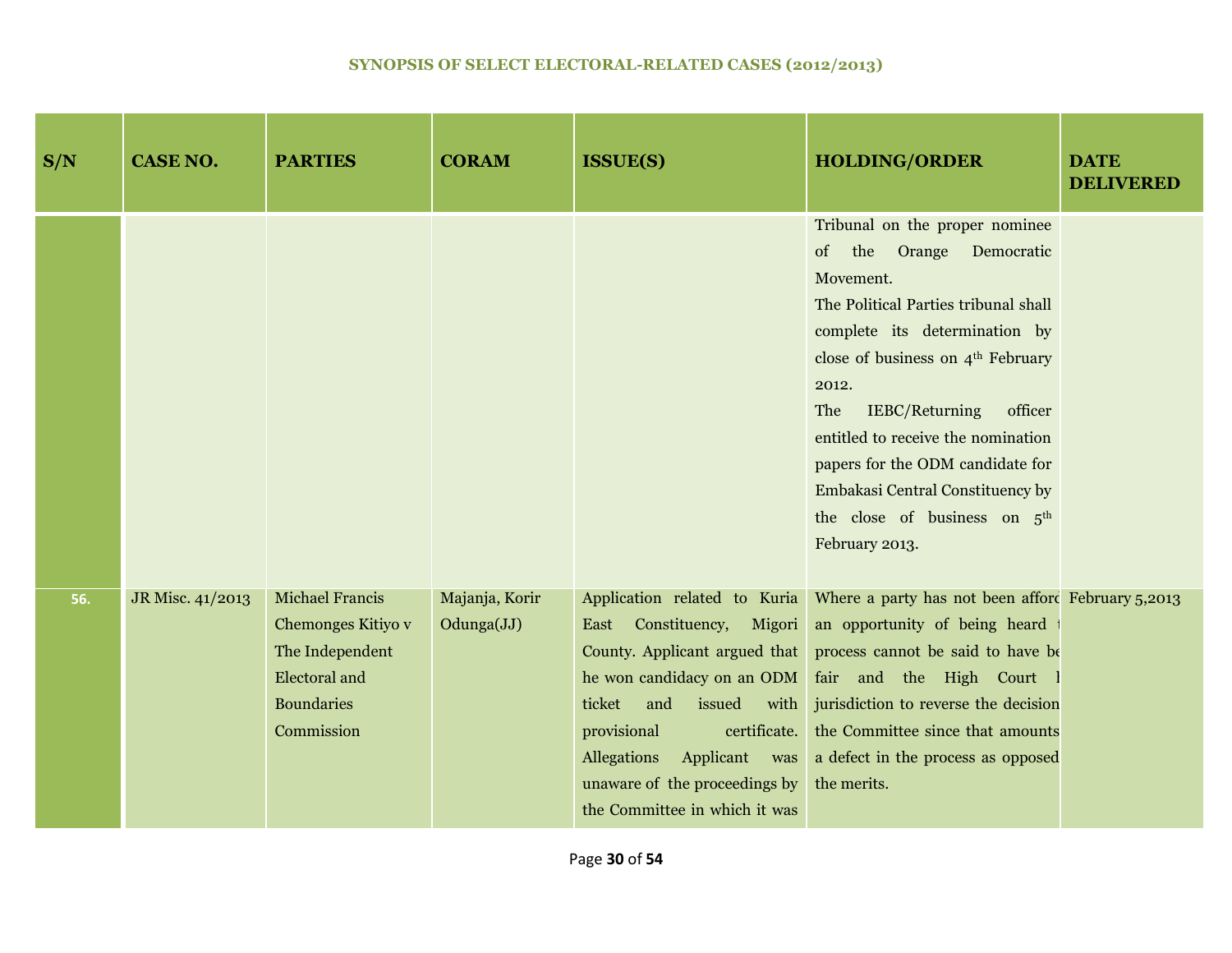| S/N | <b>CASE NO.</b>            | <b>PARTIES</b>                                                                             | <b>CORAM</b>                               | <b>ISSUE(S)</b>                                                                                                                                             | <b>HOLDING/ORDER</b>                                                                                                                                                                                                                                                                                                                         | <b>DATE</b><br><b>DELIVERED</b> |
|-----|----------------------------|--------------------------------------------------------------------------------------------|--------------------------------------------|-------------------------------------------------------------------------------------------------------------------------------------------------------------|----------------------------------------------------------------------------------------------------------------------------------------------------------------------------------------------------------------------------------------------------------------------------------------------------------------------------------------------|---------------------------------|
|     |                            |                                                                                            |                                            | determined that the Interested<br>Party be awarded the Party's<br>nomination certificate.                                                                   | The petition allowed with no<br>order as to costs.                                                                                                                                                                                                                                                                                           |                                 |
| 57. | <b>PETITION</b><br>32/2013 | Nicodemus Ochieng<br>v The Independent<br>Electoral and<br><b>Boundaries</b><br>Commission | Majanja, Korir,<br>Ogola and<br>Odunga(JJ) | ODM nomination contest for<br>the Makongeni Ward County<br><b>Assembly Representative</b><br>Petitioner raised the issue that<br>he was not properly served | Petition allowed.<br>IEBC/NDRC/36/2013 set aside.<br>IEBC directed to rehear matter.<br>No order as to costs.                                                                                                                                                                                                                                | Decision of February 5,2013     |
| 58. | <b>PETITION</b><br>57/2013 | George Wanyonyi<br>Wenyaa v Nicholas T<br>T Simiyu & Others                                | Majanja, Korir,<br>Ogola and<br>Odunga(JJ) |                                                                                                                                                             | Petition is marked as withdrawn<br>with no order as to costs.                                                                                                                                                                                                                                                                                |                                 |
| 59. | JR 20/2013                 | Samuel Otieno Otaja<br>v IEBC & Another                                                    | D.S. Majanja                               |                                                                                                                                                             | the complaint relating to the February 5, 2013<br>nomination can be dealt with by<br>the Independent Electoral and<br>Boundaries Commission in terms<br>of the provisions of Article<br>88(4)(e) of the Constitution and<br>section 74 of the Elections Act.<br>There is no evidence on record<br>that complaint was lodged and<br>rejected. |                                 |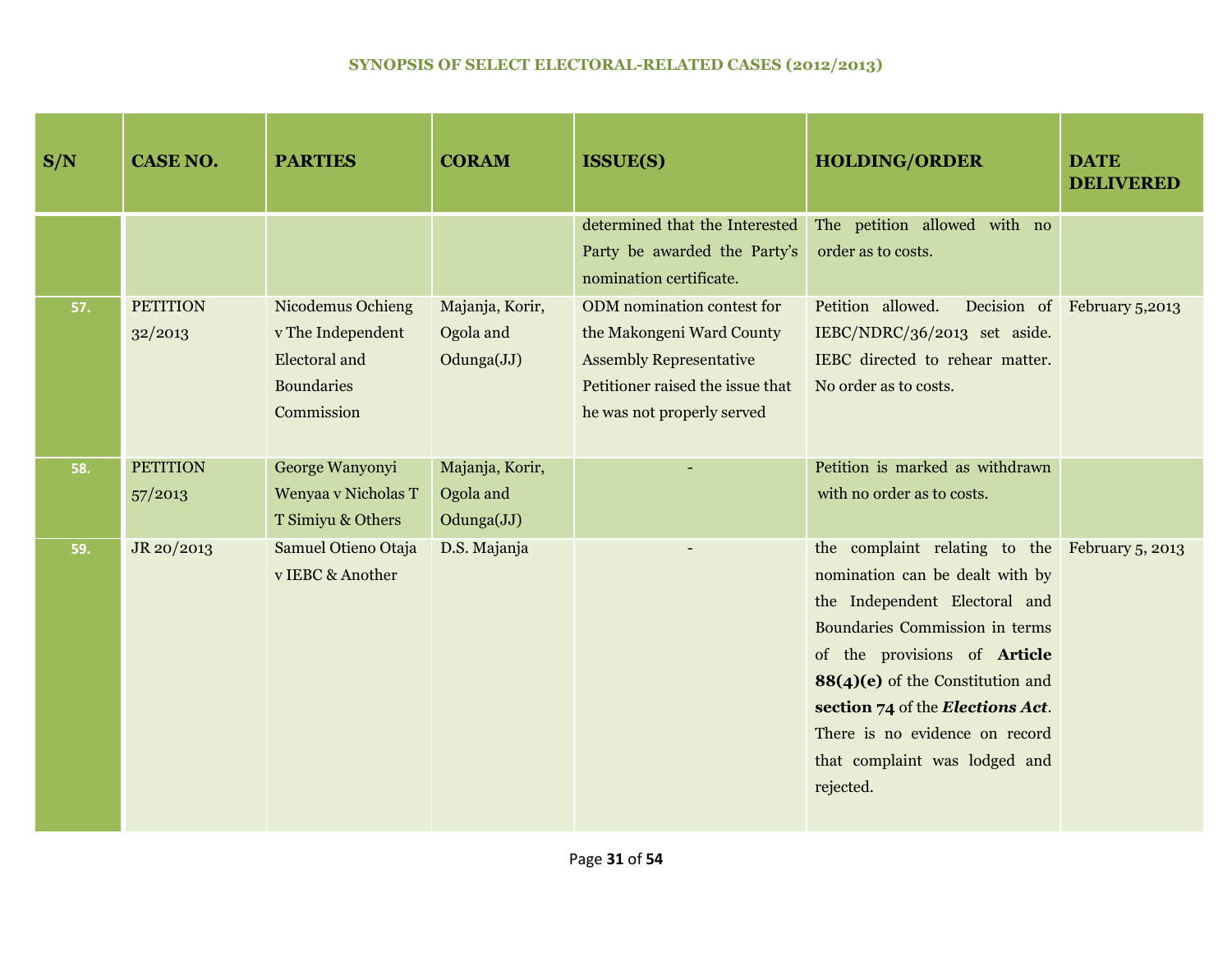| S/N | <b>CASE NO.</b>            | <b>PARTIES</b>                                  | <b>CORAM</b>                               | <b>ISSUE(S)</b>                                                                                                                                                                                                                                                                                                                                                                                                  | <b>HOLDING/ORDER</b>                                                                                                                                                                                                           | <b>DATE</b><br><b>DELIVERED</b> |
|-----|----------------------------|-------------------------------------------------|--------------------------------------------|------------------------------------------------------------------------------------------------------------------------------------------------------------------------------------------------------------------------------------------------------------------------------------------------------------------------------------------------------------------------------------------------------------------|--------------------------------------------------------------------------------------------------------------------------------------------------------------------------------------------------------------------------------|---------------------------------|
|     |                            |                                                 |                                            |                                                                                                                                                                                                                                                                                                                                                                                                                  | Notice of motion dated 4th<br>February 2013 dismissed with no<br>order as to costs.                                                                                                                                            |                                 |
| 60. | JR 42/2013                 | Joanes Boy Okoba v<br><b>IEBC</b>               |                                            |                                                                                                                                                                                                                                                                                                                                                                                                                  | Marked as withdrawn with no<br>order as to costs.                                                                                                                                                                              |                                 |
| 61. | JR 43/2013                 | Stephen K Ndungu v<br>TNA & Others              |                                            |                                                                                                                                                                                                                                                                                                                                                                                                                  | Marked as withdrawn with no<br>order as to costs.                                                                                                                                                                              |                                 |
| 62. | JR 44/2013                 | Lupesia A Bakari v<br>Godfrey Owino &<br>Others |                                            |                                                                                                                                                                                                                                                                                                                                                                                                                  | Marked as withdrawn with no<br>order as to costs.                                                                                                                                                                              |                                 |
| 63. | <b>PETITION</b><br>60/2013 | Franco Esposito v<br><b>IEBC</b>                | Majanja, Korir,<br>Ogola and<br>Odunga(JJ) | of Application<br>Extent<br>Article 99(3). Petitioner apply only<br>having been nominated by<br>Narc-Kenya to contest the $99(2)(g)$ and<br>Constituency<br>Magarini<br>Parliamentary seat in Kilifi<br>County<br>presented<br>his<br>nomination papers to<br>the<br>officer<br>returning<br>on<br>1 <sup>st</sup><br>February 2013 were rejected.<br>Issue of citizenship of not less<br>than 10 years. Whether | of The provisions of Article $99(3)$ February 5, 2013<br>to proceedings<br>contemplated<br>under<br>Article<br>$(h)$ .<br>In the<br>circumstances, the petition must<br>fail and it is dismissed with no<br>order as to costs. |                                 |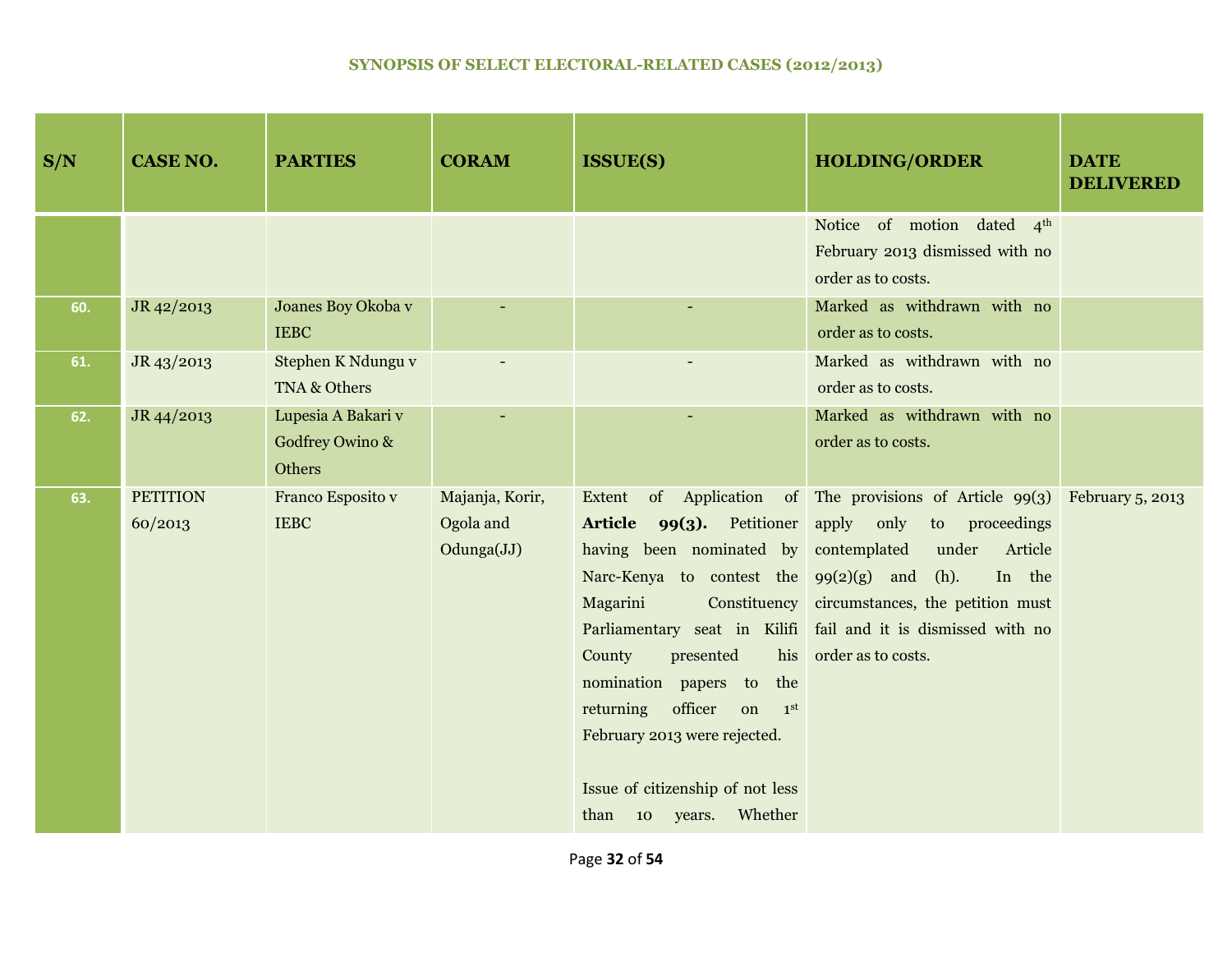| S/N | <b>CASE NO.</b> | <b>PARTIES</b>           | <b>CORAM</b>             | <b>ISSUE(S)</b>                                                                                                                                                                                                              | <b>HOLDING/ORDER</b>                                                                                                                                                                                                                                 | <b>DATE</b><br><b>DELIVERED</b> |
|-----|-----------------|--------------------------|--------------------------|------------------------------------------------------------------------------------------------------------------------------------------------------------------------------------------------------------------------------|------------------------------------------------------------------------------------------------------------------------------------------------------------------------------------------------------------------------------------------------------|---------------------------------|
|     |                 |                          |                          | Petitioner entitled to vie as a<br>candidate in the forthcoming<br>election in light of the<br>provisions of Article 99(3).<br>Argument that petitioner not<br>disqualified until all possibility<br>of appeal is exhausted. |                                                                                                                                                                                                                                                      |                                 |
| 64. | <b>PETITION</b> | Julius Chacha v IEBC     | D.S. Majanja, E          | Allegation that Applicant not                                                                                                                                                                                                | Petition<br>allowed. Court not February 6, 2013                                                                                                                                                                                                      |                                 |
|     | 62/2013         | & Another                | Ogola, G V<br>Odunga(JJ) | afforded a fair hearing by the<br>NDRC as earlier ordered by<br>court in petition no. 41 of 2013.                                                                                                                            | satisfied that the decision reached<br>at by committee free from error.<br>Committee directed to conduct a<br>proper hearing of the dispute de<br>novo as provided by law to<br>determine who is the proper party<br>nominee for the contested seat. |                                 |
| 65. | <b>PETITION</b> | Tom M Odege v            |                          |                                                                                                                                                                                                                              | Marked as withdrawn with no                                                                                                                                                                                                                          |                                 |
|     | 63/2013         | <b>IEBC &amp; Others</b> |                          |                                                                                                                                                                                                                              | order as to costs.                                                                                                                                                                                                                                   |                                 |
| 66. | <b>PETITION</b> | Musa Tipape v Tom        | Ogola J.                 | Application<br>seeking<br>that                                                                                                                                                                                               | To grant a stay of execution in this                                                                                                                                                                                                                 |                                 |
|     | 65/2013         | Mboya & Another          |                          | pending the hearing<br>and<br>determination of the appeal of<br>the judgment of the court                                                                                                                                    | matter will in effect mean that the<br>Court has reneged from its<br>delivered<br>Judgment<br>7 <sup>th</sup><br>on                                                                                                                                  |                                 |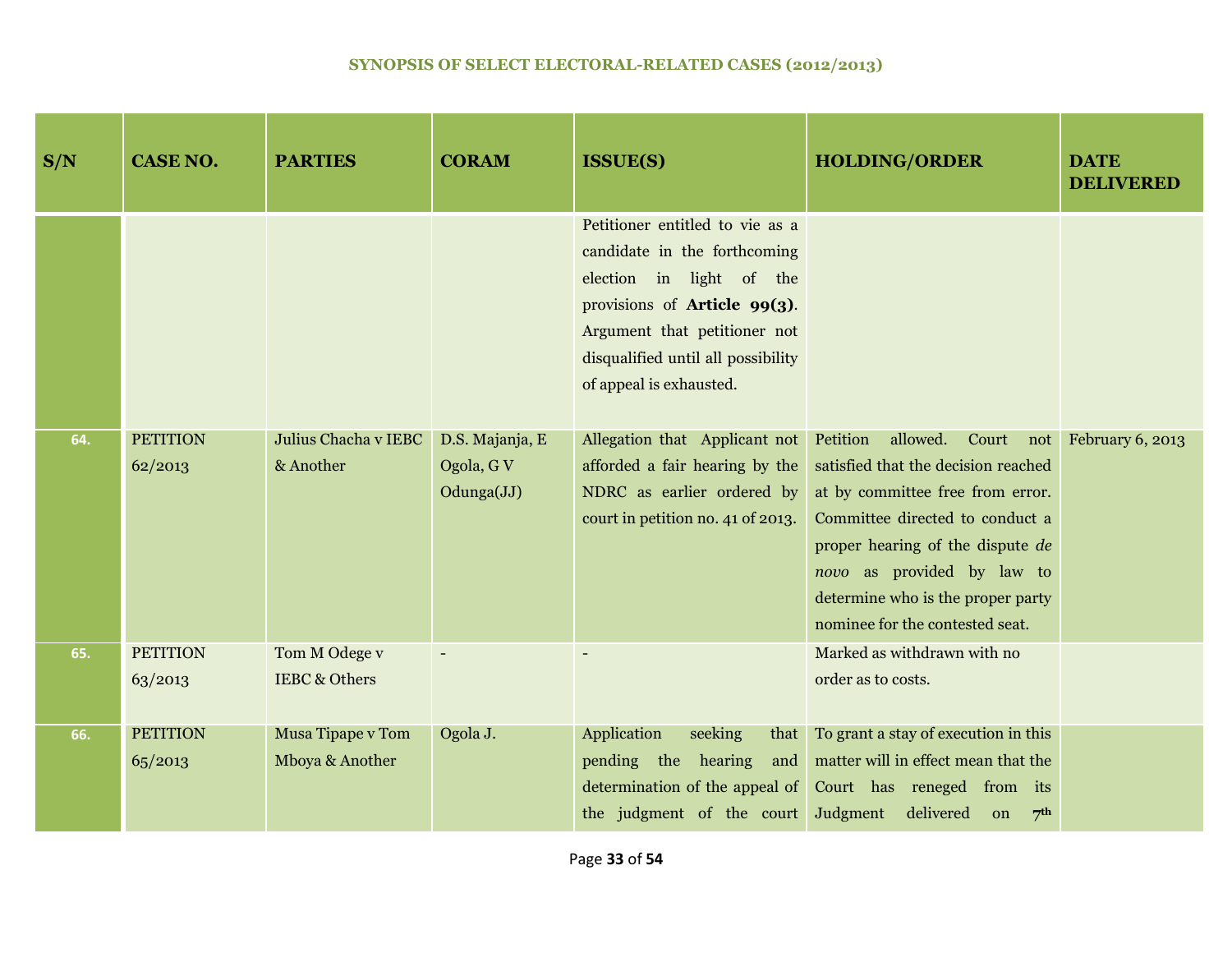| S/N | <b>CASE NO.</b> | <b>PARTIES</b> | <b>CORAM</b> | <b>ISSUE(S)</b>                                                                                                           | <b>HOLDING/ORDER</b>                                                                                                                                                                                                                                                                                                                                                                                                                                                                                                                                                                                                                                                                                                                                                          | <b>DATE</b><br><b>DELIVERED</b> |
|-----|-----------------|----------------|--------------|---------------------------------------------------------------------------------------------------------------------------|-------------------------------------------------------------------------------------------------------------------------------------------------------------------------------------------------------------------------------------------------------------------------------------------------------------------------------------------------------------------------------------------------------------------------------------------------------------------------------------------------------------------------------------------------------------------------------------------------------------------------------------------------------------------------------------------------------------------------------------------------------------------------------|---------------------------------|
|     |                 |                |              | delivered on 7th February<br>2013, that court do order stay<br>of execution together with the<br>consequential decree and | February 2013. That although<br>Court not privy to the grounds of<br>appeal advanced by the applicant,<br>if any, it is apparent that CHE's<br>position on the non-recognition of<br>the degree of Bachelor of Business<br>Administration will not change.<br>The certificate of the<br>(i)<br>retuning officer dated 1st<br>February 2013 be and is<br>hereby quashed forthwith.<br>The Returning Officer to<br>(ii)<br>reconsider whether to accept<br>or reject the 4 <sup>th</sup> respondent's<br>nomination papers in light of<br>the Letter of Recognition<br>issued to Joash T O Kores<br>dated 22 <sup>nd</sup> January 2013 by<br>the Commission for Higher<br>Education.<br>(iii) The 4 <sup>th</sup> respondent to pay<br>the 3 <sup>rd</sup> respondent's costs. |                                 |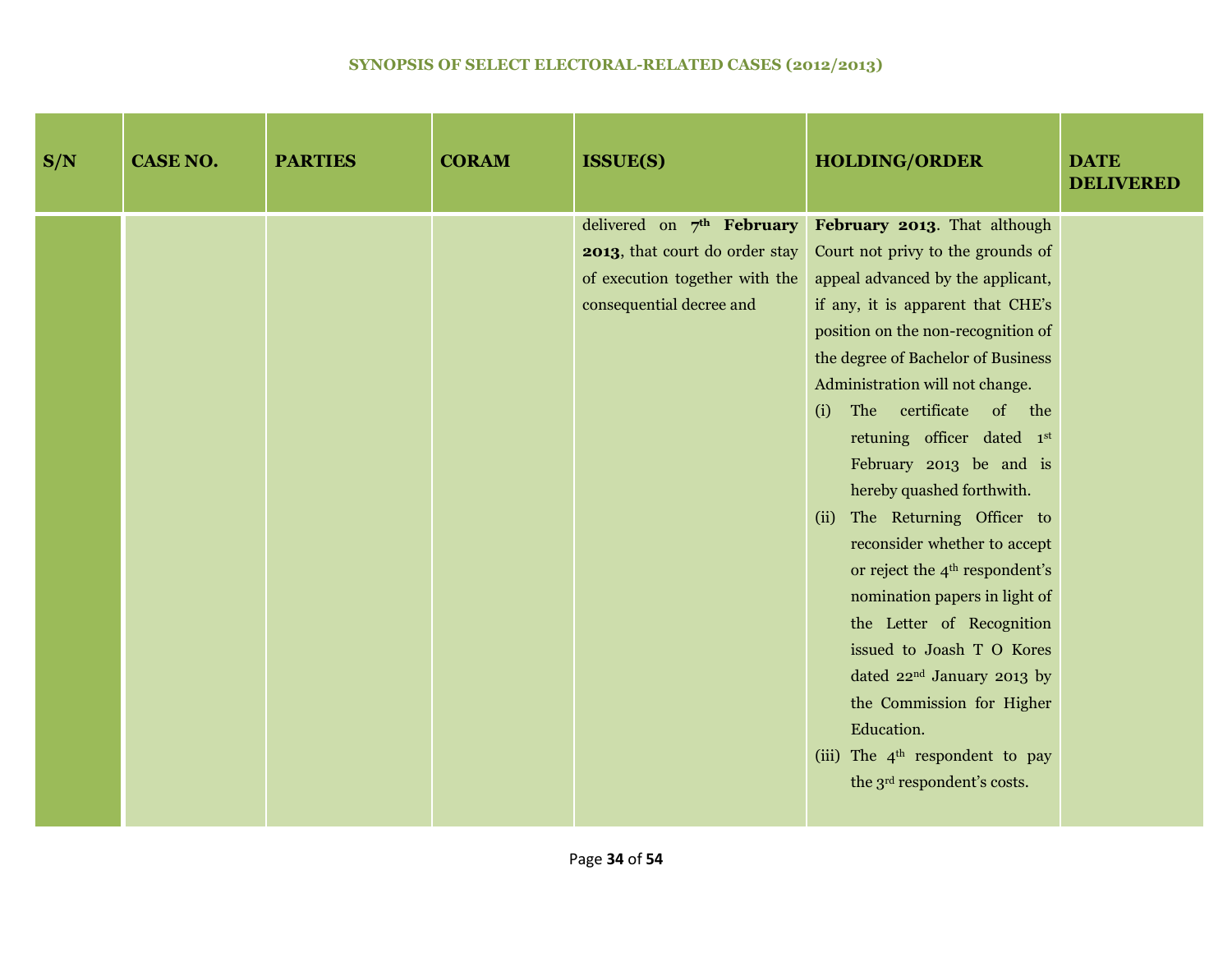| S/N | <b>CASE NO.</b>            | <b>PARTIES</b>                                         | <b>CORAM</b>                     | <b>ISSUE(S)</b>                                                                                                                                                                                                                                                                                                                                          | <b>HOLDING/ORDER</b>                                                                                                                                                                                                                                            | <b>DATE</b><br><b>DELIVERED</b> |
|-----|----------------------------|--------------------------------------------------------|----------------------------------|----------------------------------------------------------------------------------------------------------------------------------------------------------------------------------------------------------------------------------------------------------------------------------------------------------------------------------------------------------|-----------------------------------------------------------------------------------------------------------------------------------------------------------------------------------------------------------------------------------------------------------------|---------------------------------|
|     |                            |                                                        |                                  |                                                                                                                                                                                                                                                                                                                                                          |                                                                                                                                                                                                                                                                 |                                 |
| 67. | <b>PETITION</b><br>66/2013 | Nicholas Maluki<br>Kyunuve v IEBC &<br>Another         |                                  |                                                                                                                                                                                                                                                                                                                                                          | Marked as withdrawn with no<br>order as to costs.                                                                                                                                                                                                               |                                 |
| 68. | <b>PETITION</b><br>68/2013 | Peter Kamau Nyutu<br>v IEBC & Others                   | D.S. Majanja                     | Petitioner contends that he<br>was the bona fide nominee of<br>County Representative<br>the<br>Seat, Woodley Ward Kibra<br>Constituency by virtue of the<br><b>National</b><br>Alliance<br>Party<br>Nomination Appeal Tribunal<br>decision dated 21st January<br>2013. Unfortunately, the party<br>did not comply with its Appeal<br>Tribunal directive. | Court took judicial notice of the<br>fact that the nomination was then<br>complete and the law permits the<br>retuning officer's decision to be<br>dialogued. Because there existed<br>an efficacious alternative remedy,<br>the court disallowed the petition. | February 5, 2013                |
| 69. | <b>PETITION</b><br>69/2013 | Pius Odero Okech v<br>ODM & Others                     |                                  |                                                                                                                                                                                                                                                                                                                                                          | Marked as withdrawn with no<br>order as to costs.                                                                                                                                                                                                               |                                 |
| 70. | <b>PETITION</b><br>70/2013 | <b>Anthony Kimemia</b><br>Gathumbi v TNA & 2<br>Others | Majanja, Korir<br>and Odunga(JJ) | Petitioner moved the court for<br>orders that he be cleared to<br>contest the Harambee County<br>Assembly Ward Seat, Nairobi                                                                                                                                                                                                                             | The petitioner was not privy to the<br>concession upon which the<br>decision was made. The NDRC<br>decision set aside.<br>The IEBC                                                                                                                              | February 6, 2013                |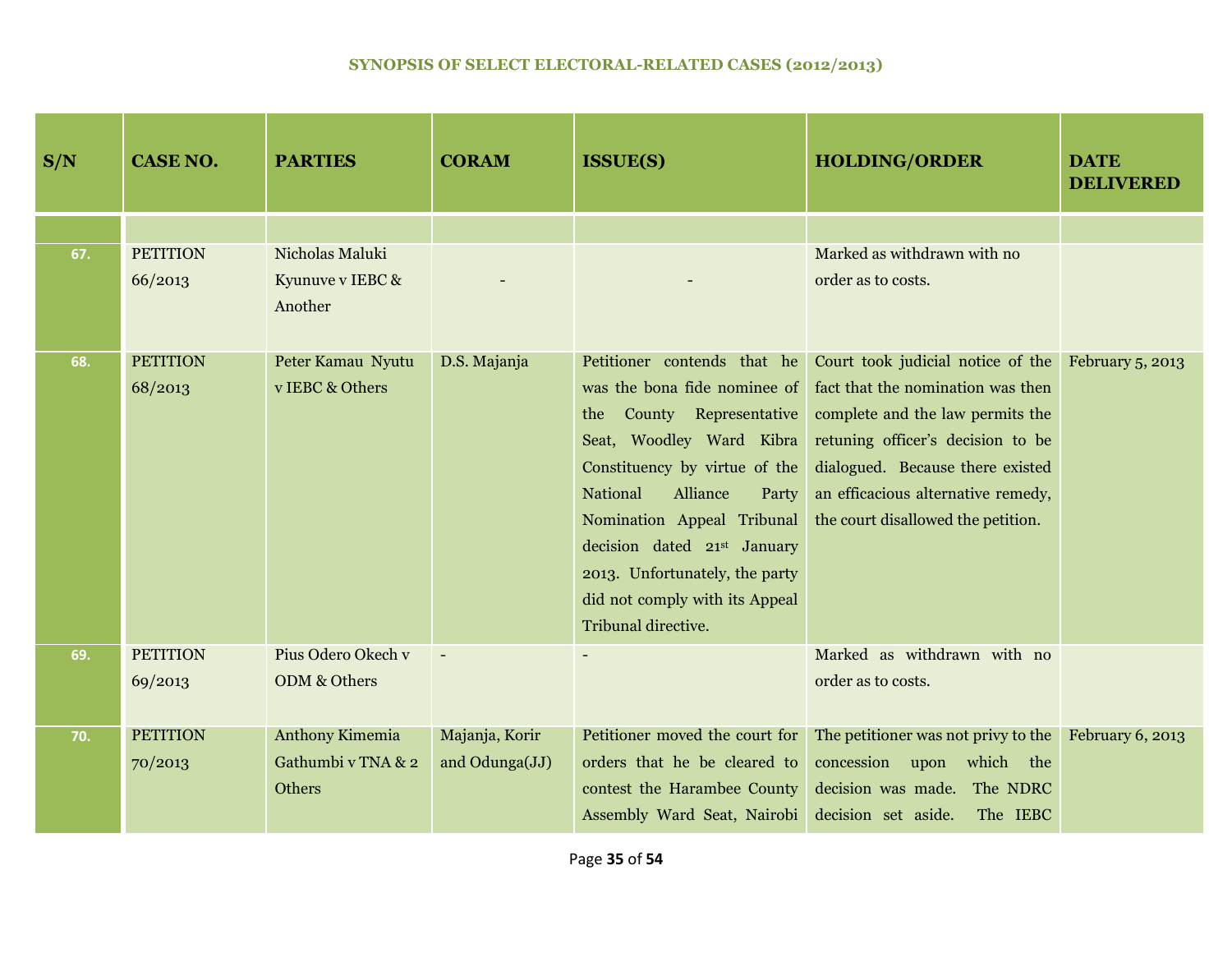| S/N | <b>CASE NO.</b>            | <b>PARTIES</b>                                                                                   | <b>CORAM</b>    | <b>ISSUE(S)</b>                                                                                                                                                                                                                                                      | <b>HOLDING/ORDER</b>                                                                                                                                                                                                                                                                                                                                                    | <b>DATE</b><br><b>DELIVERED</b> |
|-----|----------------------------|--------------------------------------------------------------------------------------------------|-----------------|----------------------------------------------------------------------------------------------------------------------------------------------------------------------------------------------------------------------------------------------------------------------|-------------------------------------------------------------------------------------------------------------------------------------------------------------------------------------------------------------------------------------------------------------------------------------------------------------------------------------------------------------------------|---------------------------------|
|     |                            |                                                                                                  |                 | County<br>on<br>the<br>Alliance<br>ticket.<br>Party<br>Petitioner's complaint that his<br>evidence challenging the $3rd$ circumstances of the case.<br>respondent's case before the<br>Committee that he was a<br>member of another party not<br>taken into account. | National Nomination Disputes Committee<br>directed to rehear the matter<br>taking<br>into<br>the<br>account                                                                                                                                                                                                                                                             |                                 |
| 71. | <b>PETITION</b><br>73/2013 | <b>Samuel Kurenta</b><br>Nairoshi alias<br><b>Samuel Katangie</b><br>Kurenta v IEBC &<br>Another |                 |                                                                                                                                                                                                                                                                      | The complaint raised by the<br>petitioner is about the rejection of<br>identity papers. The rejection is<br>subject to an appeal to the IEBC<br>Resolution<br>complaint/Dispute<br>Mechanism under Article 88(4)(e)<br>of the Constitution and Section 74<br>of the Election Act. Accordingly,<br>the petition is dismissed on that<br>basis with no order as to costs. |                                 |
| 72. | JR 20/2013                 | Samuel Otieno Otaja<br>v IEBC & Another                                                          | D.S. Majanja J. |                                                                                                                                                                                                                                                                      | The complaint relating to the<br>nomination can be dealt with by<br>the IEBC in terms of the<br>provisions of <b>Article 88(4)(e)</b> of<br>the Constitution and section 74                                                                                                                                                                                             | February 5, 2013                |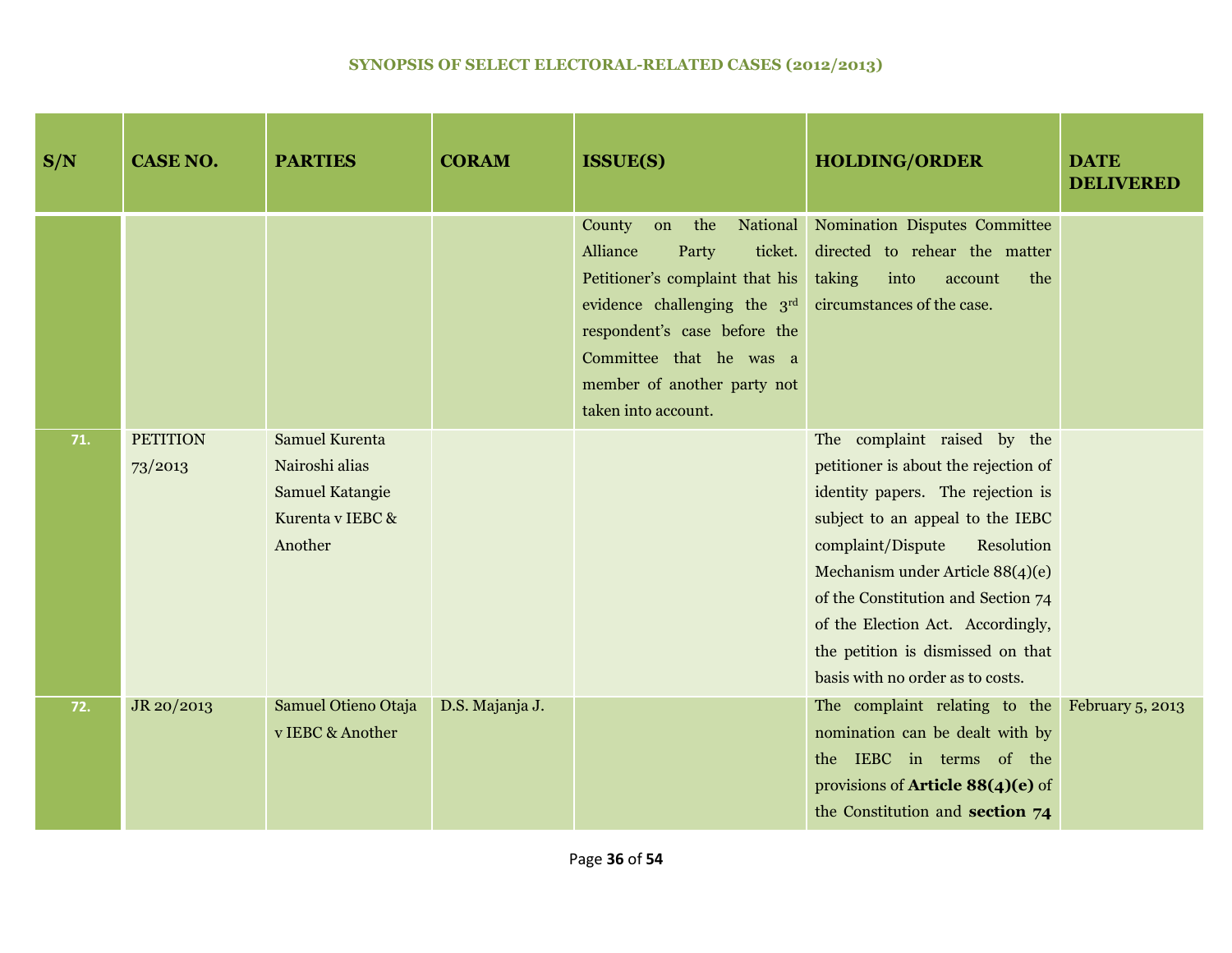| S/N | <b>CASE NO.</b>            | <b>PARTIES</b>                                                             | <b>CORAM</b>   | <b>ISSUE(S)</b>                                                                                                                                                                                                           | <b>HOLDING/ORDER</b>                                                                                                                                                                                                                                                                                     | <b>DATE</b><br><b>DELIVERED</b> |
|-----|----------------------------|----------------------------------------------------------------------------|----------------|---------------------------------------------------------------------------------------------------------------------------------------------------------------------------------------------------------------------------|----------------------------------------------------------------------------------------------------------------------------------------------------------------------------------------------------------------------------------------------------------------------------------------------------------|---------------------------------|
|     |                            |                                                                            |                |                                                                                                                                                                                                                           | of the <b>Elections Act</b> . There is no<br>evidence on record that complaint<br>was lodged and rejected.<br>Notice of motion dated 4th<br>February 2013 dismissed with no<br>order as to costs.                                                                                                        |                                 |
| 73. | <b>PETITION</b><br>90/2013 | <b>Charles John Otete</b><br>& another v IEBC<br>and Johannes Boy<br>Okoba | E.K.O Ogola J. | Petition to quash decision of<br>IEBC to accept nomination of<br>2 <sup>nd</sup> Respondent as candidate<br>for Bunyala Central Ward in<br>Budalangi Constituency on an<br><b>Orange Democratic</b><br>Party(ODM) Ticket. | This court finds that the decision February 13, 2013<br>taken by the IEBC to delete the<br>name of the Petitioner and replace<br>it with that of the 2 <sup>nd</sup> Respondent<br>was a reckless and unlawful act<br>which has no basis and violated<br>the constitutional rights of the<br>Petitioner. |                                 |
| 74. | <b>PETITION</b><br>93/2013 | Mable Muruli v IEBC                                                        | E.K.O Ogola J. | Candidature of the<br>Governorship of Kakamega<br>County.<br>Whether after a person has<br>successfully gone through the<br>process leading to the                                                                        | A declaration that the Petitioner is<br>a Degree holder within the<br>meaning of Section 22 (2) of the<br>Elections Act 2012 No. 24<br>mandatory<br>injunction<br>$\mathbf{A}$<br>compelling the Commissioner to<br>accept the Petitioner's nomination                                                   | February 13, 2013               |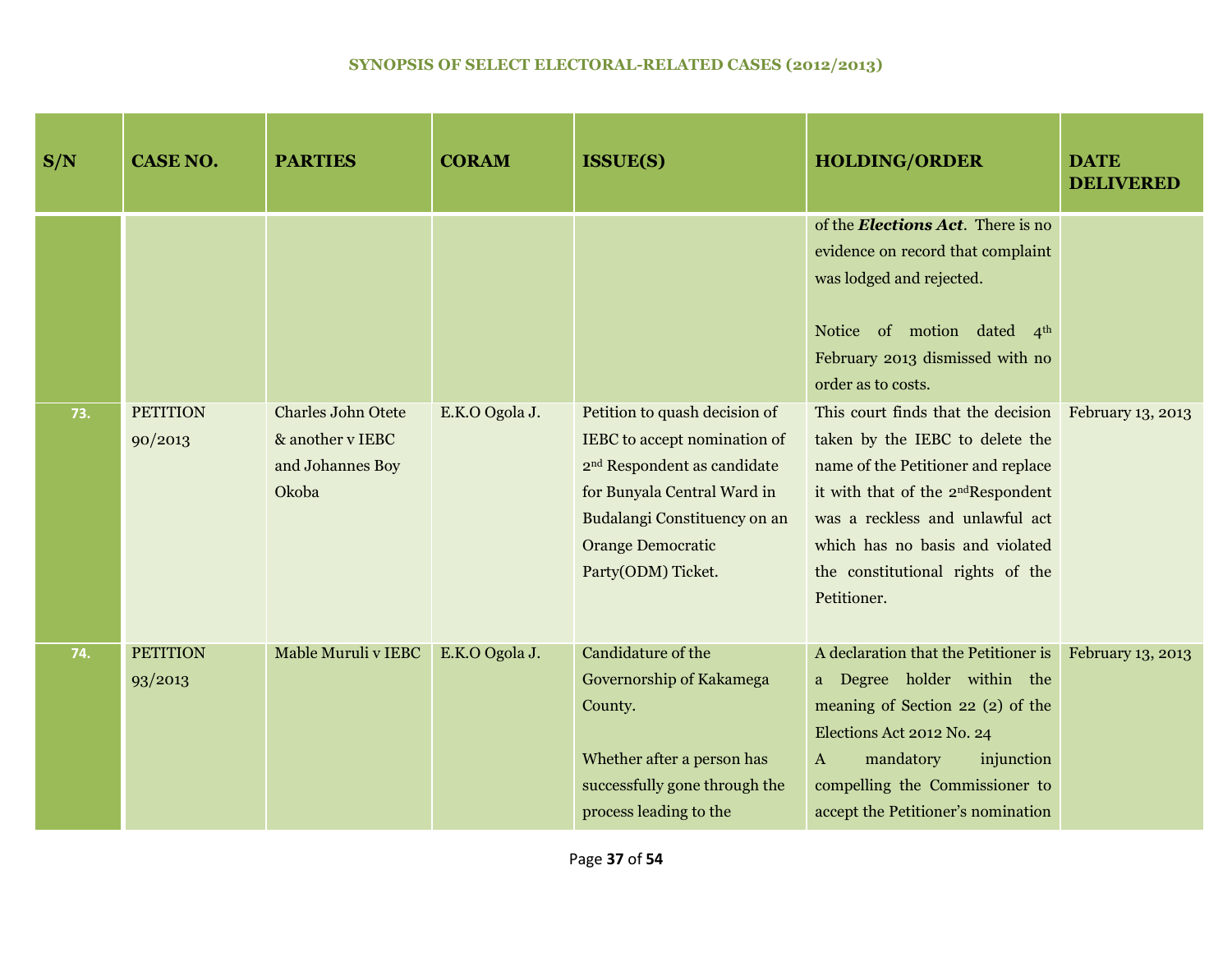| S/N | <b>CASE NO.</b> | <b>PARTIES</b>                                       | <b>CORAM</b> | <b>ISSUE(S)</b>                                                                                                                                                                                                                                       | <b>HOLDING/ORDER</b>                                                                                                                                                                                                                                                                                                                                                                            | <b>DATE</b><br><b>DELIVERED</b> |
|-----|-----------------|------------------------------------------------------|--------------|-------------------------------------------------------------------------------------------------------------------------------------------------------------------------------------------------------------------------------------------------------|-------------------------------------------------------------------------------------------------------------------------------------------------------------------------------------------------------------------------------------------------------------------------------------------------------------------------------------------------------------------------------------------------|---------------------------------|
|     |                 |                                                      |              | acquisition of a degree, he is<br>qualified under Seciton 22 (2)<br>of the Act even when no<br>physical certificate has been<br>conferred.                                                                                                            | papers and issue a clearance<br>certificate to her for her to contest<br>the seat of County Governor,<br>Kakamega County<br>mandatory<br>injunction<br>$\bf{A}$<br>compelling the Commission to<br>and incorporate the<br>accept<br>Petitioners' name in the list of<br>candidates and ballot papers as an<br>independent candidate for the<br>County<br>Governors'<br>seat,<br>Kakamega County |                                 |
| 75. | J.R. 49/2013    | R v IEBC & another<br>ex parte Yussuf Ooro<br>Odongo | E.K.O. Ogola | The Applicant, a member of<br>The National Alliance Party<br>(TNA) alleges that he was<br>nominated to vie for the seat of<br>Senator by TNA party in Siaya<br>County on the 18th January<br>2013. The IEBC declined to<br>give the Applicant Form 16 | The decision of the<br>Committee quashed.<br>IEBC directed the<br>IEBC to put the name<br>of<br>the<br>Petitioner/Applicant<br>in the ballot papers as<br>an aspirant for the<br>Senate seat for Siaya<br>County on a TAN                                                                                                                                                                       | February 15, 2013               |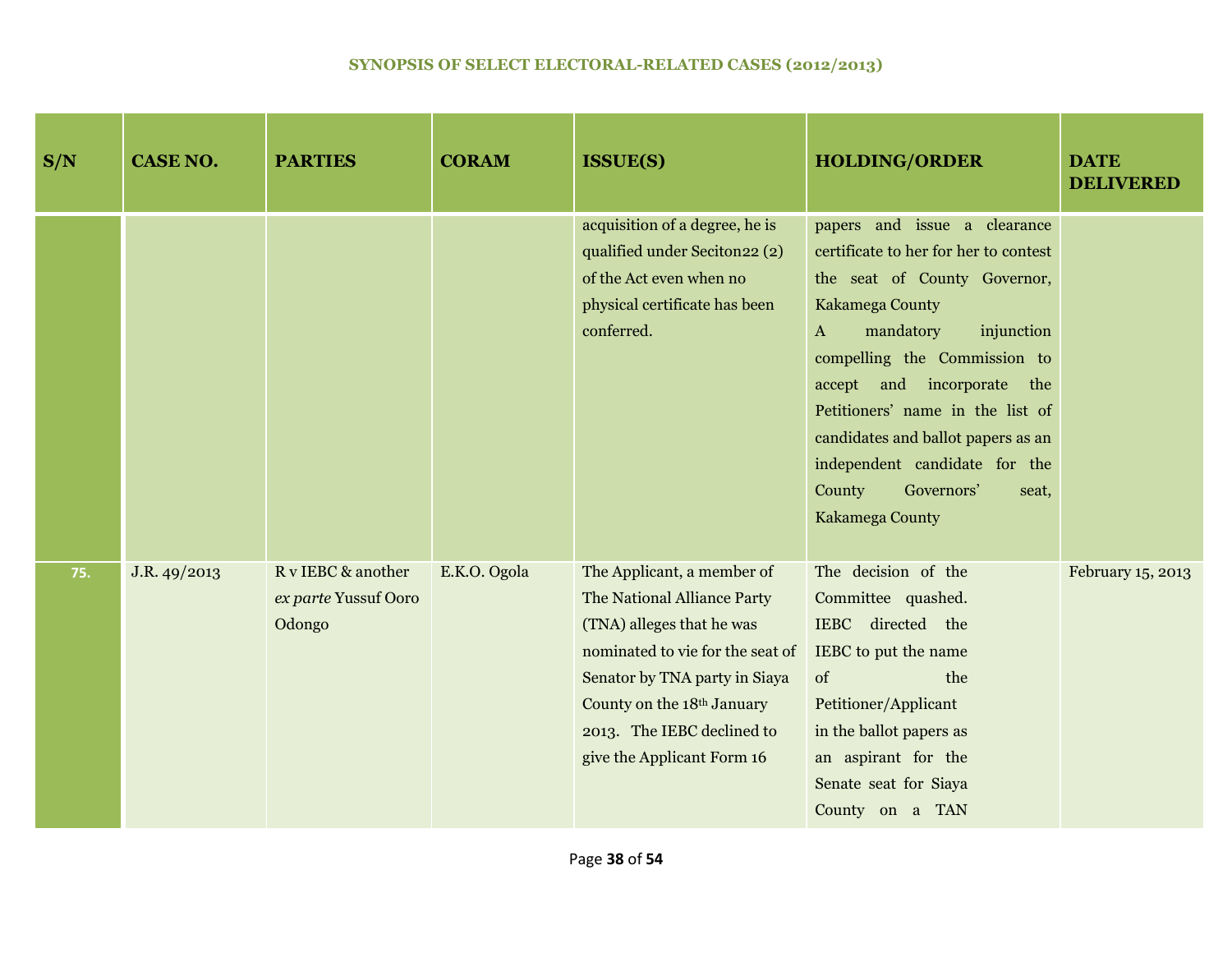| S/N | <b>CASE NO.</b> | <b>PARTIES</b>          | <b>CORAM</b>   | <b>ISSUE(S)</b>                                                                                                                                                                                                            | <b>HOLDING/ORDER</b>                                                                                                                                                                                                                                                                                                                                                                                                                                                                                         | <b>DATE</b><br><b>DELIVERED</b> |
|-----|-----------------|-------------------------|----------------|----------------------------------------------------------------------------------------------------------------------------------------------------------------------------------------------------------------------------|--------------------------------------------------------------------------------------------------------------------------------------------------------------------------------------------------------------------------------------------------------------------------------------------------------------------------------------------------------------------------------------------------------------------------------------------------------------------------------------------------------------|---------------------------------|
|     |                 |                         |                |                                                                                                                                                                                                                            | Ticket for the 4 <sup>th</sup><br>march<br>General<br>Elections.<br>No order on costs.                                                                                                                                                                                                                                                                                                                                                                                                                       |                                 |
| 76. | J.R. 52/2013    | R v IEBC and<br>another | E.K.O Ogola(J) | Right of Applicant where the<br>Committee reneges on its<br>position/ruling. Where<br>Committee having upheld the<br>party position as the ODM<br>nominee -that the IEBC had<br>no option but to honour its<br>own Ruling. | The decision of the IEBC accept February 15, 2013<br>the nomination papers of the<br>Interested Party Patrick Ouma<br>Odwalo quashed.<br>IEBC ordered to forthwith receive<br>and accept the nomination<br>certificate of the Applicant Mr.<br>Pius Odero Okech as the sole<br>nominee<br>of<br>the<br>Orange<br>Democratic Movement (ODM) to<br>vie for Kagan Ward as Country<br>Assembly Representative and to<br>print ballot paper in his name.<br>IEBC ordered to pay the costs of<br>this application. |                                 |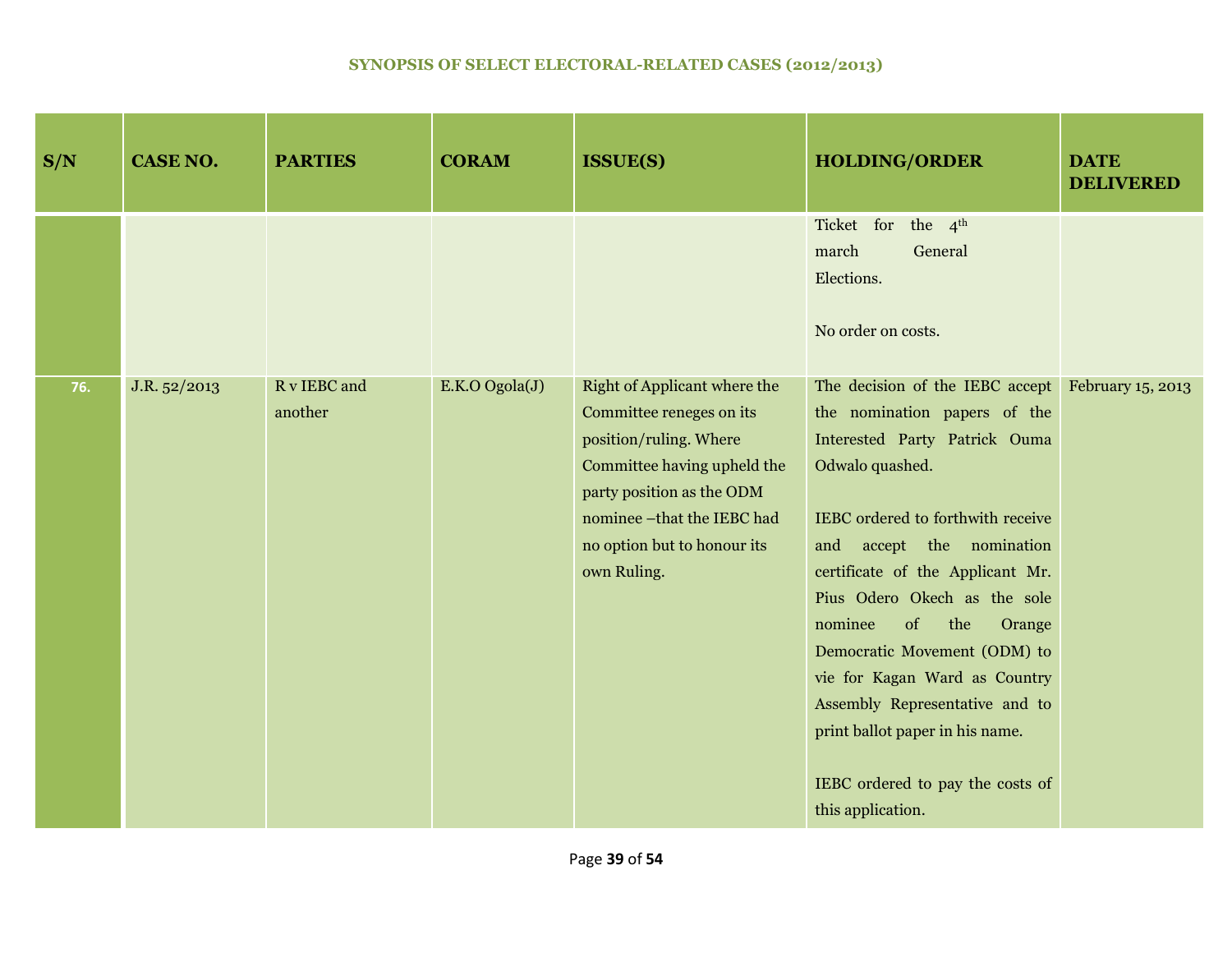| S/N | <b>CASE NO.</b>               | <b>PARTIES</b>                                    | <b>CORAM</b> | <b>ISSUE(S)</b>                                                                                                              | <b>HOLDING/ORDER</b>                                                                                                                                                                                                                                                                                                                                                                                                                                                                                                                                                                                                                                                                   | <b>DATE</b><br><b>DELIVERED</b> |
|-----|-------------------------------|---------------------------------------------------|--------------|------------------------------------------------------------------------------------------------------------------------------|----------------------------------------------------------------------------------------------------------------------------------------------------------------------------------------------------------------------------------------------------------------------------------------------------------------------------------------------------------------------------------------------------------------------------------------------------------------------------------------------------------------------------------------------------------------------------------------------------------------------------------------------------------------------------------------|---------------------------------|
|     |                               |                                                   |              |                                                                                                                              |                                                                                                                                                                                                                                                                                                                                                                                                                                                                                                                                                                                                                                                                                        |                                 |
| 77. | Misc. Appl. No. 53<br>of 2013 | Anthony Kimemia<br>Gathumbi v IEBC<br>and another | Ogola J.     | Assembly<br>County<br>member seat on National Party<br>ticket                                                                | Applicant's complaint that IEBC ordered to receive the February 18, 2013<br>despite being a party to the Applicant as the nominee of the<br>dispute he was neither served $2nd$ Respondent (TNA) for the<br>with the complaint nor invited position of County Assembly<br>to state his case. Harambe Representative for the Harambee<br>Ward County Assembly ward of Nairobi<br>County and issue him with the<br>relevant clearance certificate.<br>IEBC to substitute in its records<br>and in the ballot papers for the<br>2013 general elections, the name<br>of Johnson Maina Mwai - and<br>replace it with Anthony Kimemia<br>Gathumbi - the Applicant - as<br>the TNA candidate. |                                 |
| 78. | Misc. Appl. No. 55<br>of 2013 | <b>RVIEBC</b>                                     | Ogola J.     | the decision of Returning<br>Officer Trans Nzoia County in<br>enlisting<br>Edward<br>Katama<br>Ngeiywa as the nominee of the | Application seeking to quash IEBC is the innocent party in this February 19, 2013<br>matter. It has not made any<br>decision which has been placed<br>before the court for scrutiny                                                                                                                                                                                                                                                                                                                                                                                                                                                                                                    |                                 |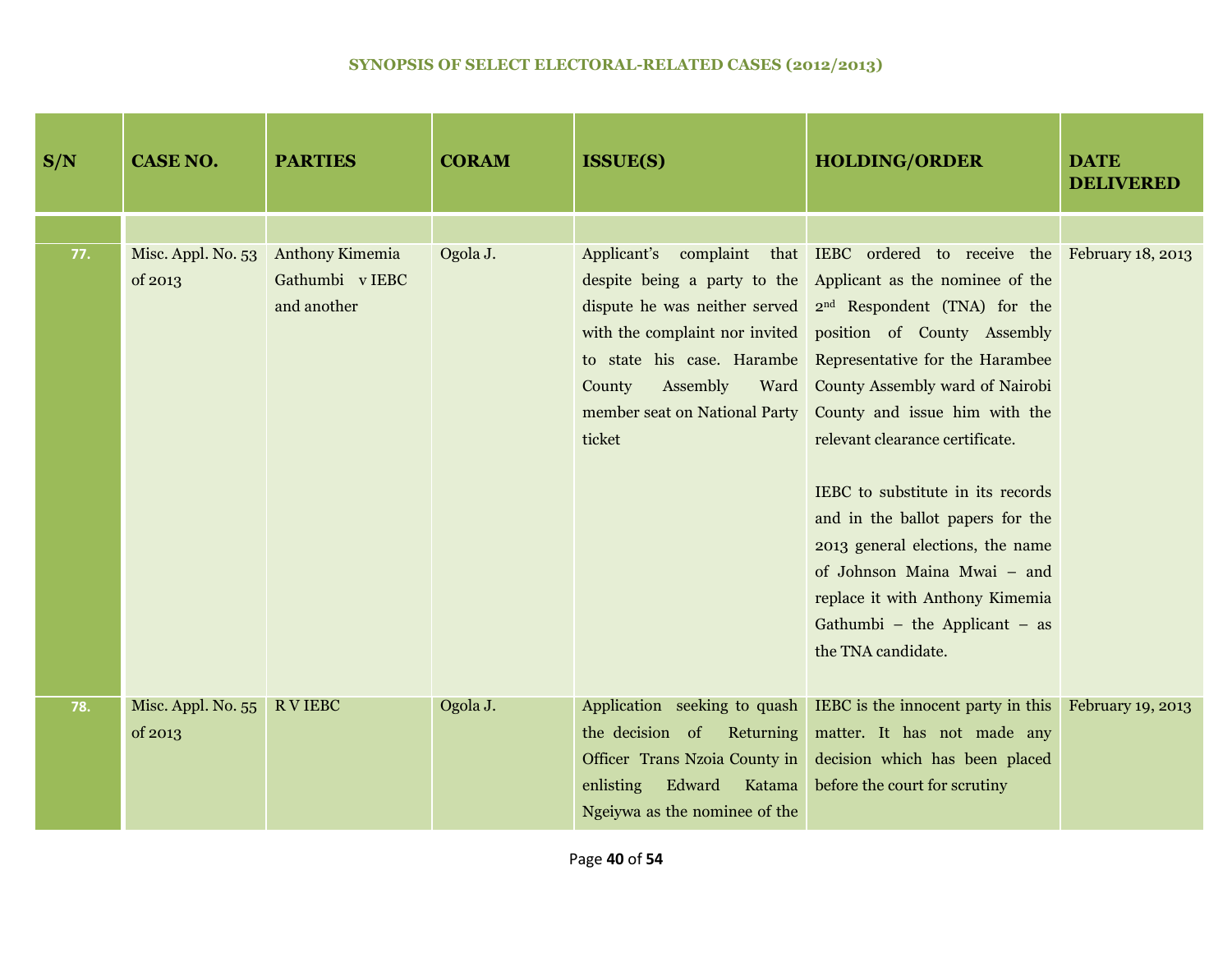| S/N | <b>CASE NO.</b>            | <b>PARTIES</b>                                   | <b>CORAM</b> | <b>ISSUE(S)</b>                                                                                                                                                                                              | <b>HOLDING/ORDER</b>                                                                                                                                                                                                                                                                                                                                    | <b>DATE</b><br><b>DELIVERED</b> |
|-----|----------------------------|--------------------------------------------------|--------------|--------------------------------------------------------------------------------------------------------------------------------------------------------------------------------------------------------------|---------------------------------------------------------------------------------------------------------------------------------------------------------------------------------------------------------------------------------------------------------------------------------------------------------------------------------------------------------|---------------------------------|
|     |                            |                                                  |              | member<br>for<br>Trans Nzoia<br>County                                                                                                                                                                       | United Republic Party(URP) Mr. Edward Katama Ngeiywa, the<br>for the position of Senate Party to be dispossessed of his<br>nomination if this application<br>were to succeed has not been<br>joined to these proceedings and is<br>unaware of the same. He is on the<br>IEBC list and has acquired a right<br>that cannot be taken away<br>arbitrarily. |                                 |
| 79. | <b>PETITION</b><br>65/2013 | Musa Tipape Naini v<br>Tom Mboya and 3<br>others | Ogola J.     | that pending the hearing and February 2013 dismissed.<br>determination of the appeal, There is no evidence<br>February 2013 together with request for information<br>the consequential decree and<br>orders. | Application seeking an Order Applicant's application dated $12th$ February 15, 2013<br>$_{\rm by}$<br>the court do order stay of correspondence or otherwise that<br>execution of the judgment of the said Respondents have<br>the court delivered on $7th$ refused to honour the Petitioner's                                                          |                                 |
| 80. | PETITION no. 78<br>of 2013 | Evans M. Swanya v<br>IEBC&<br>3 others           | Ogola J.     | Application seeking to compel<br>the Commission for Higher<br><b>Education (CHE)</b> academic                                                                                                                | The presidential candidates have<br>cleared<br>by<br>the<br>been<br>1 <sup>st</sup><br>Respondent to run for can only                                                                                                                                                                                                                                   | <b>February 15,2013</b>         |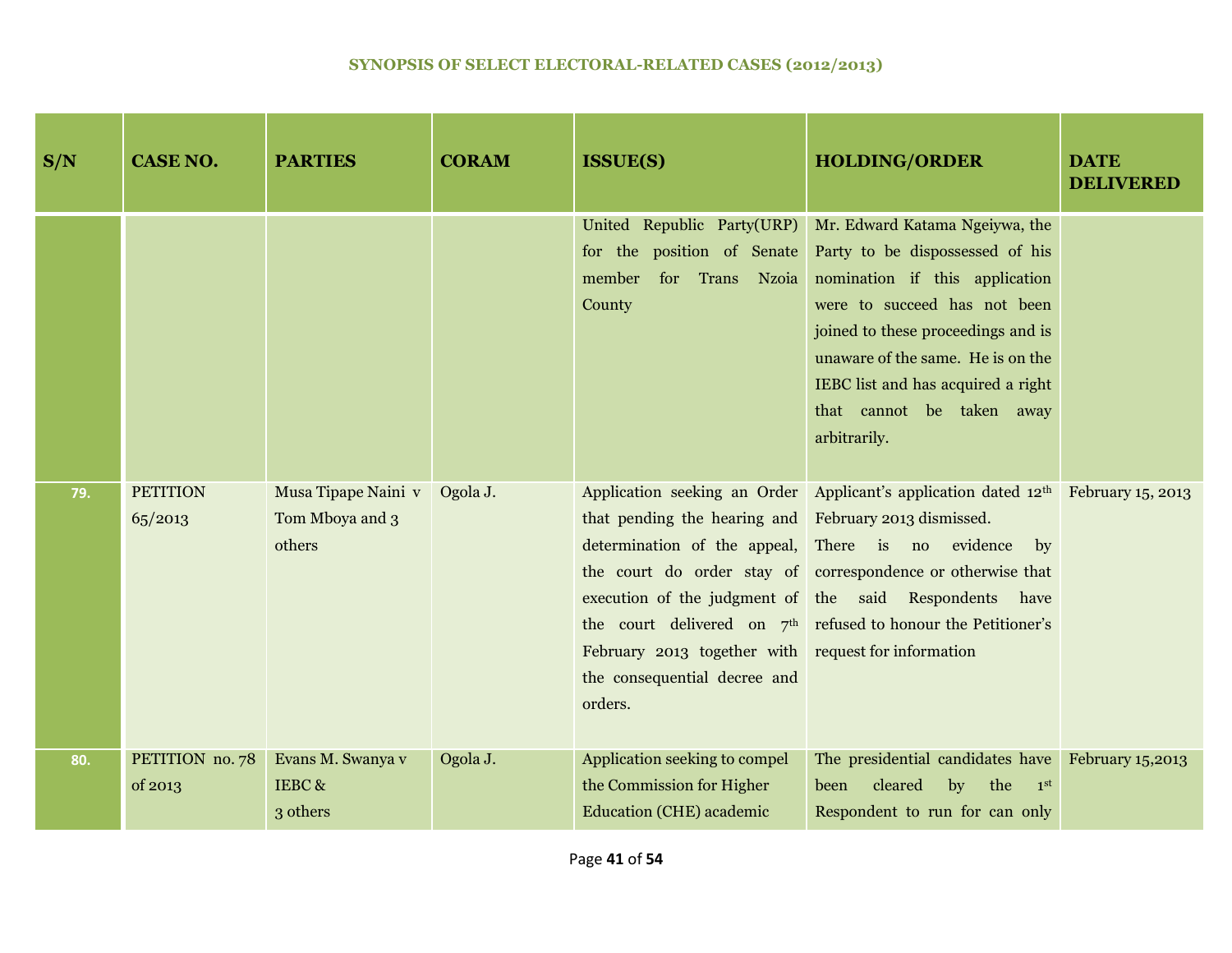| S/N | <b>CASE NO.</b>             | <b>PARTIES</b>                                      | <b>CORAM</b>               | <b>ISSUE(S)</b>                                                                  | <b>HOLDING/ORDER</b>                                                                                                                                                                                                                                                                                                                                                     | <b>DATE</b><br><b>DELIVERED</b> |
|-----|-----------------------------|-----------------------------------------------------|----------------------------|----------------------------------------------------------------------------------|--------------------------------------------------------------------------------------------------------------------------------------------------------------------------------------------------------------------------------------------------------------------------------------------------------------------------------------------------------------------------|---------------------------------|
|     |                             |                                                     |                            | credentials of all the<br>presidential candidates in the<br>March 2013 Election. | mean, <i>prima facie</i> , that they have<br>met the stipulated requirements<br>to run for presidency including<br>the academic qualifications.<br>Petition was premature<br>as<br>Petitioner did not give the<br>Respondents adequate time to<br>respond to his request.<br>Petitioner's Notice of Motion<br>6 <sup>th</sup><br>dated<br>February<br>2013<br>dismissed. |                                 |
|     | <b>HIGH COURT AT NAKURU</b> |                                                     |                            |                                                                                  |                                                                                                                                                                                                                                                                                                                                                                          |                                 |
| 81. | J R No. 3 of 2013           | Republic v IEBC ex<br>parte Charles Olari<br>Chebet | J. Anyara<br>M.<br>Emukule | Representative seat of Solai<br>Ward, Nakuru County.                             | Application for leave to file The ex parte Applicant's Notice of<br>judicial review proceedings Motion dated 4th February 2013<br>against IEBC to compel it clear and filed on 5 <sup>th</sup> February 2013<br>Applicant to vie for the County struck out with costs to the<br>Respondent.                                                                              | February 14, 2013               |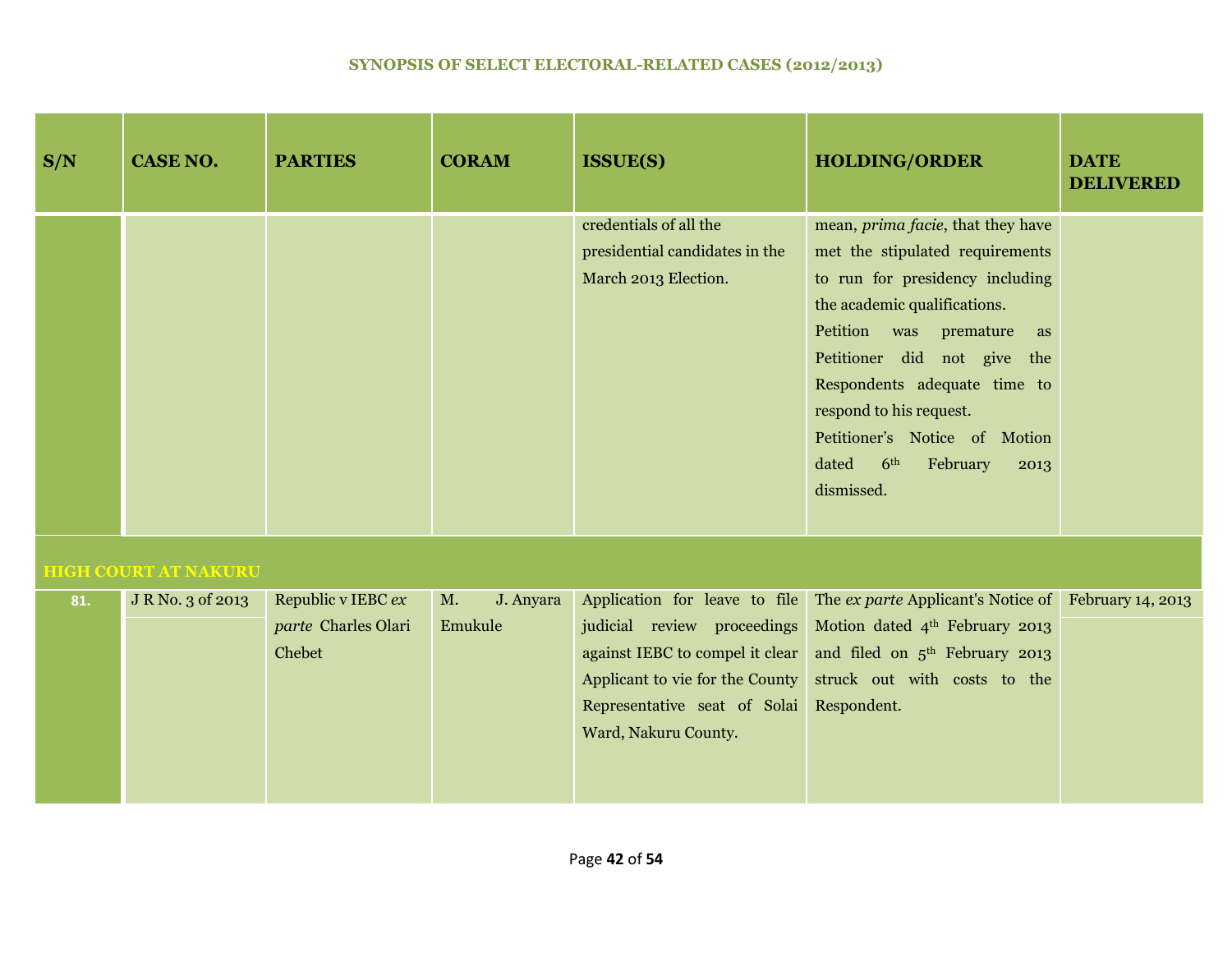| S/N | <b>CASE NO.</b>        | <b>PARTIES</b>                                  | <b>CORAM</b> | <b>ISSUE(S)</b>                                                                                                                                                                                                                                                                                                                                   | <b>HOLDING/ORDER</b>                                                                                                                                                                                                                                                                                                                                                                                                      | <b>DATE</b><br><b>DELIVERED</b> |
|-----|------------------------|-------------------------------------------------|--------------|---------------------------------------------------------------------------------------------------------------------------------------------------------------------------------------------------------------------------------------------------------------------------------------------------------------------------------------------------|---------------------------------------------------------------------------------------------------------------------------------------------------------------------------------------------------------------------------------------------------------------------------------------------------------------------------------------------------------------------------------------------------------------------------|---------------------------------|
| 82. | Petition 85 of<br>2013 | Julius Chacha<br>Mabanga v. IEBC                | Ogola J.     | nomination<br>of<br>the<br>Interested Party for the Kuria<br>ODM party ticket despite the otherwise<br>issuance of a nomination Interested<br>certificate to the petitioner and<br>evidence of malpractices on the<br>part of the 1 <sup>st</sup> interested party.<br>Court had ordered the matter<br>to be re-heard by the IEBC<br>three times. | Petitioner challenged decision The IEBC cannot nominate a February 14, 2013<br>by IEBC to accept the candidate for the party and<br>1 <sup>st</sup> disregard the position and views<br>of the party. The decision of the<br>East Constituency under the IEBC nominating, permitting, or<br>installing the $2nd$<br>Party as<br>ODM's<br>candidate<br>for<br>the<br>elections<br>quashed with costs to the<br>petitioner. |                                 |
| 83. | Petition 86 of<br>2013 | Tom Mboya Odege v.<br><b>IEBC &amp; Another</b> | Ogola J.     | The applicant had challenged<br>the decision of the IEBC to<br>accept the nomination of the<br>2 <sup>nd</sup> Interested Party to contest<br>Nyatike Constituency<br>the<br>National Assembly seat and<br>sought to bar the IEBC from<br>accept the nomination of the                                                                            | In order for this court to exercise<br>its jurisdiction over IEBC the<br>proceedings before IEBC must be<br>brought to the court for scrutiny.<br>The proceedings were not before<br>the court. The court could not<br>investigate the merits of the IEBC<br>decisions. Moreover, the ODM                                                                                                                                 | Feb 19, 2013                    |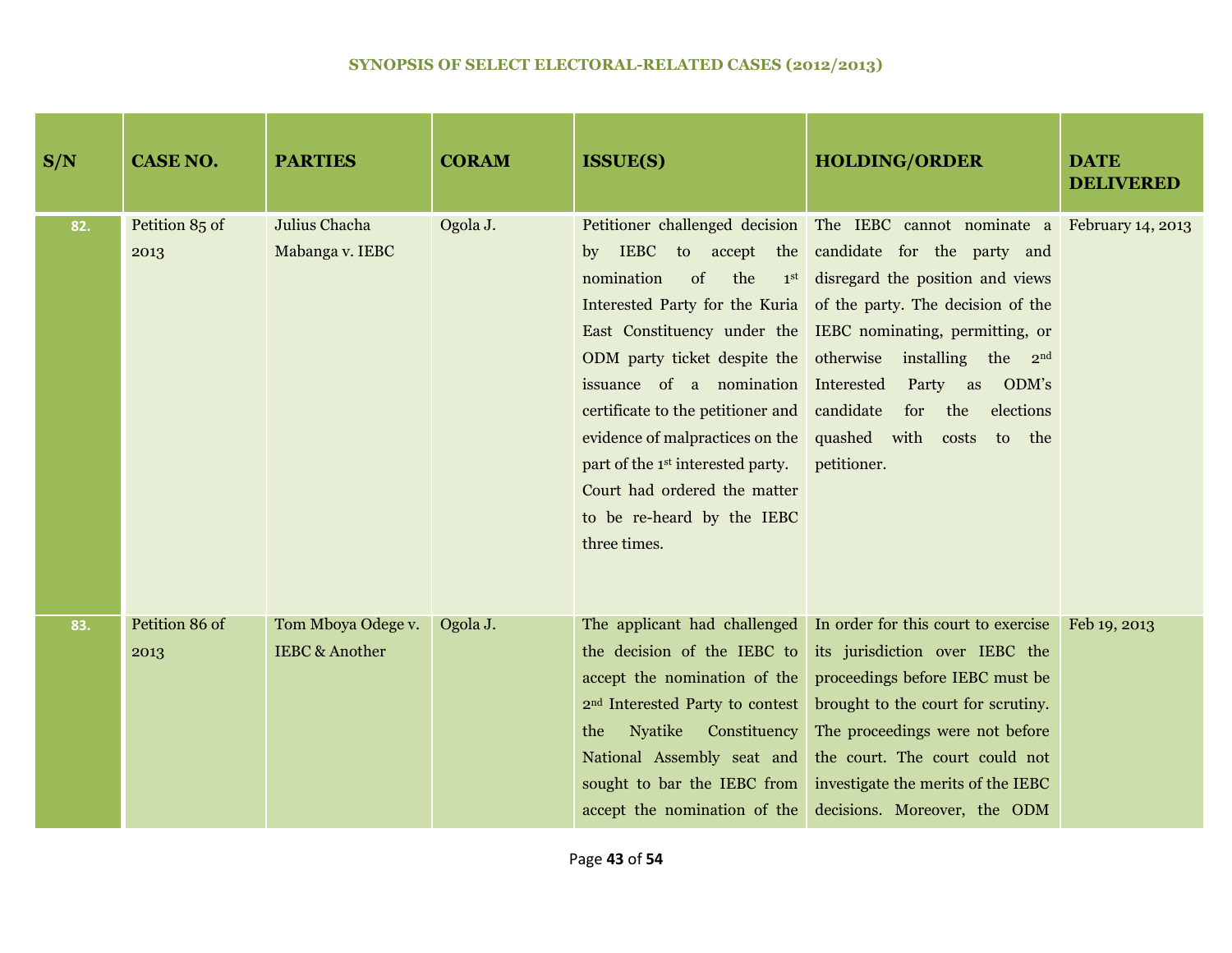| S/N | <b>CASE NO.</b>        | <b>PARTIES</b>                                     | <b>CORAM</b> | <b>ISSUE(S)</b>                                                                                       | <b>HOLDING/ORDER</b>                                                                                                                                                                                                                                                                                                                                                                                                                                                                                                                                                                                                                                                                                        | <b>DATE</b><br><b>DELIVERED</b> |
|-----|------------------------|----------------------------------------------------|--------------|-------------------------------------------------------------------------------------------------------|-------------------------------------------------------------------------------------------------------------------------------------------------------------------------------------------------------------------------------------------------------------------------------------------------------------------------------------------------------------------------------------------------------------------------------------------------------------------------------------------------------------------------------------------------------------------------------------------------------------------------------------------------------------------------------------------------------------|---------------------------------|
|     |                        |                                                    |              | 2 <sup>nd</sup> Interested Party.                                                                     | party was very clear that the 2 <sup>nd</sup><br>Interested Party was their only<br>nominated<br>candidate.<br>The<br>application was dismissed with<br>costs.                                                                                                                                                                                                                                                                                                                                                                                                                                                                                                                                              |                                 |
| 84. | Petition 88 of<br>2013 | Omar Sheikh Ali v.<br><b>IEBC</b>                  | Ogola J.     | alleged did not meet the contest the seat.<br>qualification<br>Garissa<br>ticket to contest the seat. | The applicant had challenged The court had dealt with the issue Feb 19, 2013<br>the decision of the IEBC to of Article 78 for the Constitution<br>accept the nomination of the 1 <sup>st</sup> and declared that the 1 <sup>st</sup><br>Interested Party who he Interested Party was qualified to<br>requirements The jurisdiction of the High Court<br>under Article 78 to contest the was limited to looking at the<br>Township process leading to those decisions,<br>parliamentary seat and who and not the merits thereof. There<br>had been cleared on an ODM were no proceedings of IEBC put<br>before the court to enable it to<br>determine the fairness of the<br>process. Application dismissed. |                                 |
| 85. | Petition 90 of<br>2013 | Charles John Otete v.<br><b>IEBC &amp; Another</b> | Ogola J.     | The petition sought to quash<br>the decision of the IEBC to                                           | The right of the petitioner to a fair<br>hearing had been violated by<br>accept the nomination of the IEBC. IEBC has no mandate to                                                                                                                                                                                                                                                                                                                                                                                                                                                                                                                                                                          | February 13, 2013               |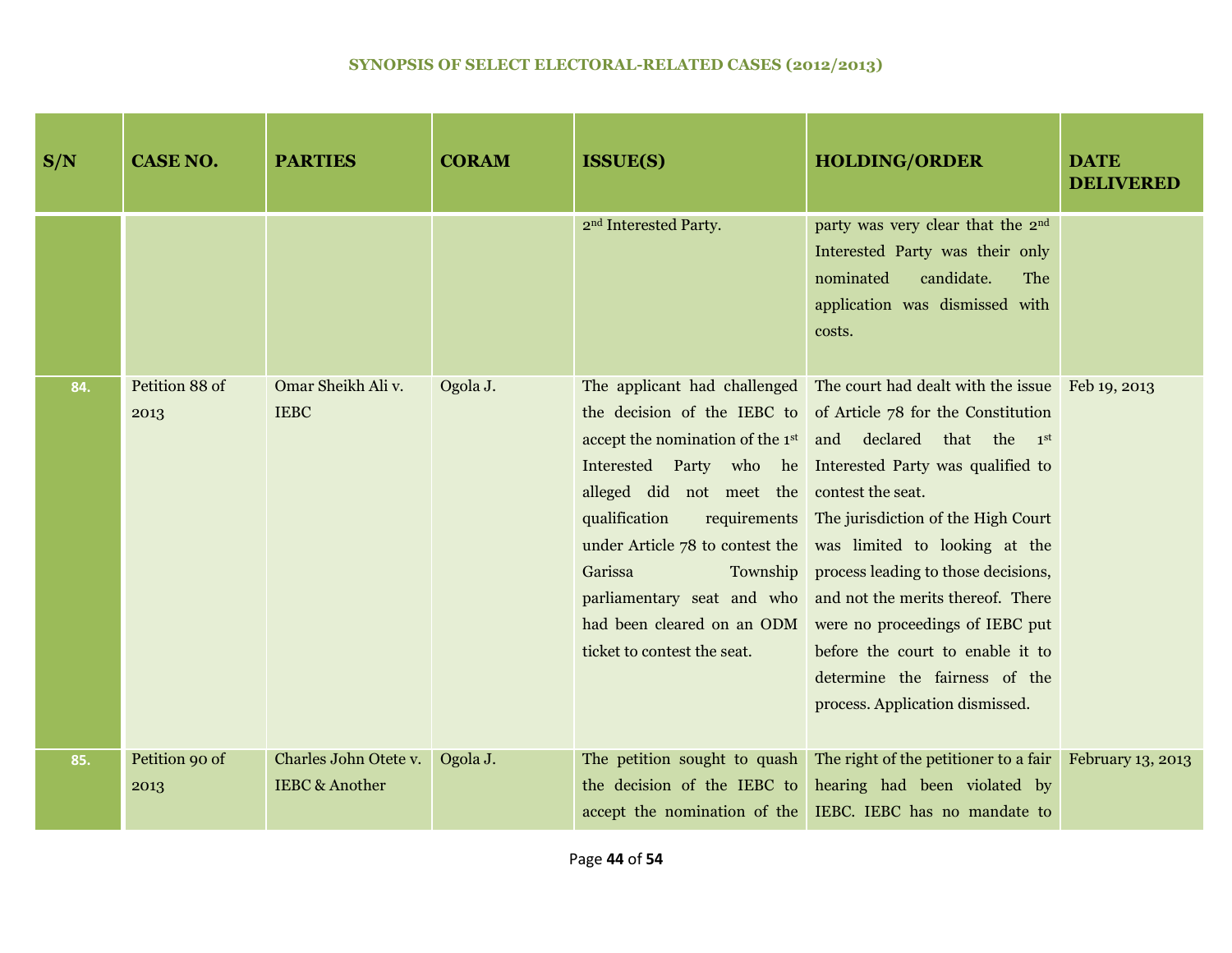| S/N | <b>CASE NO.</b>        | <b>PARTIES</b>                                            | <b>CORAM</b> | <b>ISSUE(S)</b>                                                                                                                                                                                                                                                           | <b>HOLDING/ORDER</b>                                                                                                                                                                                                                                   | <b>DATE</b><br><b>DELIVERED</b> |
|-----|------------------------|-----------------------------------------------------------|--------------|---------------------------------------------------------------------------------------------------------------------------------------------------------------------------------------------------------------------------------------------------------------------------|--------------------------------------------------------------------------------------------------------------------------------------------------------------------------------------------------------------------------------------------------------|---------------------------------|
|     |                        |                                                           |              | 2 <sup>nd</sup> Respondent as the ODM<br>candidate for Bunyala Central<br>Ward<br>Budalangi<br>in<br>Constituency. The IEBC was<br>alleged to have conducted a<br>hearing on the nomination of<br>the<br>petitioner<br>without<br>according him the right to be<br>heard. | nominate candidates on behalf of<br>political parties. The decision of<br>the IEBC to cancel the nomination<br>of the petitioner was done in bad<br>faith and was therefore quashed<br>by the court.                                                   |                                 |
| 86. | Petition 91 of<br>2013 | John Wanyonyi<br>Wenyaa vs. Nicholas<br>Simiyu & 3 Others | Ogola J.     | The petition sought to have the<br>consent entered into between<br>the IEBC and PPDT in PPDT<br>No 181 of 2013 stayed and<br>revoked.                                                                                                                                     | IEBC Tribunal and the Political February 14, 2013<br>Parties Disputes Tribunal are<br>quasi-judicial bodies which have<br>specific mandate under the<br>various authorizing Acts.<br>The<br>court respects their decisions<br>when made in good faith. |                                 |
| 87. | Petition 92 of<br>2103 | John Mbugua &<br>Another vs. A-G & 3<br>Others            | Ogola J      | The petitioners sought to<br>compel the IEBC to allow them<br>to contest the Embakasi West<br>and North parliamentary seats                                                                                                                                               | That the petitioners had not February 19, 2013<br>invoked the jurisdiction of the<br>IEBC established under Article<br><b>88</b> (4) (e) of the Constitution and                                                                                       |                                 |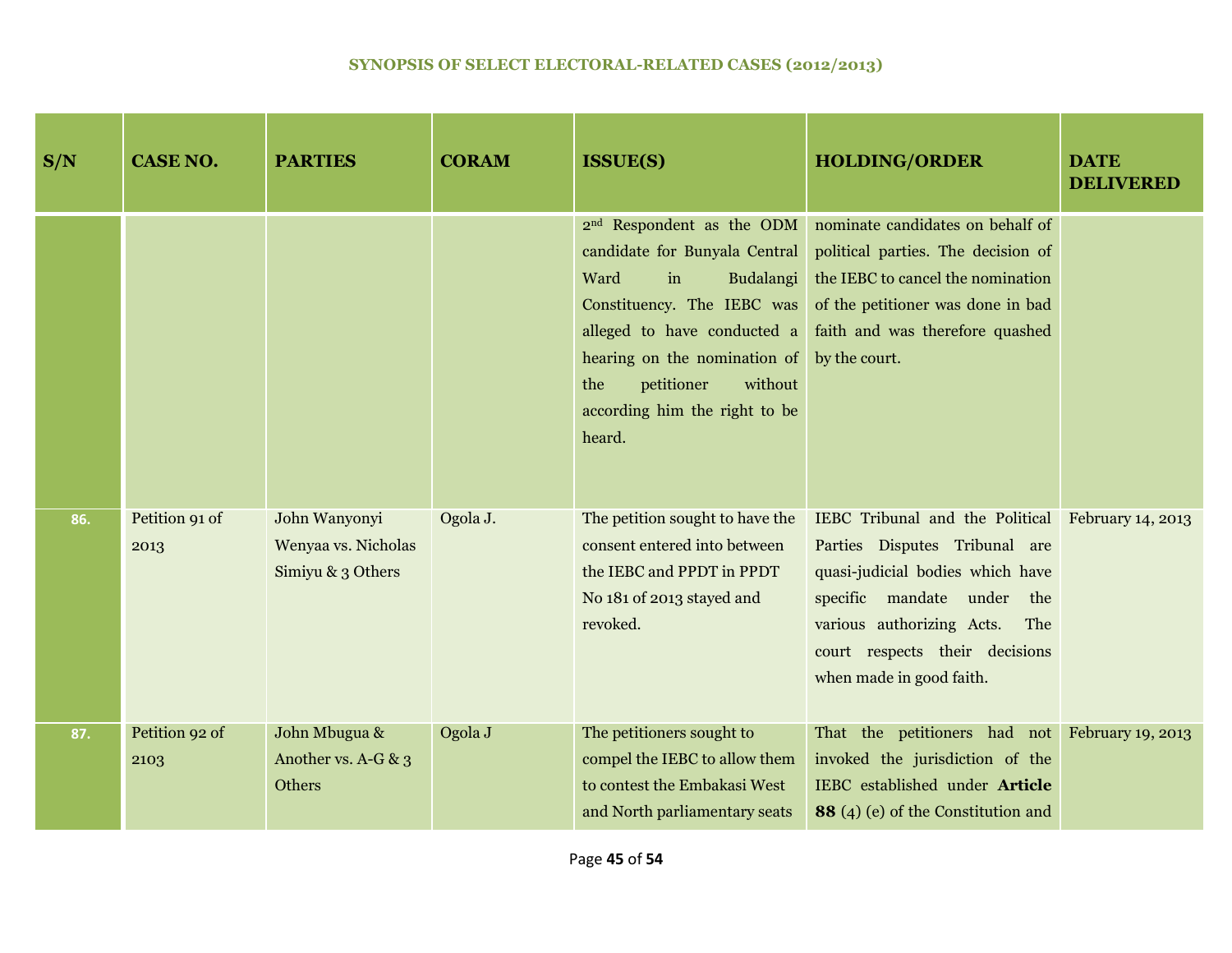| S/N | <b>CASE NO.</b>        | <b>PARTIES</b>                 | <b>CORAM</b> | <b>ISSUE(S)</b>                                                                                                                                                                                                                                                                                                                                         | <b>HOLDING/ORDER</b>                                                                                                                                                                                                                                                                                                                                                                                                                                                            | <b>DATE</b><br><b>DELIVERED</b> |
|-----|------------------------|--------------------------------|--------------|---------------------------------------------------------------------------------------------------------------------------------------------------------------------------------------------------------------------------------------------------------------------------------------------------------------------------------------------------------|---------------------------------------------------------------------------------------------------------------------------------------------------------------------------------------------------------------------------------------------------------------------------------------------------------------------------------------------------------------------------------------------------------------------------------------------------------------------------------|---------------------------------|
|     |                        |                                |              | as independent candidates.                                                                                                                                                                                                                                                                                                                              | section 74 of the Elections Act,<br>therefore the proceedings were<br>premature. In any event, they had<br>failed to submit the symbols they<br>intended to use at least 21 days<br>before the elections as required by<br>law. The petition was therefore<br>dismissed.                                                                                                                                                                                                        |                                 |
| 88. | Petition 93 of<br>2013 | Mable Muruli v.<br><b>IEBC</b> | Ogola J.     | petitioner<br>sought<br>The<br>injunction<br>mandatory<br>to contest the Kakamega<br>County Governor's position as<br>an independent candidate. nomination papers<br>her papers on the basis that papers as<br>she did not possess a degree candidate.<br>certificate as required by<br>section 22 of the Elections Act.<br>She also sought to have the | a The petitioner had gone through February 13, 2013<br>to the process leading to the<br>compel the IEBC to accept her acquisition of qualifications under<br>nomination papers and issue the Act. A certificate was merely<br>her with a clearance certificate evidence of a process that had<br>already taken place.<br><b>IEBC</b><br>compelled<br>to<br>accept<br>the<br>$\sigma$<br>the<br>IEBC had declined to accept petitioner and added to the ballot<br>an independent |                                 |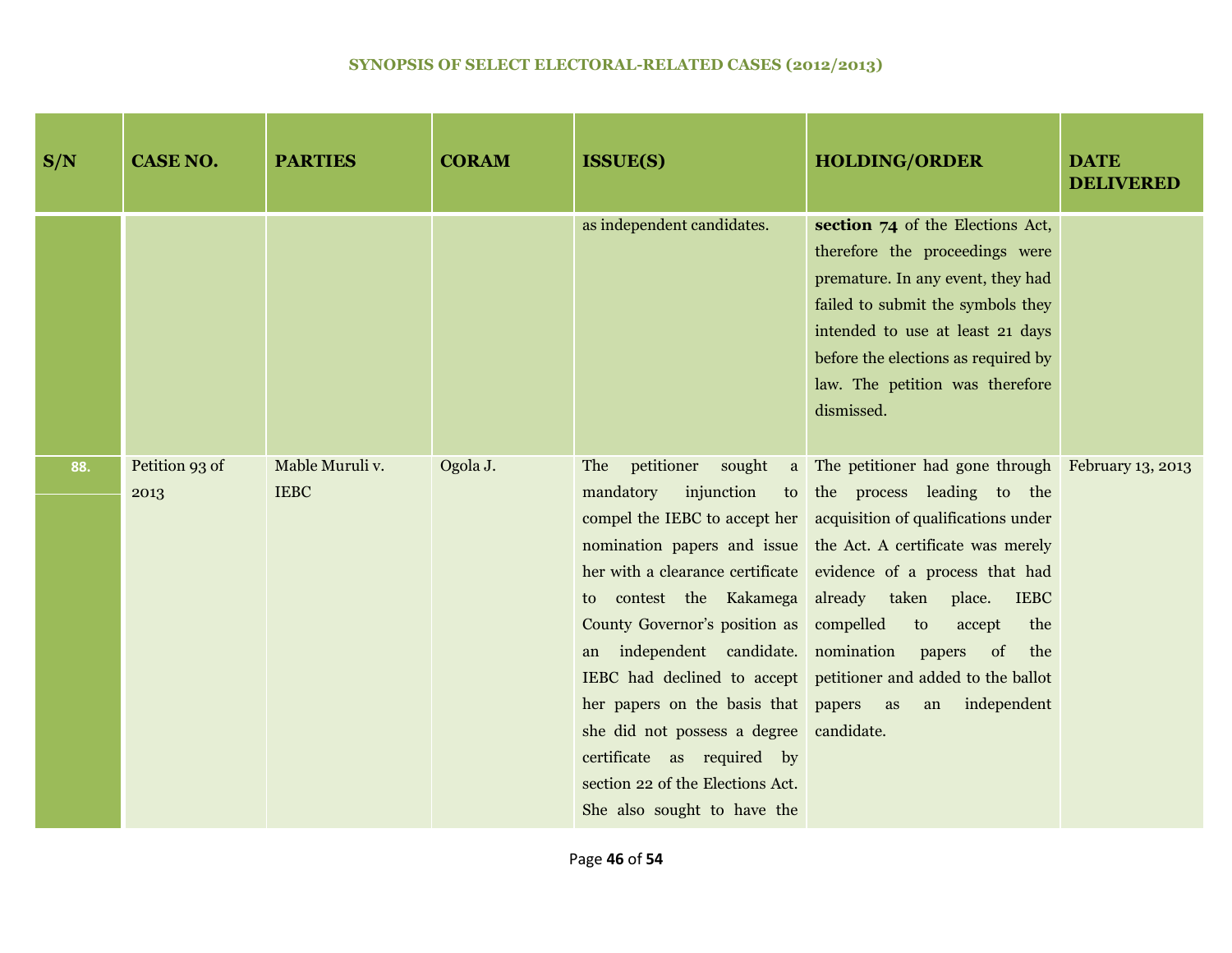| S/N | <b>CASE NO.</b>         | <b>PARTIES</b>                                                     | <b>CORAM</b> | <b>ISSUE(S)</b>                                                                                                                                                                                                                                                                                                         | <b>HOLDING/ORDER</b>                                                                                                                                                                                                                                                                                                                                                                                                            | <b>DATE</b><br><b>DELIVERED</b> |
|-----|-------------------------|--------------------------------------------------------------------|--------------|-------------------------------------------------------------------------------------------------------------------------------------------------------------------------------------------------------------------------------------------------------------------------------------------------------------------------|---------------------------------------------------------------------------------------------------------------------------------------------------------------------------------------------------------------------------------------------------------------------------------------------------------------------------------------------------------------------------------------------------------------------------------|---------------------------------|
|     |                         |                                                                    |              | printing of ballot papers halted<br>pending the hearing and<br>determination of the petition.                                                                                                                                                                                                                           |                                                                                                                                                                                                                                                                                                                                                                                                                                 |                                 |
| 89. | Petition 95 of<br>2013  | William Kabogo<br>Gitau v. James<br>Karanja Nyoro &<br><b>IEBC</b> | Ogola J.     | The petitioner, who is vying for<br>the Kiambu gubernatorial seat<br>on a TNA ticket, sought to<br>restrain the 1 <sup>st</sup> respondent,<br>who is vying on a NARC ticket,<br>from using the TNA name,<br>colours and symbols in his<br>campaign material as it was<br>misleading to the voters of<br>Kiambu county. | The dispute in this case went to February 19, 2013<br>the root of the relationship of<br>parties<br>within<br>the<br>Jubilee<br>coalition. As such, the petitioner<br>should have invoked the Coalition<br>Dispute Resolution Council as<br>provided for in the Coalition<br>Agreement to settle the dispute in<br>the first instance and have<br>recourse to the PPDT should the<br>dispute not be satisfactorily<br>resolved. |                                 |
| 90. | Petition 101 of<br>2013 | Zaddock A. Kisienya<br>v. IEBC                                     | Ogola J.     | nomination<br>the<br>applicant<br>for<br>of<br>Navakholo decision.<br>Ward                                                                                                                                                                                                                                              | The applicant sought to have The Court cannot compel the February 18, 2013<br>the IEBC's decision dismissing IEBC to accept a nomination<br>of the presented out of time. The<br>Maendeleo applicant had not challenged the<br>Democratic Party (MDP) in dispute resolution procedure of<br>Shinoyi/ Shikomari/ Esumeya the IEBC but the merits of its<br>The<br>application                                                    |                                 |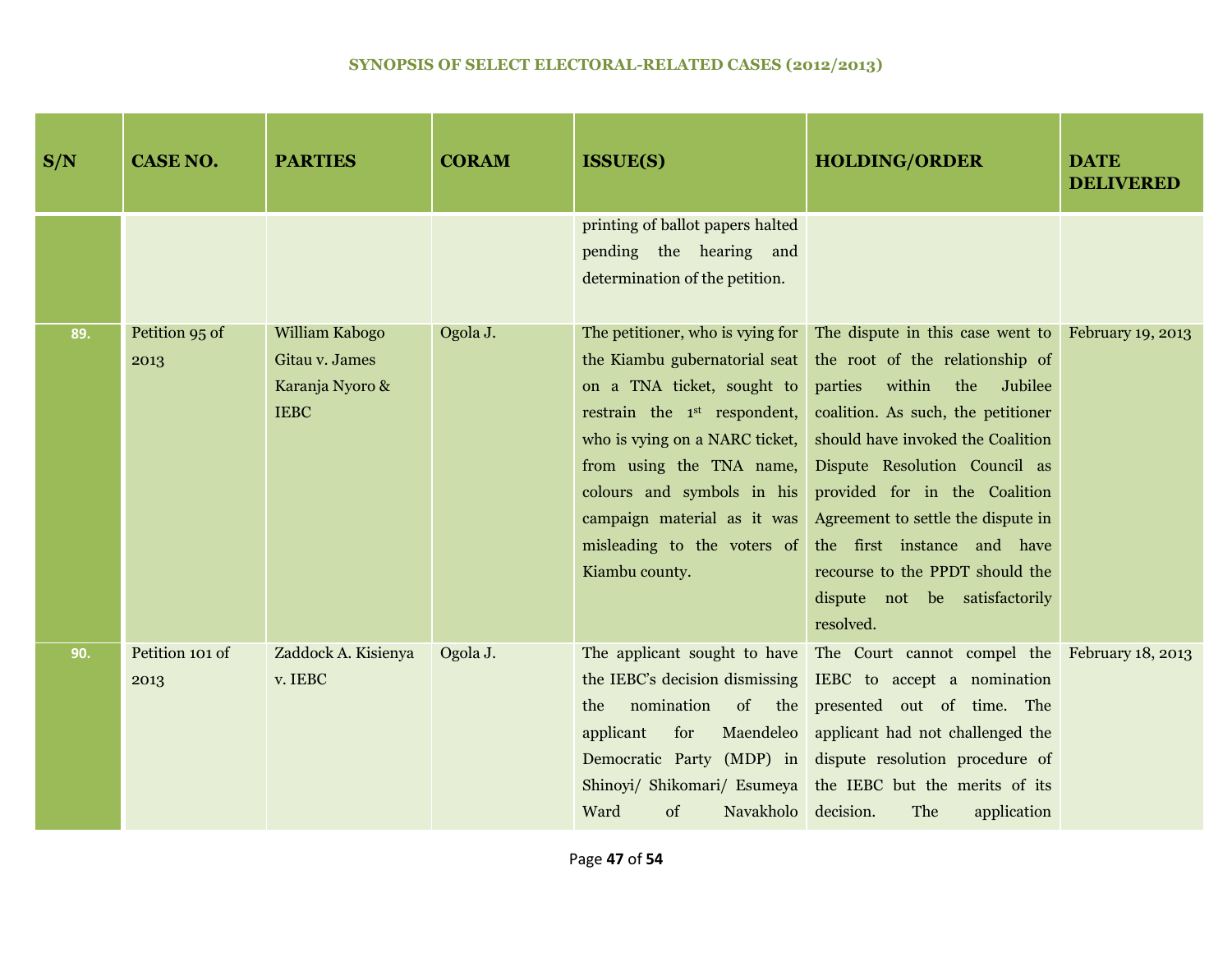| S/N | <b>CASE NO.</b>         | <b>PARTIES</b>                                   | <b>CORAM</b> | <b>ISSUE(S)</b>                                                                                                                                                                                                                                                                                                      | <b>HOLDING/ORDER</b>                                                                                                                                                                                                                                                                                                      | <b>DATE</b><br><b>DELIVERED</b> |
|-----|-------------------------|--------------------------------------------------|--------------|----------------------------------------------------------------------------------------------------------------------------------------------------------------------------------------------------------------------------------------------------------------------------------------------------------------------|---------------------------------------------------------------------------------------------------------------------------------------------------------------------------------------------------------------------------------------------------------------------------------------------------------------------------|---------------------------------|
|     |                         |                                                  |              | Constituency set aside. The therefore<br>petitioner/applicant<br>also<br>sought to restrain the IEBC<br>from printing ballot papers for<br>the said ward. Though the<br>petitioner<br>had<br>won<br>the<br>nomination, they had failed to<br>present their papers to the<br>IEBC in time due to illness.             | failed<br>and<br>was<br>dismissed with costs.                                                                                                                                                                                                                                                                             |                                 |
| 91. | Petition 103 of<br>2013 | Jacqueline Nziva<br>Munyao v. IEBC & 2<br>Others | Ogola J.     | The applicant/petitioner<br>sought to revoke the decision<br>of the IEBC to accept the<br>nomination papers of the 3rd<br>Respondent and also an order<br>to compel the IEBC to remove<br>the name of the 3 <sup>rd</sup> respondent<br>from the ballot papers for the<br>Ikombe Ward seat in Yatta<br>Constituency. | The proceedings which led to the February 19, 2013<br>decision of the IEBC were not<br>within the court. Since the court<br>was only entitled to conduct a<br>procedural review of the decision<br>of the IEBC and not make a<br>finding on its merits, the court<br>ordered that the matter be re-<br>heard by the IEBC. |                                 |

# **HIGH COURT AT KISUMU**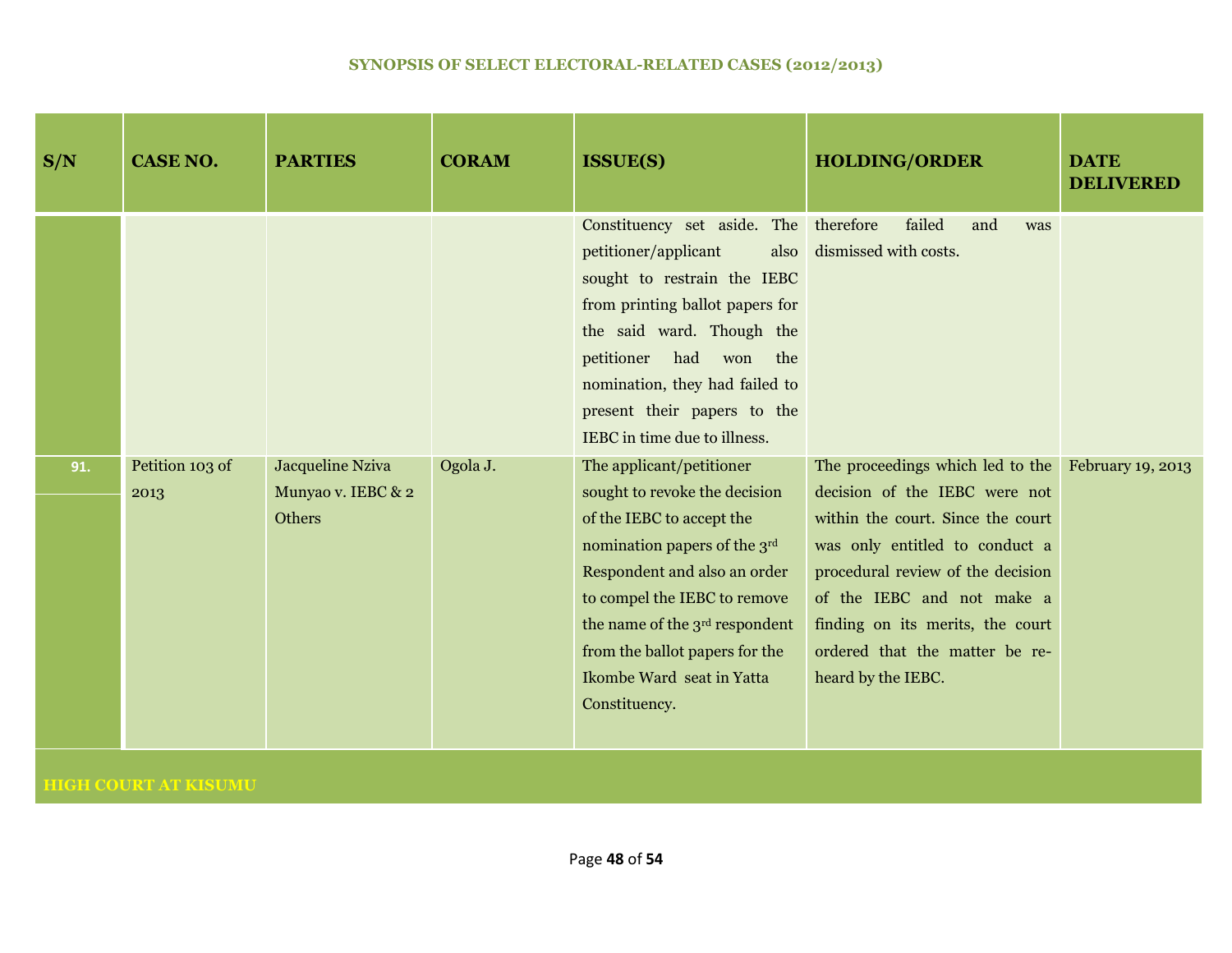| S/N | <b>CASE NO.</b>               | <b>PARTIES</b>                                                                                                                                                                                                                             | <b>CORAM</b>  | <b>ISSUE(S)</b>                                                                                                                                                                                                                     | <b>HOLDING/ORDER</b>                                                                                                                                                                                                                                                                                                                             | <b>DATE</b><br><b>DELIVERED</b> |
|-----|-------------------------------|--------------------------------------------------------------------------------------------------------------------------------------------------------------------------------------------------------------------------------------------|---------------|-------------------------------------------------------------------------------------------------------------------------------------------------------------------------------------------------------------------------------------|--------------------------------------------------------------------------------------------------------------------------------------------------------------------------------------------------------------------------------------------------------------------------------------------------------------------------------------------------|---------------------------------|
| 92. | Misc. Appl. No.<br>10/2013    | In the matter of<br>Independent<br><b>Electoral</b> and<br><b>Boundaries</b><br>Commission,<br><b>Nomination Disputes</b><br>Resolution<br>Committee, dispute<br>no. 197 of 2013<br>(Franklin Bett & 3<br>others as Interested<br>parties) | H.K. Chemitei | <b>Orange Democratic Party</b><br>(ODM) party's nomination for<br>the Kasipul parliamentary seat.<br>Applicant complaint that he<br>was not with a hearing notice.<br>Applicant notified of hearing<br>via short text message (SMS) | The applicant was duly served via February 12, 2013<br>short<br>attend<br>message<br>to<br>commission by the process server<br>but he chooses not do. I do not<br>find that the rules of natural<br>justice were breached by the<br>Commission or at all.<br>Application disallowed and each<br>party ordered to bear their<br>respective costs. |                                 |
| 93. | Civil Appeal No.<br>3 of 2013 | Republic v IEBC &<br>another                                                                                                                                                                                                               | H.K. Chemitei | County Representation South<br>Alego-Application for<br>East<br>to institute judicial<br>leave<br>review                                                                                                                            | That the applicant should have February 11, 2013<br>with<br>sought<br>redress<br>the<br>commission which is mandated<br>with the<br>duty of resolving<br>disputes<br>nominations<br>before<br>invoking the jurisdiction of the<br>Court<br>Application disallowed for want of<br>jurisdiction. Each party shall bear<br>their respective costs.  |                                 |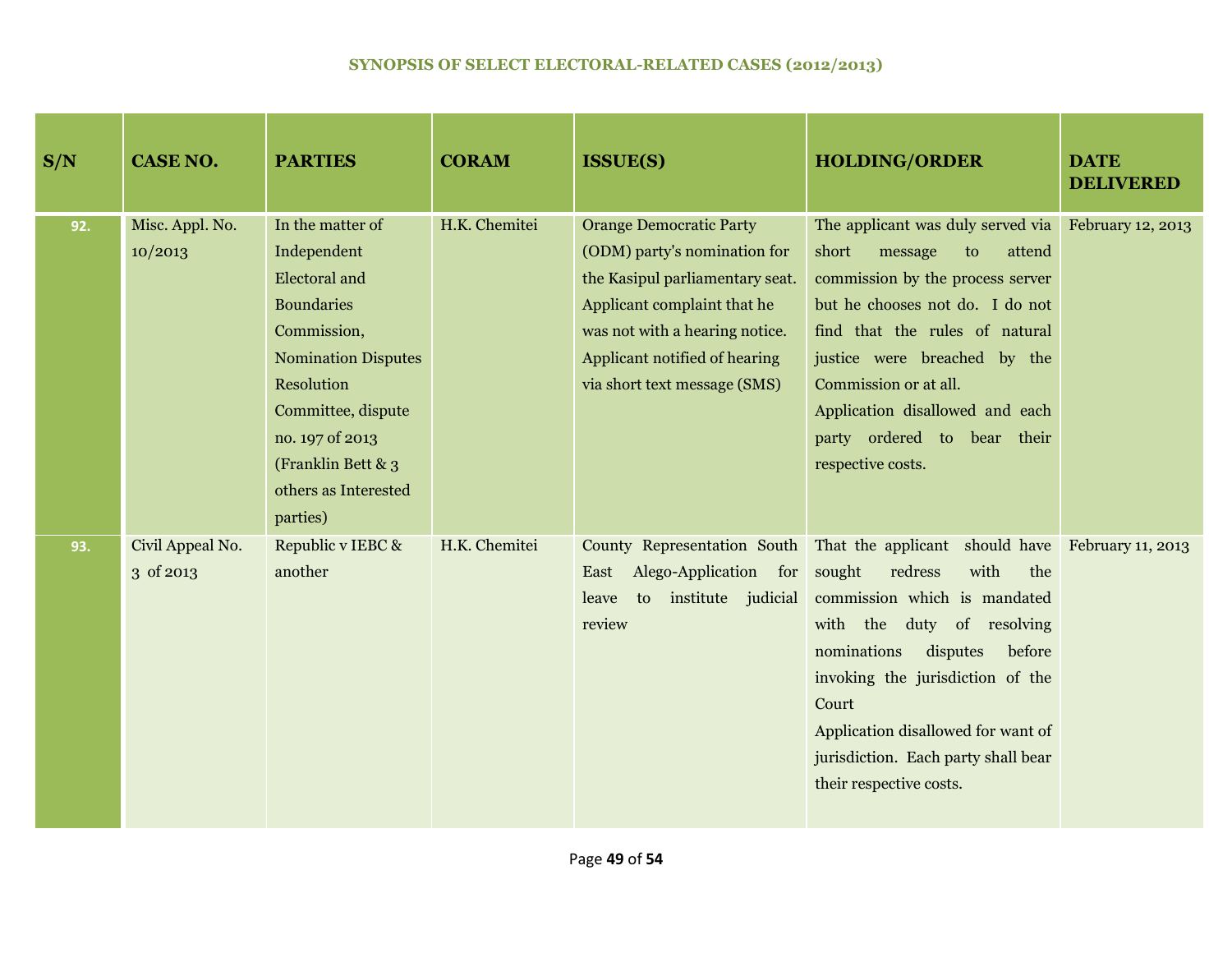| S/N | <b>CASE NO.</b>                 | <b>PARTIES</b>                                                         | <b>CORAM</b>  | <b>ISSUE(S)</b>                                                                                                                                                                                                                       | <b>HOLDING/ORDER</b>                                                                                                                                                                                                                                                                                                                                                                                        | <b>DATE</b><br><b>DELIVERED</b> |
|-----|---------------------------------|------------------------------------------------------------------------|---------------|---------------------------------------------------------------------------------------------------------------------------------------------------------------------------------------------------------------------------------------|-------------------------------------------------------------------------------------------------------------------------------------------------------------------------------------------------------------------------------------------------------------------------------------------------------------------------------------------------------------------------------------------------------------|---------------------------------|
| 94. | Civil suit no. 4 of<br>2013     | Nicholas Oyoo<br><b>Omolo V Leonard</b><br>Otieno Oriaro & 3<br>others | H.K. Chemitei | ODM party nominations in<br>Central Alego. allegation that<br>defendants<br>presented<br>different<br>certificates<br>from<br>party(United Democratic Party<br>Ford<br>Kenya)<br>And<br>yet<br>participated in ODM party<br>primaries | Application dismissed with no<br>order as to costs. It does not meet<br>the threshold of a temporary<br>injunction. I shall thus dismiss the<br>same with no orders as to costs.                                                                                                                                                                                                                            | February 11, 2013               |
|     | <b>HIGH COURT AT KISII</b>      |                                                                        |               |                                                                                                                                                                                                                                       |                                                                                                                                                                                                                                                                                                                                                                                                             |                                 |
| 95. | Kisii Petition No.<br>5 of 2012 | John Pesa Dache v.<br><b>IEBC &amp; Another</b>                        | Sitati, J.    | The petitioner sought to<br>compel the IEBC to accept the<br>nomination certificate issued<br>to him to contest the Suna East<br><b>Constituency National</b><br>Assembly seat on an ODM<br>ticket.                                   | The petitioner had not exhausted<br>the internal party mechanism<br>therefore<br>the<br>petition<br>was<br>premature. Once a list of<br>nominated candidates had been<br>submitted to IEBC, it could only<br>be altered in the event of death,<br>incapacitation, resignation or<br>violation of electoral code of<br>conduct, which had not been<br>demonstrated by the petitioner.<br>Petition dismissed. | February 8, 2013.               |
| 96. | Kisii High Court                | Patrick Aran Aran &                                                    | Sitati, J     | Petitioners sought to restrain                                                                                                                                                                                                        | Petitioners had not exhausted all February 8, 2013.                                                                                                                                                                                                                                                                                                                                                         |                                 |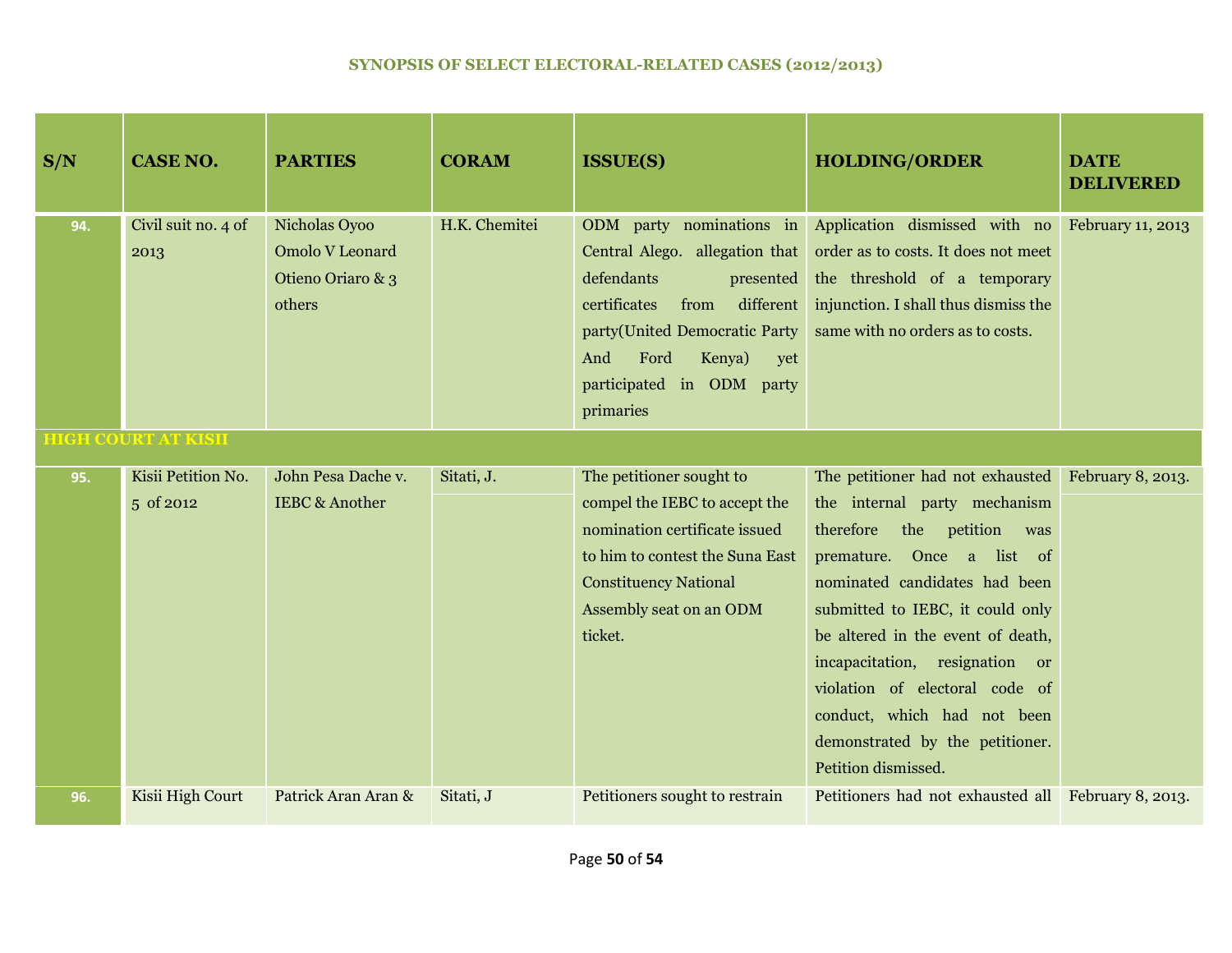| S/N | <b>CASE NO.</b>                                    | <b>PARTIES</b>                                               | <b>CORAM</b> | <b>ISSUE(S)</b>                                                                                                                                                                                                                                                                                           | <b>HOLDING/ORDER</b>                                                                                                                                                                                                                                                                                                                                                                                                                       | <b>DATE</b><br><b>DELIVERED</b>            |
|-----|----------------------------------------------------|--------------------------------------------------------------|--------------|-----------------------------------------------------------------------------------------------------------------------------------------------------------------------------------------------------------------------------------------------------------------------------------------------------------|--------------------------------------------------------------------------------------------------------------------------------------------------------------------------------------------------------------------------------------------------------------------------------------------------------------------------------------------------------------------------------------------------------------------------------------------|--------------------------------------------|
|     | Petition 6 of 2012<br><b>HIGH COURT AT MOMBASA</b> | 4 Others v. IEBC                                             |              | the IEBC from accepting the<br>nomination of the 2 <sup>nd</sup> -5 <sup>th</sup><br>interested parties.                                                                                                                                                                                                  | dispute resolution channels before<br>coming to the court. Preliminary<br>objection upheld and petition<br>dismissed                                                                                                                                                                                                                                                                                                                       |                                            |
| 97. | Misc. J.R. No. 8<br>of 2012                        | R v. IEBC & 2 Others<br>ex-parte Ibrahim<br>Hussein Washenga | Muriithi J.  | The applicant sought leave to<br>commence judicial review<br>proceedings to challenge the<br>decision of the IEBC to accept<br>the nomination papers of the<br>1st Interested Party in respect<br>of Jomvu Constituency and to<br>compel the IEBC to accept the<br>nomination papers of the<br>applicant. | There<br>and<br>were<br>gaps<br>inconsistencies in the applicant's<br>application. The court is entitled<br>to take into account the nature of<br>the process against which judicial<br>review is sought to be initiated.<br>The general election is a matter of<br>great public interest to voters of<br>Jomvu constituency and the<br>country as a whole and it may not<br>allowed to be derailed.<br>be<br><b>Application dismissed</b> | Misc. J.R. No. 8<br>of 2012                |
| 98. | Malindi H.C.<br>Petition No. 16 of<br>2012         | Ali Bakari<br>Mohammed v. IEBC<br>& Anor                     | Muriithi J.  | The petitioner, who had sat the<br>KCSE exams in 2012, sought a<br>declaration that the he had a<br>constitutional right to vie in                                                                                                                                                                        | The petition was not premature as<br>the fears by the petitioner that he<br>would be locked out in view of the<br>provisions of the Elections Act                                                                                                                                                                                                                                                                                          | Malindi H.C.<br>Petition No. 16 of<br>2012 |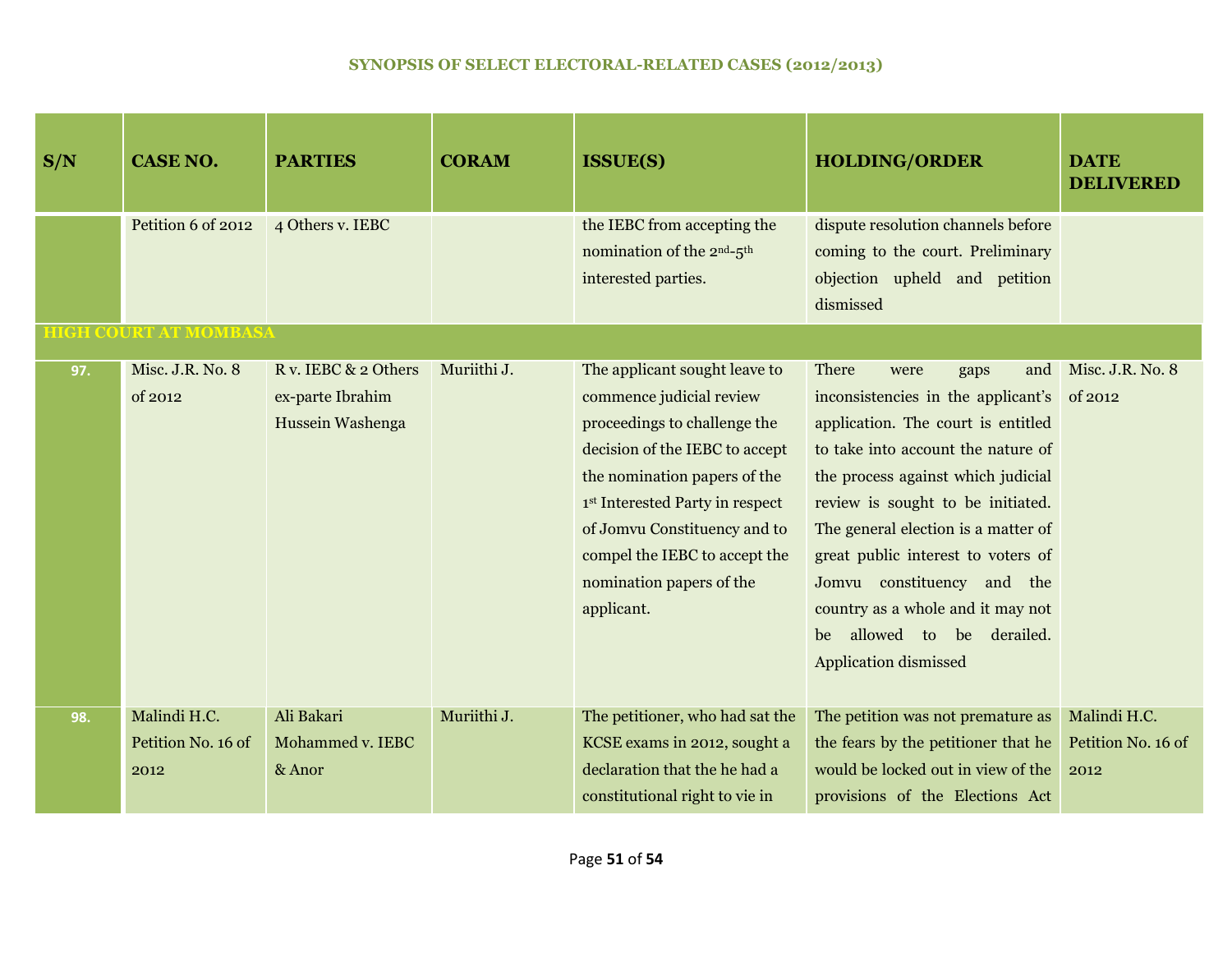| S/N | <b>CASE NO.</b>                          | <b>PARTIES</b>                                     | <b>CORAM</b>      | <b>ISSUE(S)</b>                                                                                                                                                                              | <b>HOLDING/ORDER</b>                                                                                                                                                                                                                                                                                                                                                                                                                                                                                                                                                                                                                                 | <b>DATE</b><br><b>DELIVERED</b> |
|-----|------------------------------------------|----------------------------------------------------|-------------------|----------------------------------------------------------------------------------------------------------------------------------------------------------------------------------------------|------------------------------------------------------------------------------------------------------------------------------------------------------------------------------------------------------------------------------------------------------------------------------------------------------------------------------------------------------------------------------------------------------------------------------------------------------------------------------------------------------------------------------------------------------------------------------------------------------------------------------------------------------|---------------------------------|
|     |                                          |                                                    |                   | the March 2013 elections.                                                                                                                                                                    | unfounded<br>be<br>cannot<br>and<br>speculative. The petitioner had a<br>constitutional right to vie subject<br>to meeting other qualifications.                                                                                                                                                                                                                                                                                                                                                                                                                                                                                                     |                                 |
| 99. | <b>Mombasa Petition</b><br>No. 8 of 2013 | Roseline<br>Mulaha<br>Randa v IEBC and 2<br>others | Achieng Mwongo J. | Complaint against issuance of The complaint<br>clearance certificate by IEBC to However, the<br>Mflaume<br>Bakari,<br>Allegation<br>that<br>Petitioner<br>discriminated<br>against as a Luo, | $i$ s<br>genuine.<br>3 <sup>rd</sup> same should have been addressed<br>respondent for the election of to 1st Respondent pursuant to the<br>Member of Parliament on TNA Elections (General) Regulations<br>ticket in Likoni Constituency. Rules of Procedure on Settlement<br>of disputes. When statutory<br>processes for alternative, out of<br>court dispute resolution are in<br>existence, it is not for this Court to<br>intermeddle.<br>Second limb on allegations of<br>discrimination fixed for full<br>hearing following court's finding<br>that such matters cannot be<br>determined solely on affidavit<br>evidence particularly when no |                                 |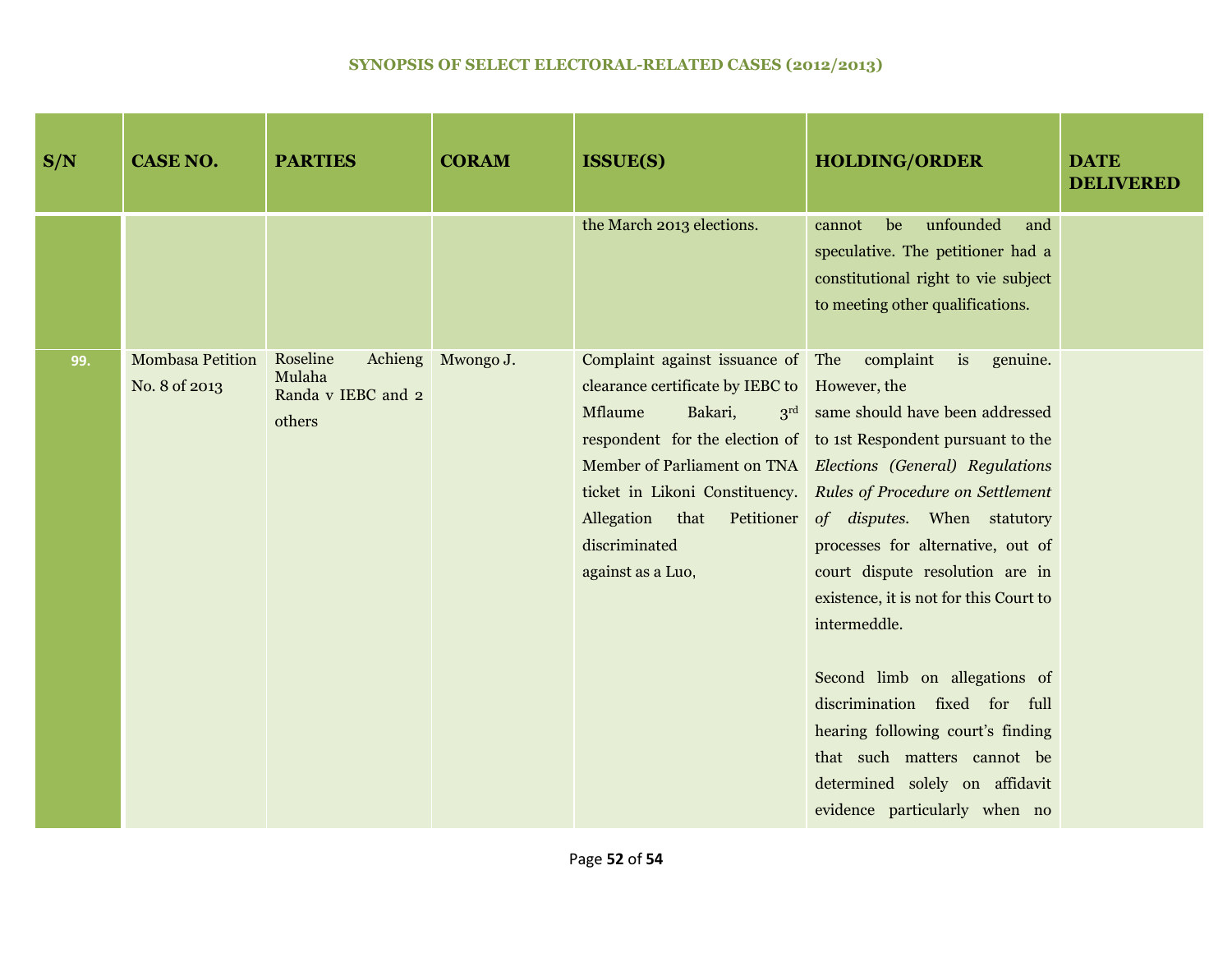| S/N  | <b>CASE NO.</b>               | <b>PARTIES</b>                                             | <b>CORAM</b>         | <b>ISSUE(S)</b>                                                                                                                                                                                                      | <b>HOLDING/ORDER</b>                                                                                                                                                                                                                                                                                                                                                                                                                                                                                                                                                                                                                                                                                                                                                                                                                       | <b>DATE</b><br><b>DELIVERED</b> |
|------|-------------------------------|------------------------------------------------------------|----------------------|----------------------------------------------------------------------------------------------------------------------------------------------------------------------------------------------------------------------|--------------------------------------------------------------------------------------------------------------------------------------------------------------------------------------------------------------------------------------------------------------------------------------------------------------------------------------------------------------------------------------------------------------------------------------------------------------------------------------------------------------------------------------------------------------------------------------------------------------------------------------------------------------------------------------------------------------------------------------------------------------------------------------------------------------------------------------------|---------------------------------|
|      |                               |                                                            |                      |                                                                                                                                                                                                                      | documents had been produced to<br>show whether the 1st Respondent<br>was served with the complaint.                                                                                                                                                                                                                                                                                                                                                                                                                                                                                                                                                                                                                                                                                                                                        |                                 |
|      | <b>HIGH COURT AT KAKAMEGA</b> |                                                            |                      |                                                                                                                                                                                                                      |                                                                                                                                                                                                                                                                                                                                                                                                                                                                                                                                                                                                                                                                                                                                                                                                                                            |                                 |
| 100. | Kakamega<br>Petition $3/2013$ | Everlyne Nakhungu<br>Juma v FORD Kenya<br>Party & 3 Others | Said J.<br>Chitembwe | Applicant/Petitioner<br>injunctive orders to restrain Kenya Party<br>duly<br>nominated<br>representative<br>for<br>Manda/Shivanga<br>Ward,<br>Malava<br>Party subsequently cleared to<br>vie for the concerned Ward. | seeking It is clear that there were no Ford February 18, 2013<br>elections<br>for<br>gazettement of the Interested Manda/ShivangaWard in Malava<br>Party, Nkalos Shiuma as the Constituency; the Party opted to<br>county give direct nominations. It is<br>evident from the pleadings that<br>the applicant's name was replaced<br>Constituency. with that of the Interested Party.<br>Applicant's contention that she The Applicant ought to seek<br>was issued with a nomination recourse from her party and if she<br>certificate to represent the believes that her nomination was<br>ward and presented her correct and the Interested Party is<br>nomination papers to IEBC. an imposter, it is up to the party<br>Allegation that the Interested to nullify the nomination of the<br>Interested Party and correct the<br>situation |                                 |
|      |                               |                                                            |                      |                                                                                                                                                                                                                      | Notice of Motion dated 5th<br>February 2013 dismissed. The 1st                                                                                                                                                                                                                                                                                                                                                                                                                                                                                                                                                                                                                                                                                                                                                                             |                                 |